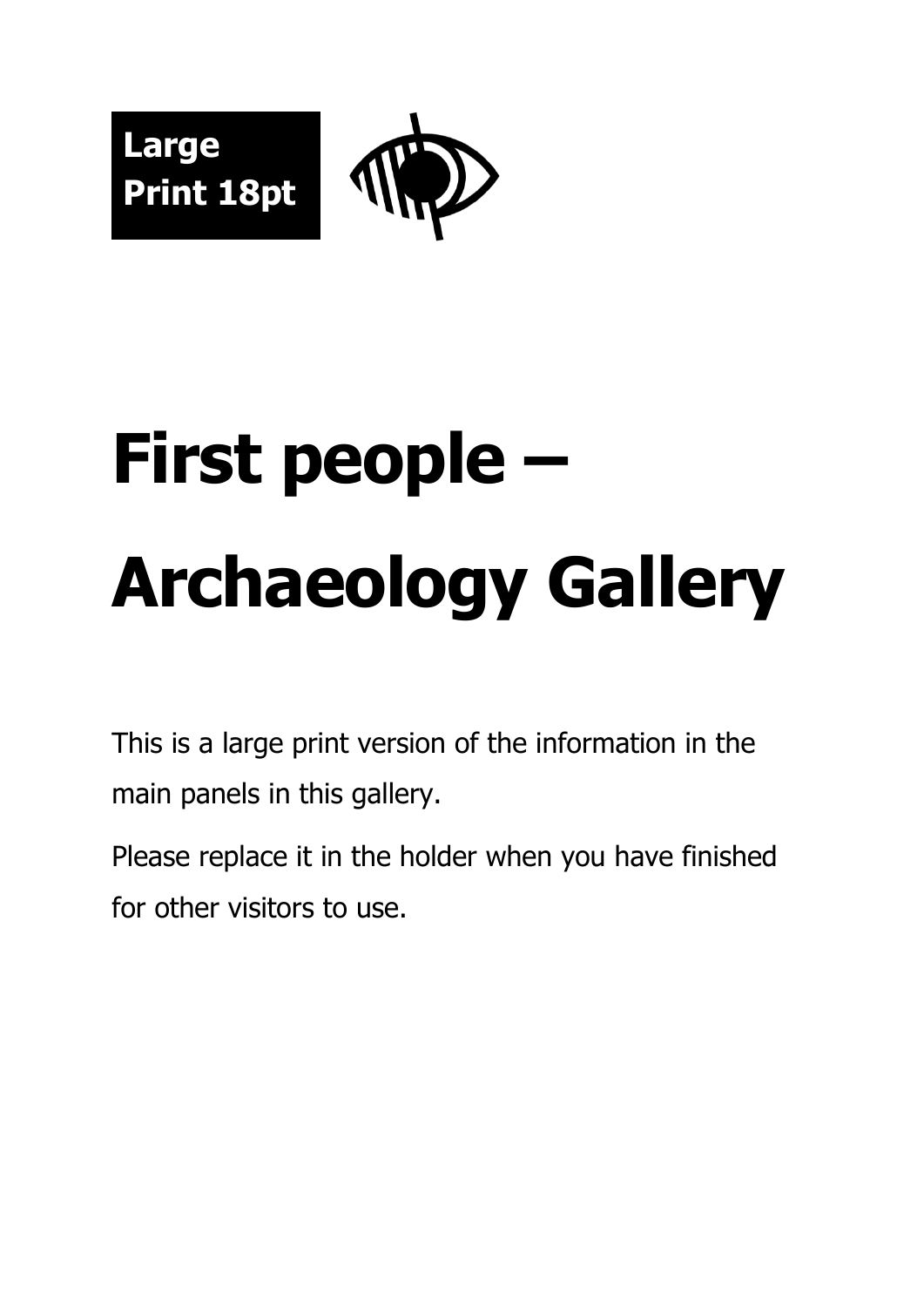#### **Peterborough's first people**

Showcasing some 500 finds mainly from archaeological excavations in Peterborough, this gallery tells a unique and remarkable story, shedding light on technological advances and important historical events whilst revealing the everyday lives of the people of Peterborough from Prehistory to the Medieval period.

# **Case 1**

### **Panel 1**

#### **What lies beneath our feet?**

Clues about the past can be found buried beneath the ground.

Layers of soil containing objects that have been lost, thrown away, or buried by people in the past build up over the centuries. The remains of buildings, roads, ditches and pits can be found below our feet.

Archaeologists excavate these soil layers and buried remains carefully to build up a picture of what life was like long ago.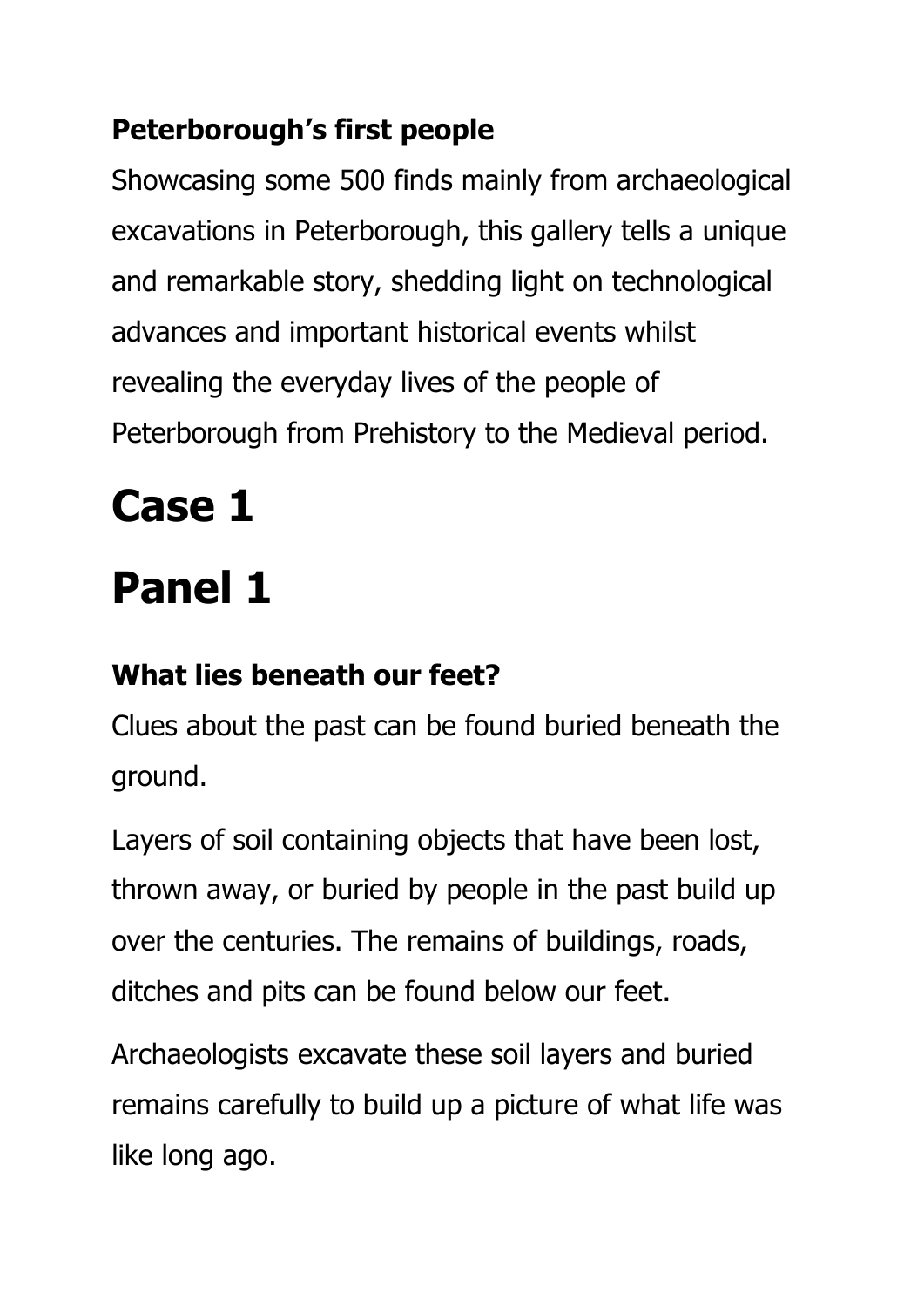### **Panel 2**

#### **How do archaeologists know where to dig?**

Aerial photographs can highlight buried remains. Scatters of pottery, flint or metal objects in a field often indicate something interesting under the surface. There are also some good scientific methods – geophysical survey techniques use magnetism, electrical resistance or radar to look beneath the soil.

#### **Is archaeology really just about digging?**

Archaeologists also look at old buildings and earthworks too. There is also scientific work to be carried out on artefacts, plants, soils, and bones. And of course, archaeologists develop various theories to help explain the past.

#### **Stratigraphy display labels**

#### **Wall foundation**

Buried wall foundations are dry areas. This stops crops from growing tall. Old walls buried in fields can appear light in colour when viewed from the air.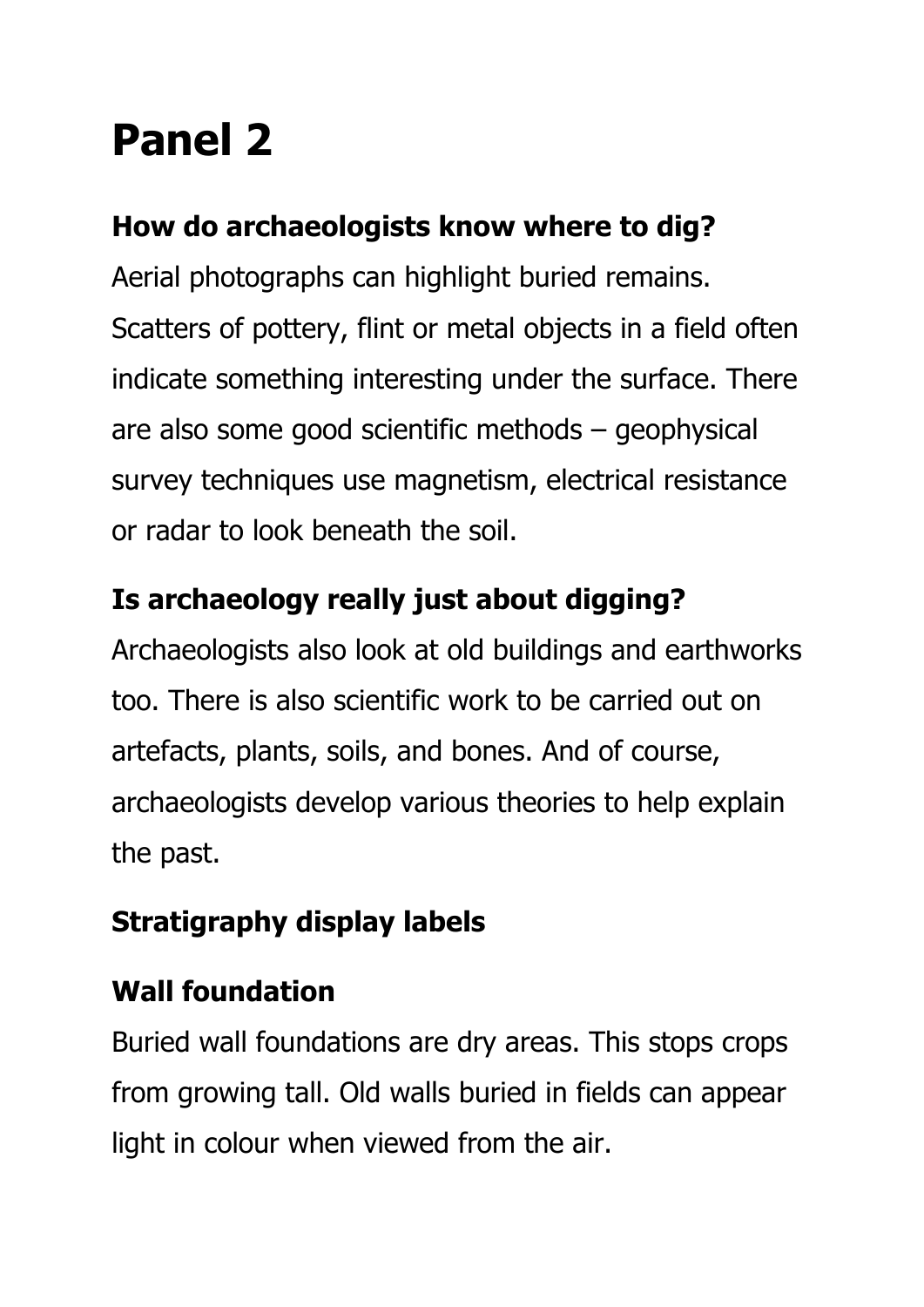**Post Medieval** - About 300 years ago to the present day.

**Medieval** - About 700 years ago.

**Romans** - About 1,800 years ago.

**Iron Age** - About 2,500 years ago.

**Bronze Age** - About 3,500 years ago.

**Neolithic** - About 5,000 years ago.

### **Case 2**

# **How can we piece together Peterborough's past?**

### **Panel 1**

People have been interested in Peterborough's past for a very long time. Edmund Artis, a local antiquarian, excavated many Roman sites in the Nene Valley over 180 years ago.

During the 1960's and 1970's new building works and quarrying for sand and gravel destroyed many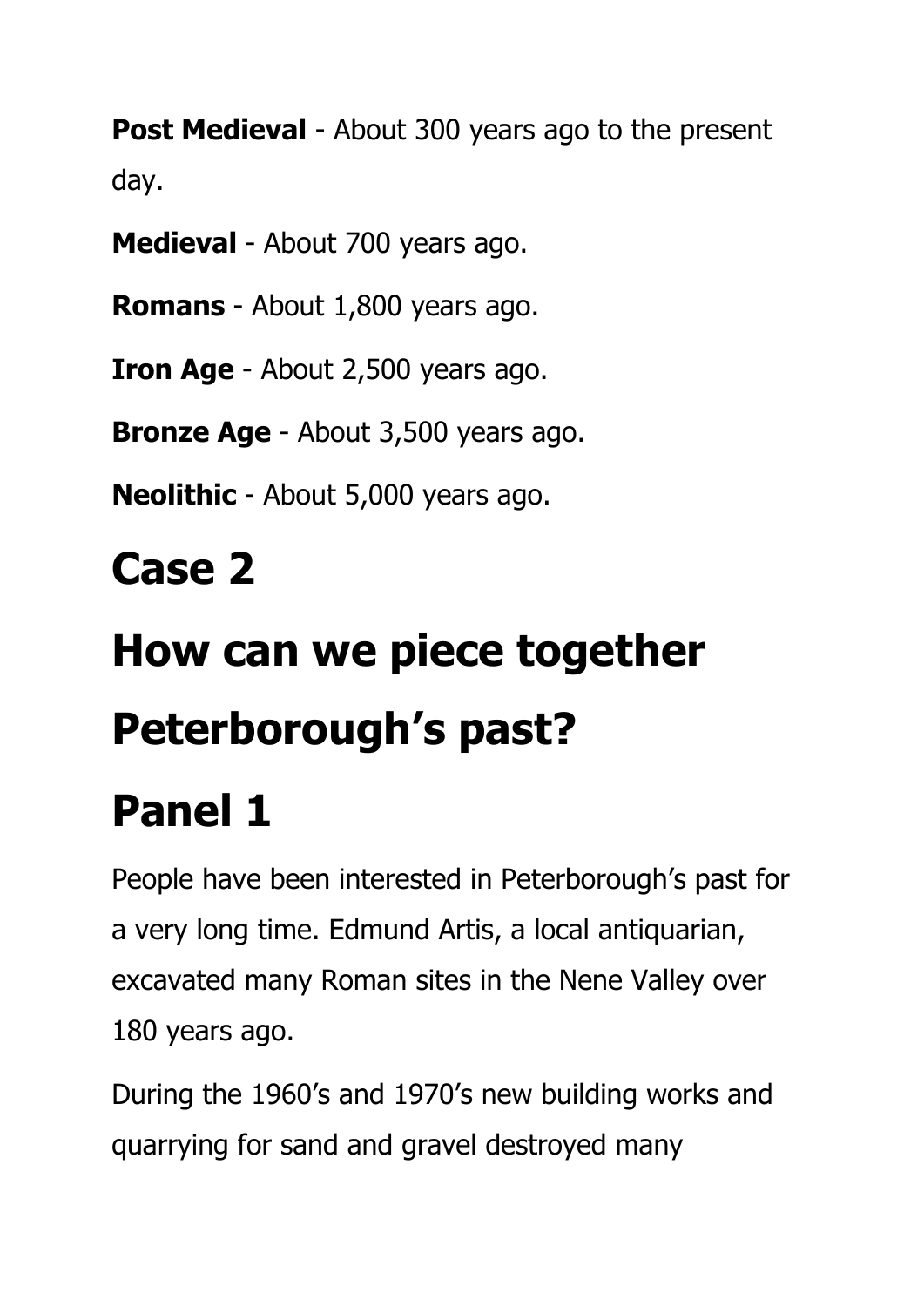archaeological sites. Organisations such as the Nene Valley Archaeological Trust and people such as Dr Francis Pryor worked hard to record and understand sites before they were lost forever.

Archaeological investigations now take place all year round and many new discoveries about our past are made every year.

### **Panel 2**

#### **Who carries out the archaeological work?**

Several archaeological teams now work in this area. Some are based in universities, some belong to County Councils and some are private companies.

#### **Who pays?**

Developers hire archaeologists to help them meet planning requirements. Today if a developer wishes to build they must record the archaeology on the site first.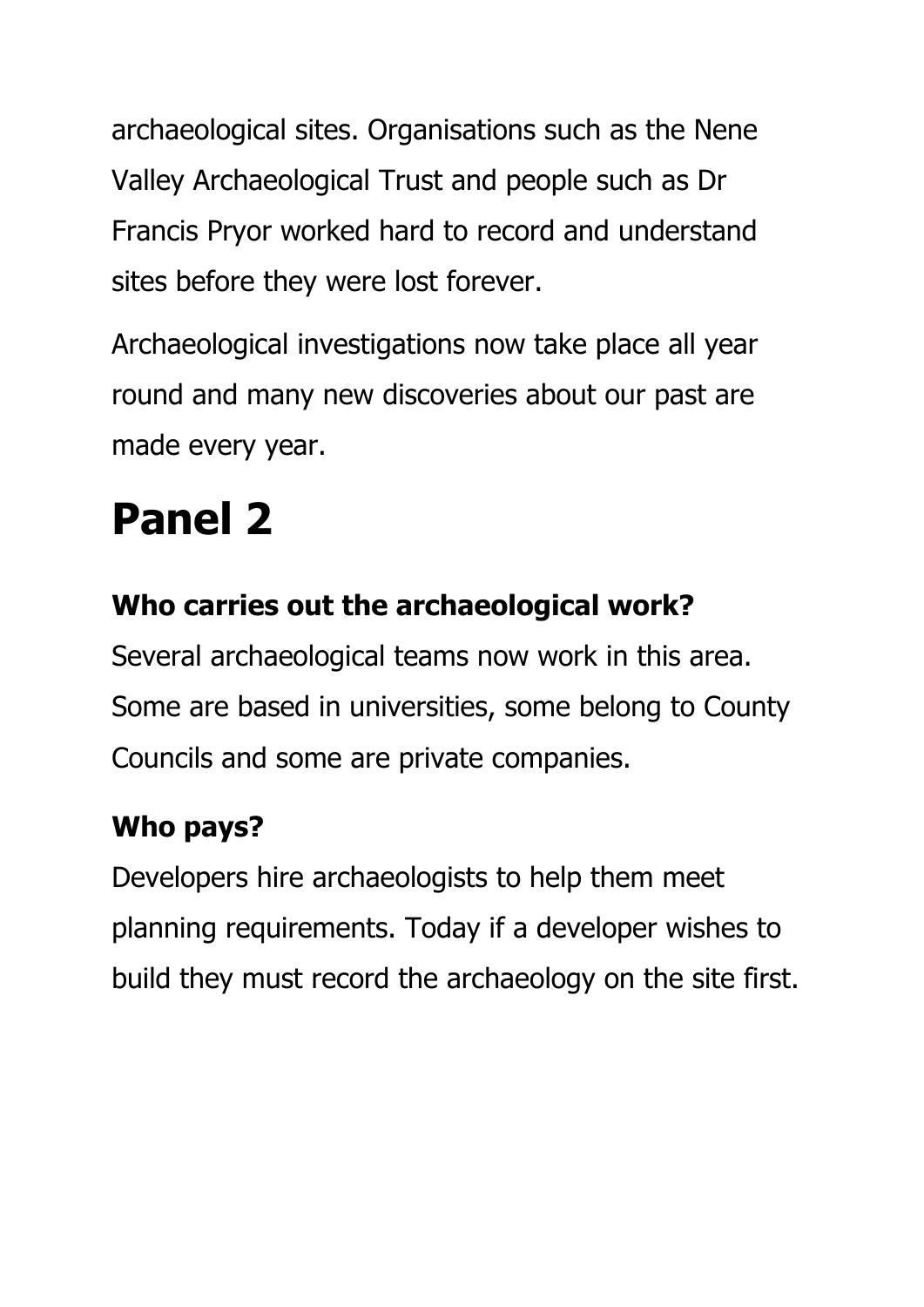#### **Are all excavations carried out for developers?**

Most of them, but not all. Some excavations are for research and training such as those conducted at Flag Fen.

### **Case 3**

### **The First People**

The Old Stone Age ('Palaeolithic' – at least 500,000BC to 10,000BC) The Middle Stone Age ('Mesolithic' – 10,000BC to 4,000BC)

#### **Caption 1**

A Temporary camp of early Neolithic hunter-gatherers. Scatters from stone tools and tool making debris are found today in the fens and along the river valleys.

### **Panel 1**

The first people lived in a world very different to our own. There were no towns, villages or farms. People did not live in fixed dwellings. Instead small family groups roamed the landscape hunting animals and gathering plants, berries, nuts and roots. They followed wandering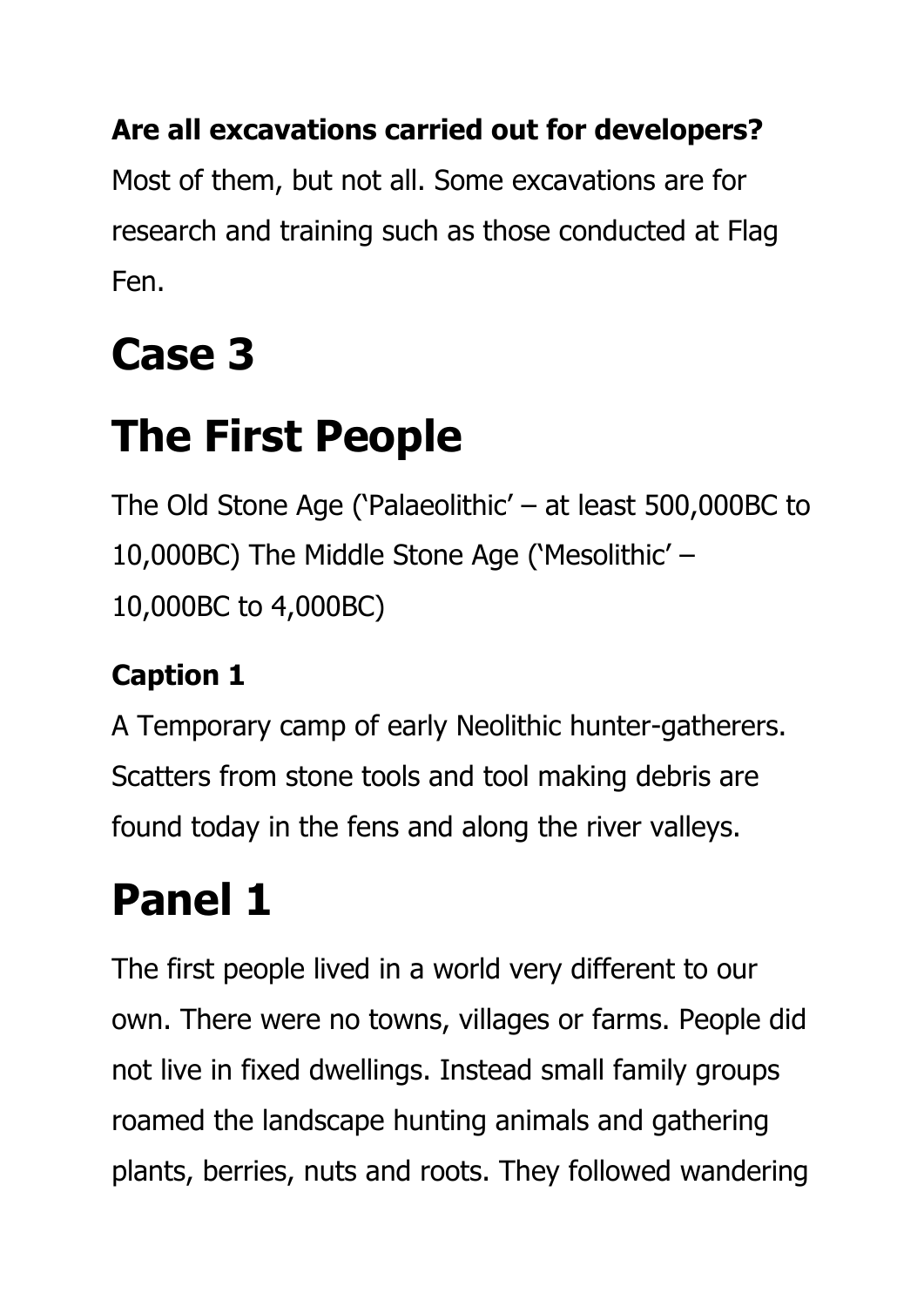herds of wild animals adapting their lives to the changing seasons.

We do not know exactly when the first people came to Peterborough, but we do know that there were people living in East Anglia well over 500,000 years ago.

### **Panel 2**

#### **What did they look like?**

At least three types of ancient humans lived in Britain. The first two of these had protruding faces and were more heavily built than us. A new type of human arrived around  $40,000$  years ago  $-$  us!

#### **What did they leave behind?**

The most common finds from the early period (Old Stone Age) are stone hand axes. Different types of stone tools, such as blades and spearheads were made by people in the later period (Middle Stone Age). Many Stone Age tools have been found around Peterborough.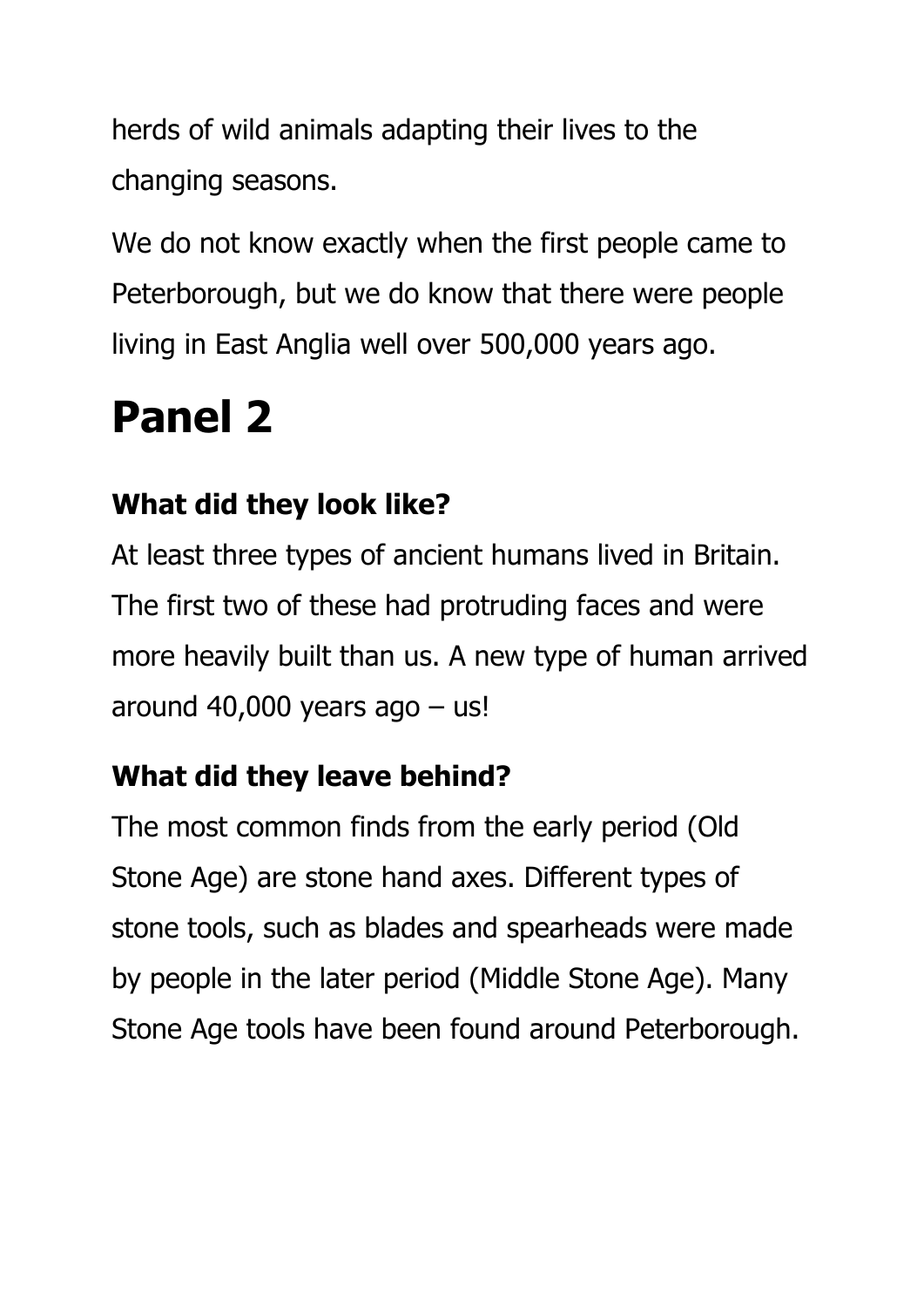### **Panel 3**

#### **Peterborough Ware Neolithic Pottery**

Peterborough gives its name to a style of later Neolithic pottery that was first found here. It is now known that Peterborough type pots were made all over England.

Peterborough Ware pottery is decorated with pitted designs made using twisted cord, bird bones, sticks and fingernails.

### **Farmers and Settlers**

The New Stone Age ('Neolithic' – 4,500BC to 2,200BC)

#### **Caption 2**

Artist's Impression of a Neolithic farmer herding his animals across the causewayed enclosure at Northborough.

### **Panel 4**

The New Stone Age was a time of great change as people began to control the world around them. Hunting and gathering were still very important to these people.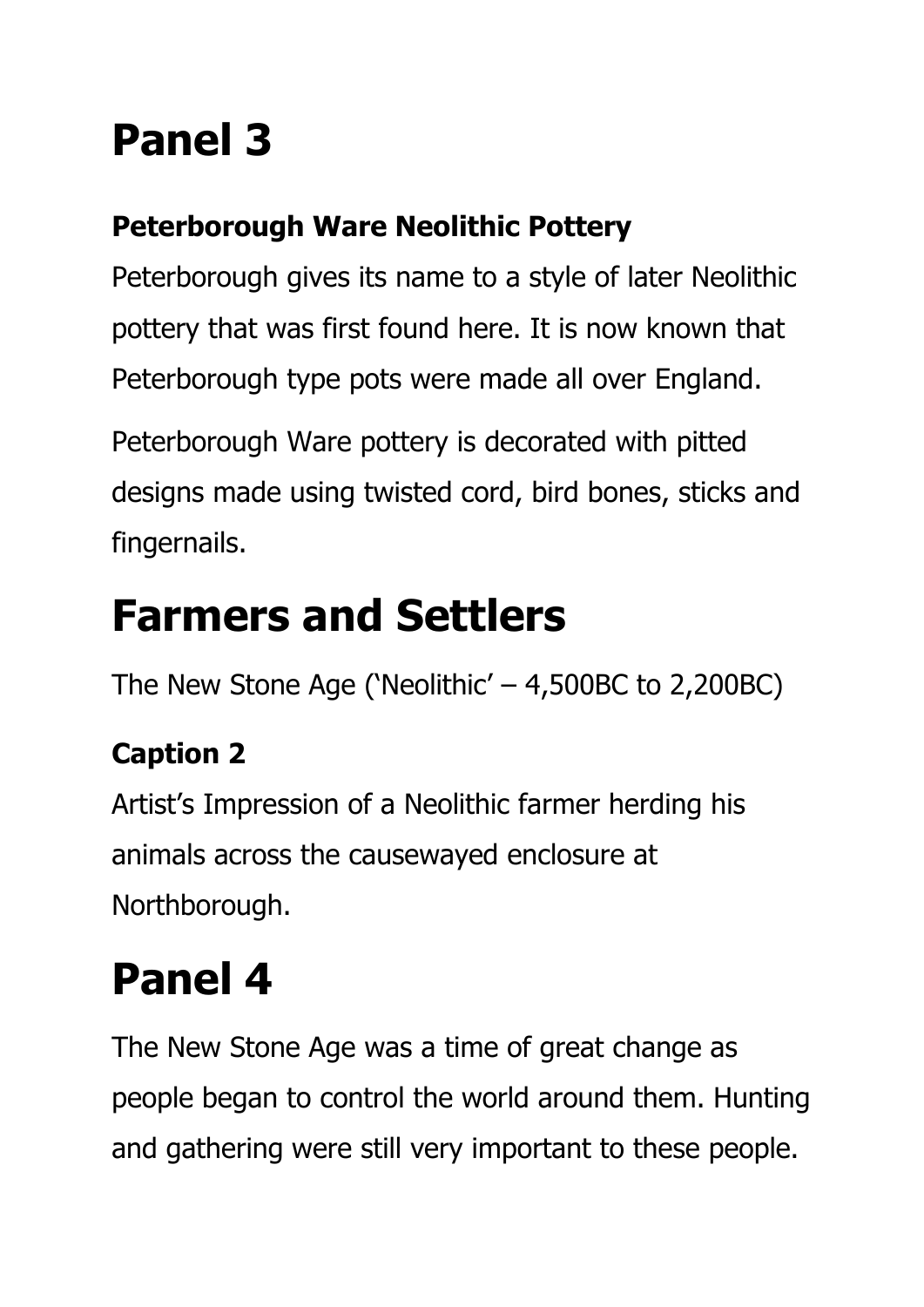They grew crops and raised herds of animals which meant that for the first time they also began to live in one place.

People began to make clay pots which were baked in fires. They were used to serve food and drink and were also left as offerings to accompany their dead. As part of their rituals they built monuments which marked their land.

Stone and flint axes were still a vital tool in the New Stone Age. They were used to hunt and cut crops

### **Panel 5**

#### **What did New Stone Age people leave in Peterborough?**

There are no large stone monuments like Stonehenge in Peterborough, but many other important sites have been discovered. The remains of henges (rings of timbers enclosed by banks and ditches), causewayed enclosures (massive rings of ditches and banks) and burial sites have been excavated by archaeologists.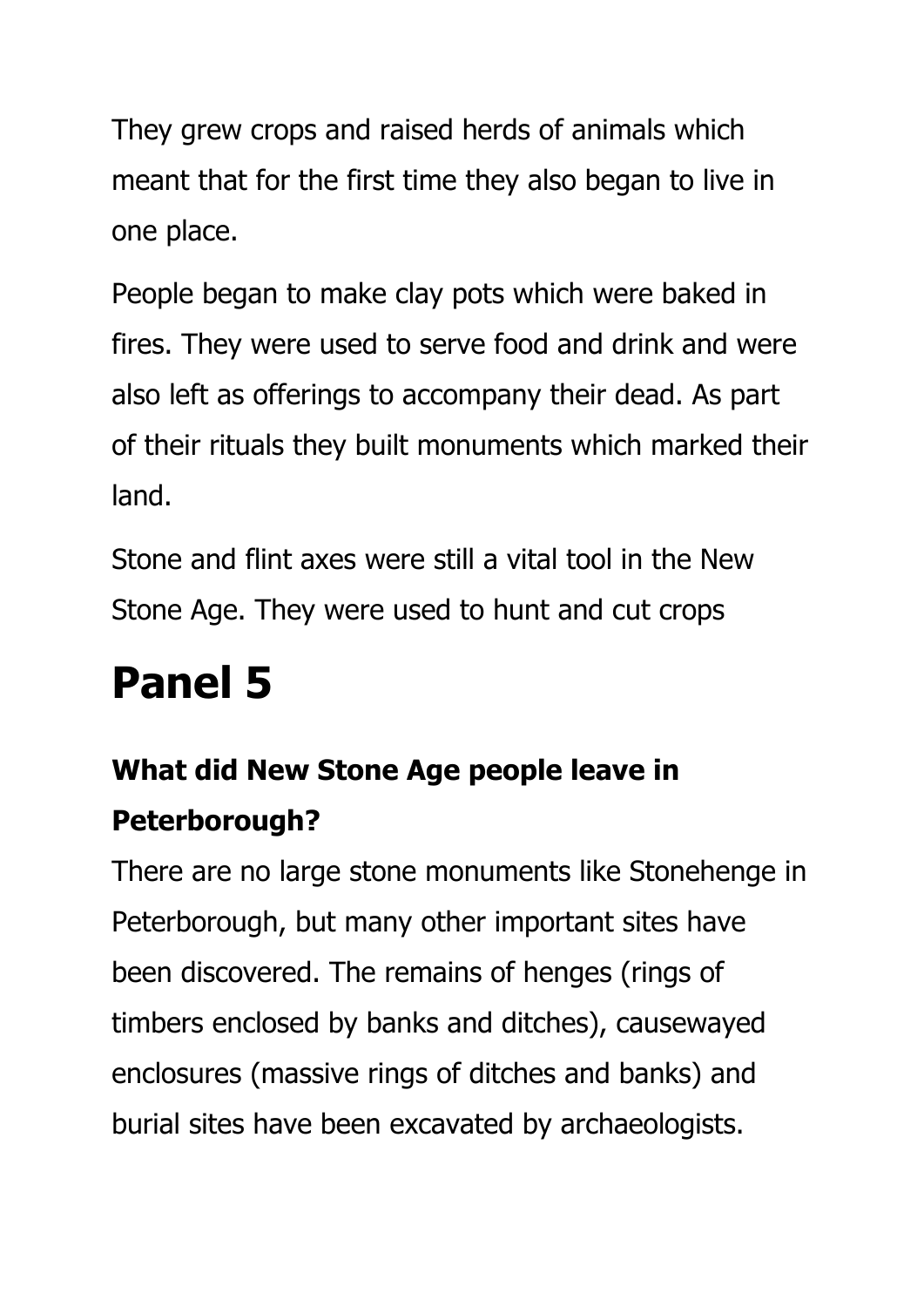#### **What can be seen today?**

Only slight traces of buried sites can be seen on the ground, but the remains often show up very well on aerial photographs.

### **A Prehistoric Revolution**

The Bronze Age (2,500BC – 700BC)

#### **Caption 3**

The art of making a bronze axe requires knowledge and skill. The metal is heated up using a fire, kept very hot with bellows. The molten metal can then be poured into a mould.

### **Panel 6**

Bronze Age people learned how to extract copper, tin and gold from rock ores. Copper and tin could be mixed to make bronze. They made increasing use of these new metals to produce weapons, tools and jewellery. Around Peterborough the fens were getting wetter. People paddled boats down the slow flowing rivers and built wooden track ways across the marshes.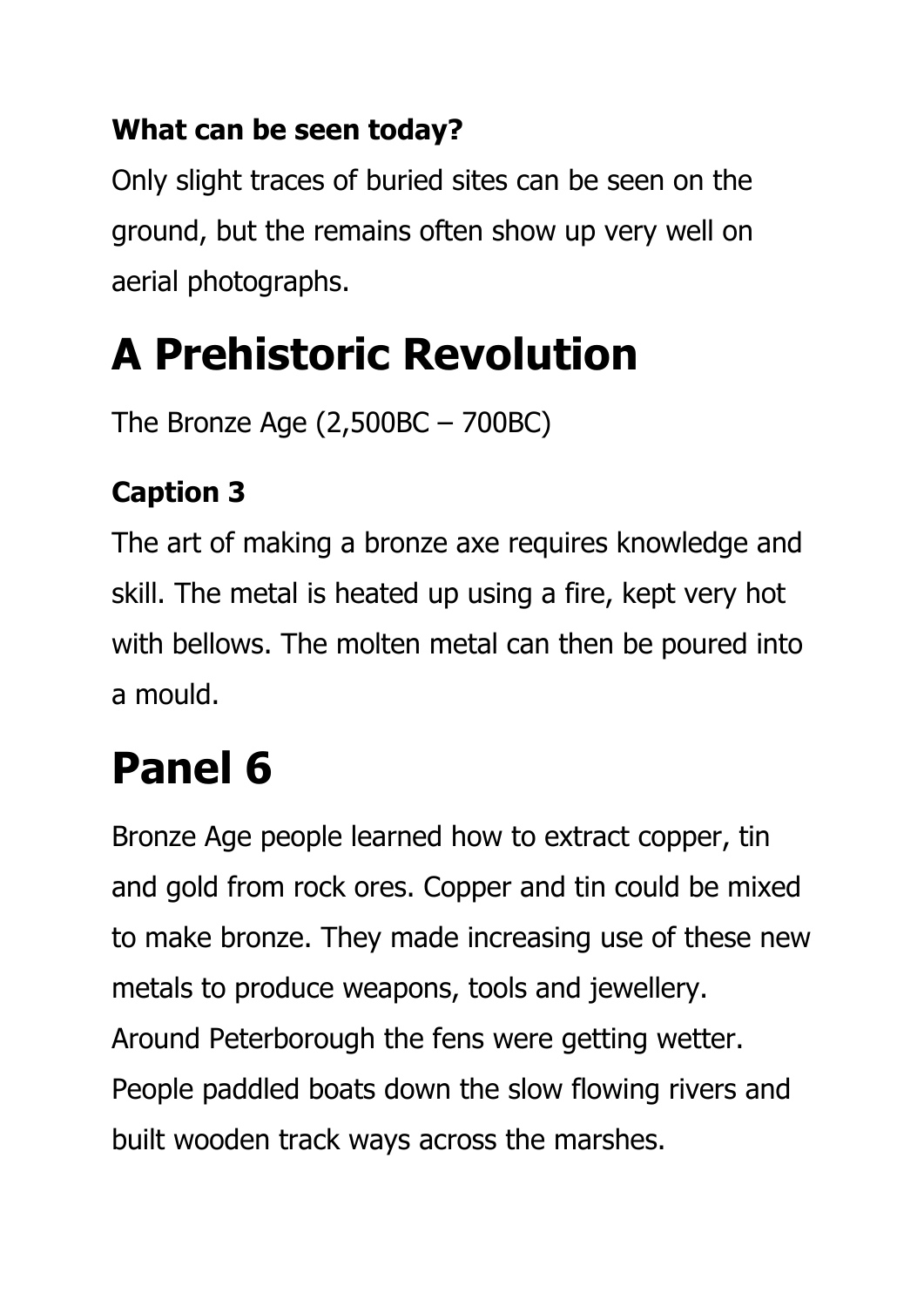Herds of cattle and flocks of sheep grazed along the fen edge during the drier seasons. Droveways (roads used for moving 'droving' livestock from one place to another), fields, houses and shelters were also built on this drier fen edge.

### **Panel 7**

#### **Can any Bronze Age sites be seen today?**

There is a fascinating and unique site at Flag Fen in Peterborough. The huge timber post alignment found there is one of the most important prehistoric archaeological sites in Europe. You can also see reconstructions of Bronze Age houses at Flag Fen.

#### **What did Bronze Age people leave behind?**

There are very many low burial mounds (Barrows) from this period in the Peterborough area, and many Bronze tools and weapons have also been discovered locally.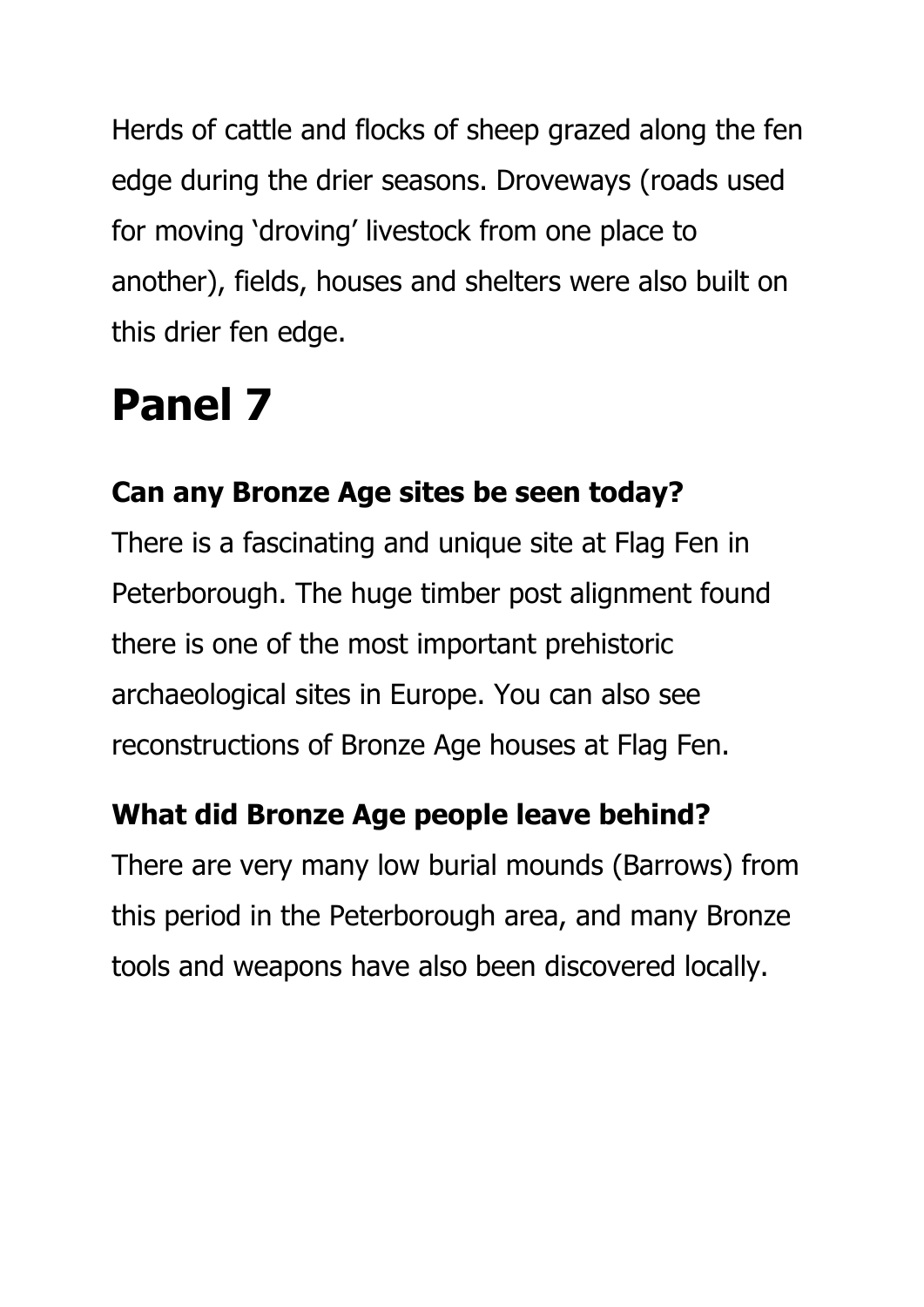### **Panel 8**

#### **Why were offerings placed into the water?**

We think Prehistoric people believed that rivers and lakes were the home of spirits, or windows into the next worlds – where the ancestors went after death.

#### **Why were offerings made?**

We know that prehistoric people went to certain stretches of water (e.g. Flag Fen) to leave offerings. We believe that people left offerings to please their ancestors or the Gods. Perhaps they asked for a good harvest, or gave thanks for a birth or cursed a neighbour.

### **Gifts to the Water Spirits?**

Flag Fen

#### **Caption 4**

Artist's impression of a ritual sword deposition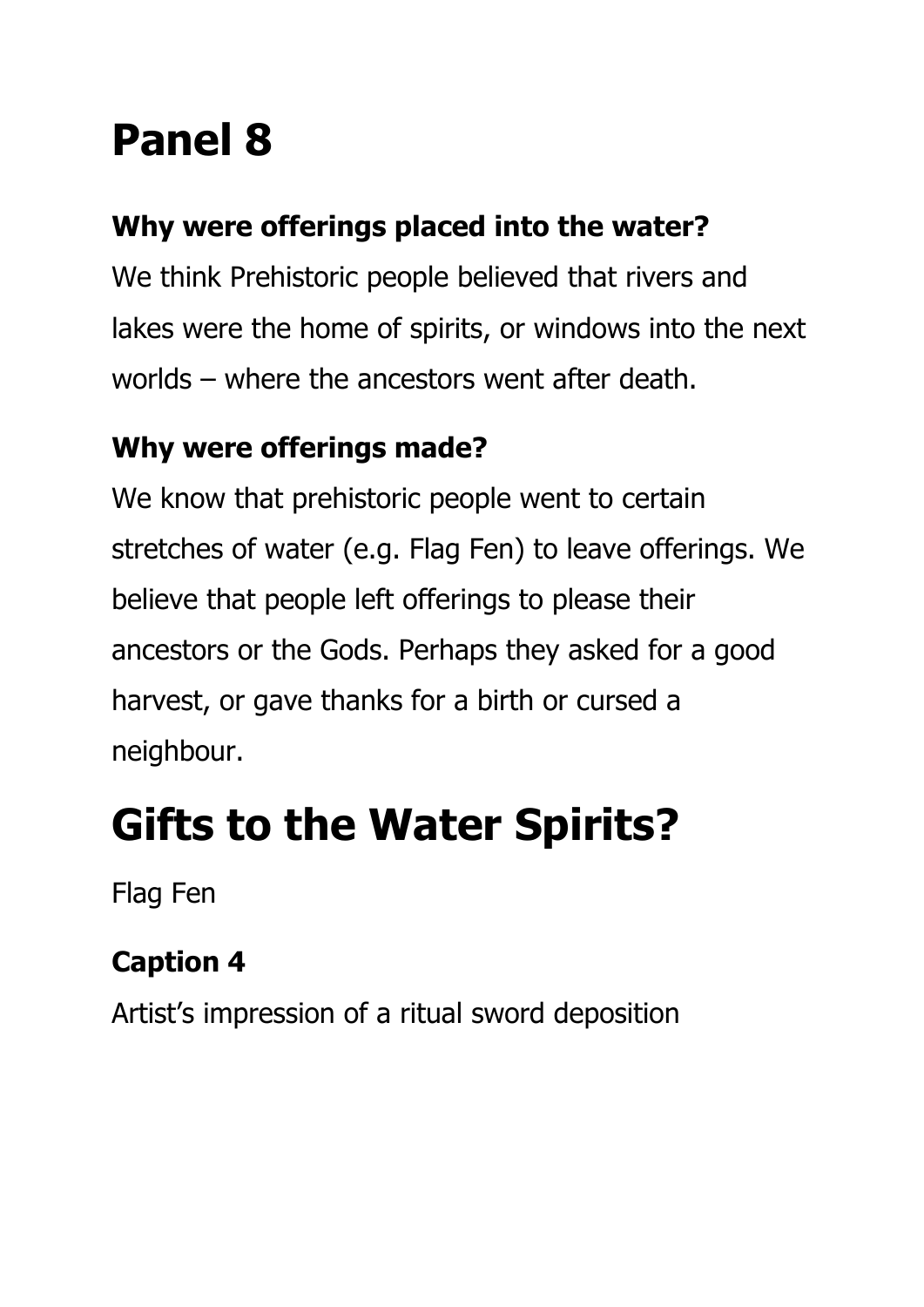### **Panel 9**

In 1989 a large collection of weapons, tools and jewellery was excavated from the site where the power station on Fengate was about to be built. Archaeologists found that they had been placed in the marsh next to the Flag Fen post alignment during the late Bronze Age and early Iron Age.

More Iron Age objects including swords, a ladle and iron 'Currency Bars' were founds in the river bed near Orton Longueville. Perhaps these were placed there as part of a ritual.

## **Objects on display**

#### **Palaeolithic and Mesolithic Objects (500,000BC to 4,000BC)**

- 1. Palaeolithic flint hammer stone found at Water Newton
- 2. Palaeolithic flint handaxe found in gravel beds at Orton Waterville
- 3. Palaeolithic flint handaxe from an unknown location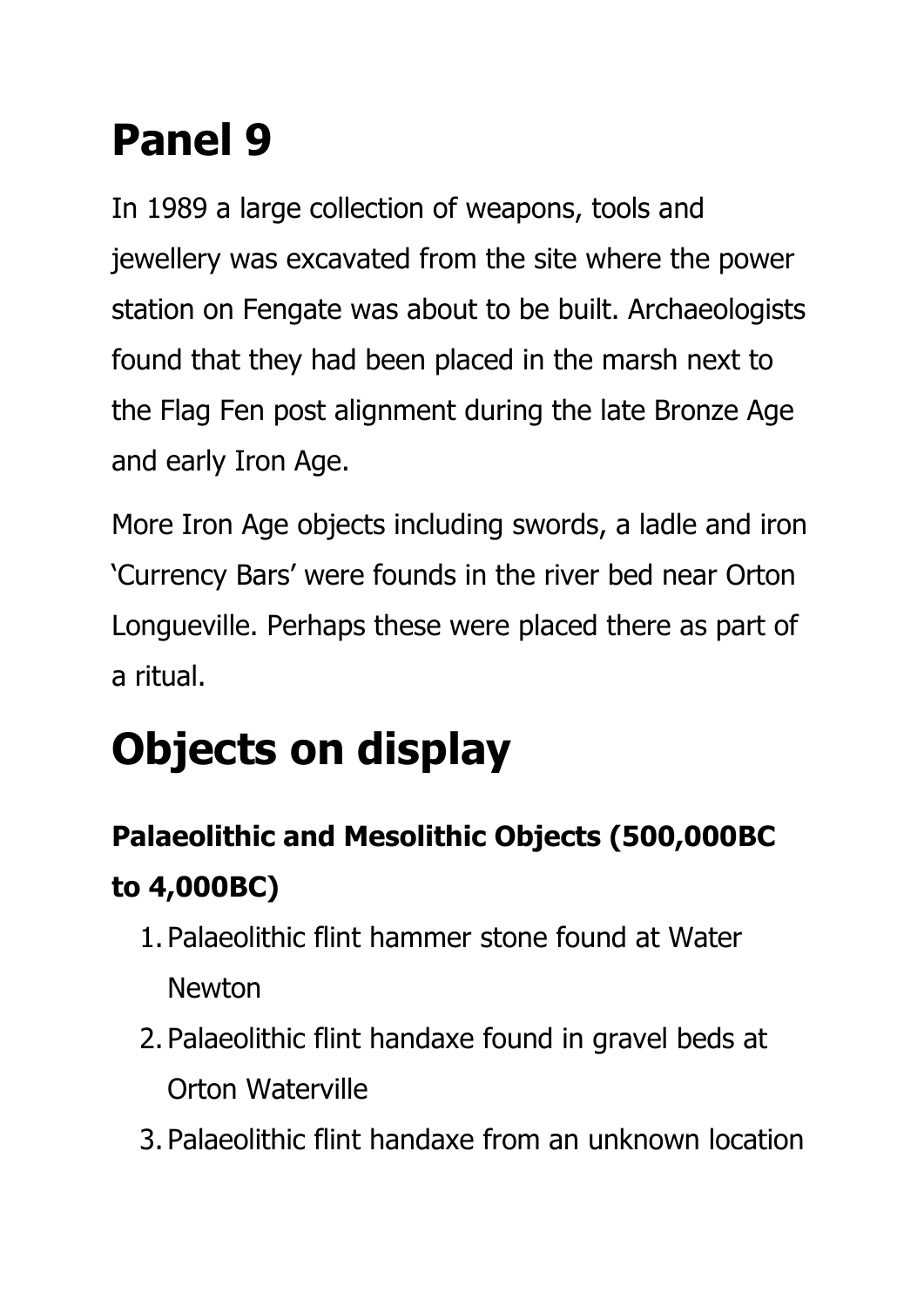- 4. Small Palaeolithic flint handaxe found at Woodston
- 5. Palaeolithic flint blade with facetted butt. Found at Woodston
- 6.Mesolithic flint chisel. Found at Wood Walton Fen
- 7. Palaeolithic flint handaxe found at Fengate
- 8. Palaeolithic flint core found at Woodston. Smaller pieces of flint were struck from this core to make tools
- 9. Palaeolithic flint handaxe found at Woodston
- 10. Three replica arrows. The first arrow is Mesolithic, with pieces of flint added along the shaft to make barbs. The second is Neolithic. The flint has been carefully chipped to produce a leaf shape. The first is Bronze Age. This style is known as a 'barbed and tanged arrowhead

#### **Neolithic and Early Bronze Age objects (4,000BC to 1,500BC)**

1. Two Neolithic deer antlers decorated with crosscross incisions. Found at a 'henge' monument at **Maxey**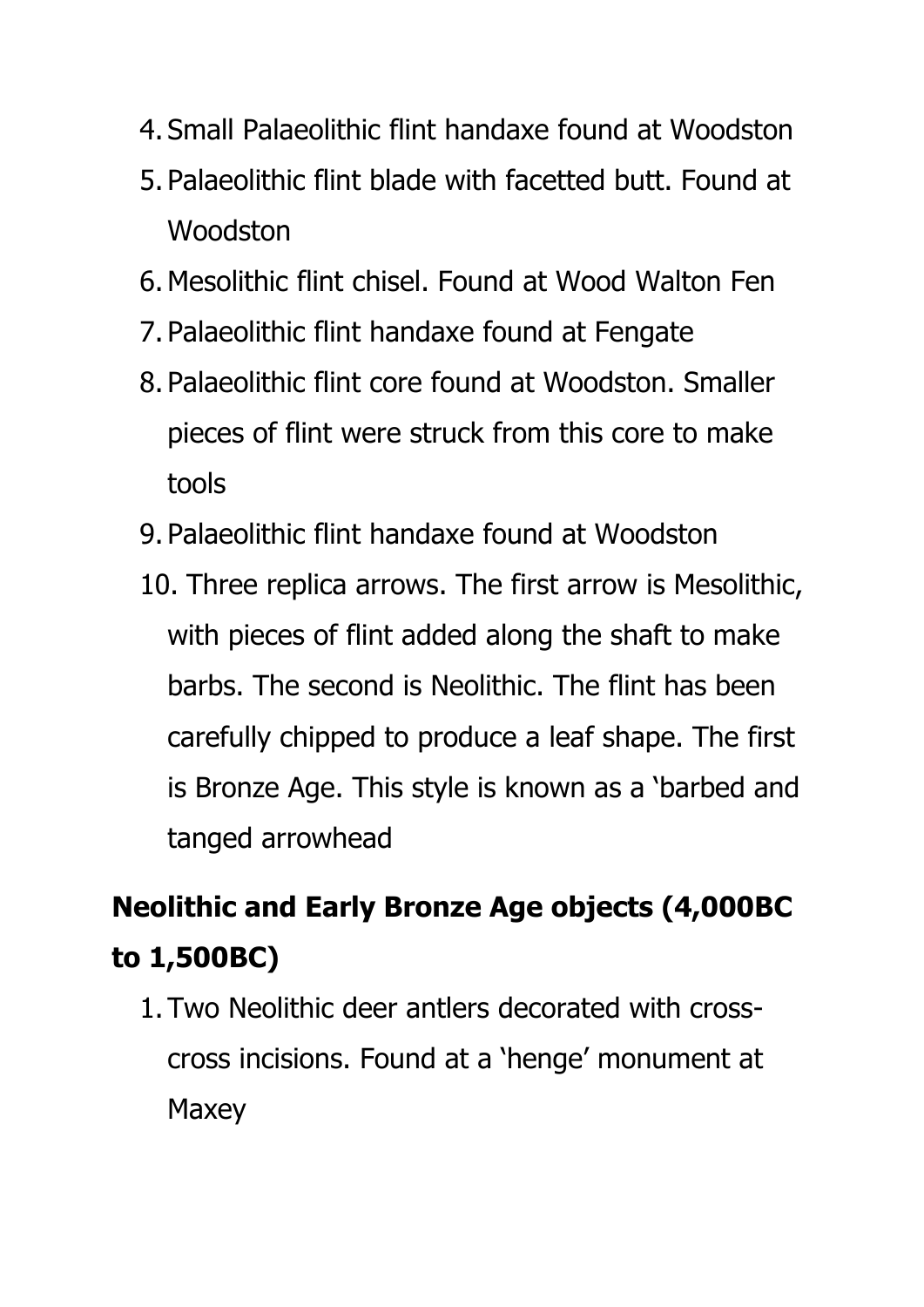- 2.Neolithic ox rib decorated with cross-cross incisions. Found at a 'henge' monument at Maxey. Were the ox rib and antlers decorated for ritual use or for from other purpose?
- 3.Neolithic stone hammer head from an unknown location
- 4.Neolithic flint axe head found in gravel beds at Fengate
- 5.Neolithic polished flint axe head found with an antler I gravel beds at Eye
- 6.Neolithic 'Peterborough Ware' Mortlake style bowl found at Fengate
- 7. Early Bronze Age beaker found with a human burial at Ramsey St Mary's. Decorated with fingernail impressions
- 8. Early Bronze Age bell-shaped beaker with crosshatched decoration below rim and herringbone decoration around the body. Found at Stanground
- 9.Neolithic flint sickle blade found at Wansford. Was it used for harvesting cereal crops?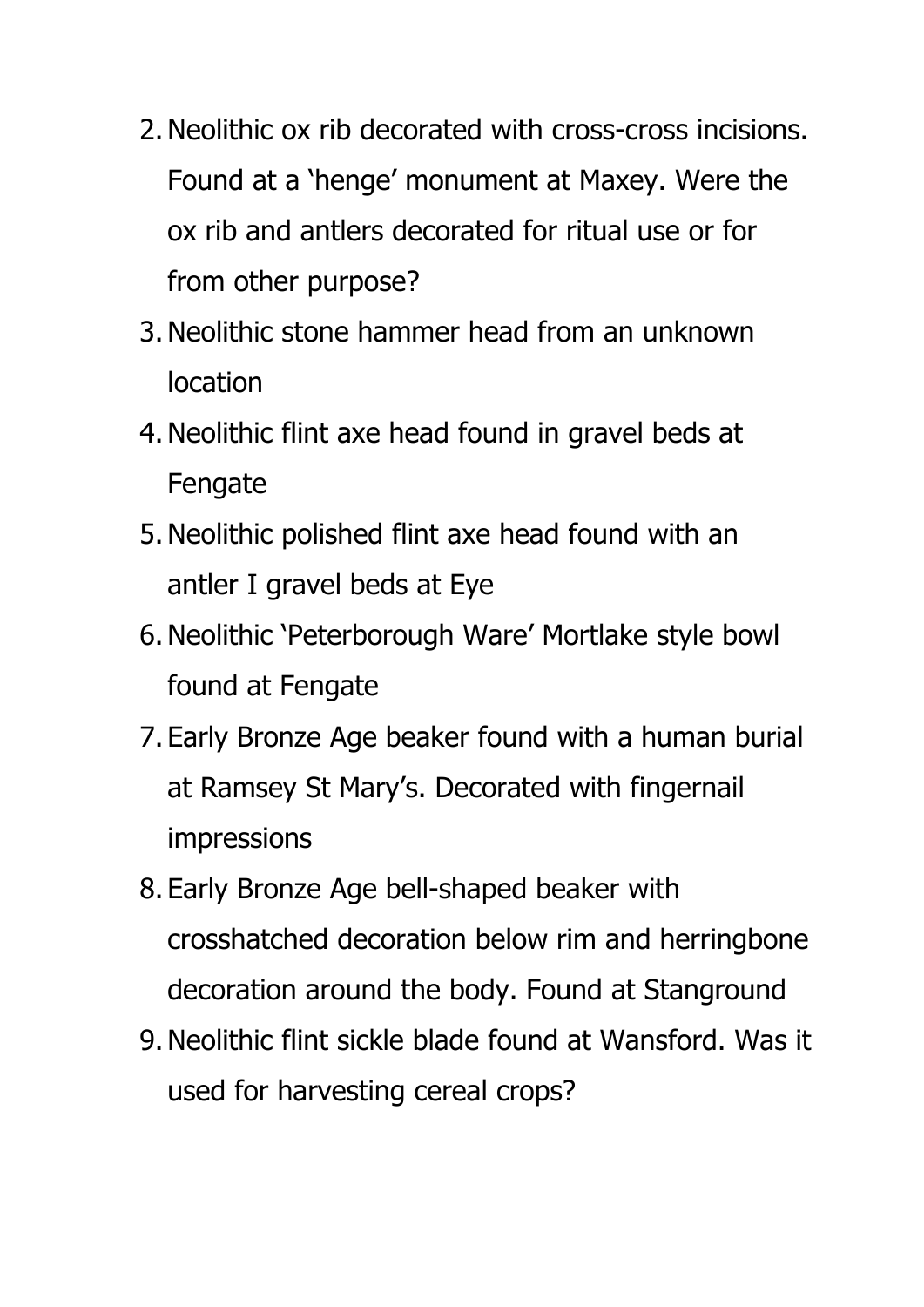- 10. Late Neolithic pebble mace head found at Crowland
- 11. Early Bronze Age stone battle axe from Mildenhall
- 12. Neolithic polished stone axe head from an unknown location
- 13. Neolithic polished stone axe head found at **Whittlesey**
- 14. Late Neolithic pebble mace head found at **Warmington**
- 15. Neolithic polished stone axe head from an unknown location
- 16. Neolithic stone axe head from Ponders Bridge, Peterborough
- 17. Late Neolithic stone mace head made of Cornish Greenstone. Found between Polesbrook and Ashton
- 18. Early Bronze Age stone boat-shaped battle-axe. Unknown location
- 19. Neolithic polished stone axe head found near Peterborough
- 20. Neolithic polished stone axe head from Park Road, **Peterborough**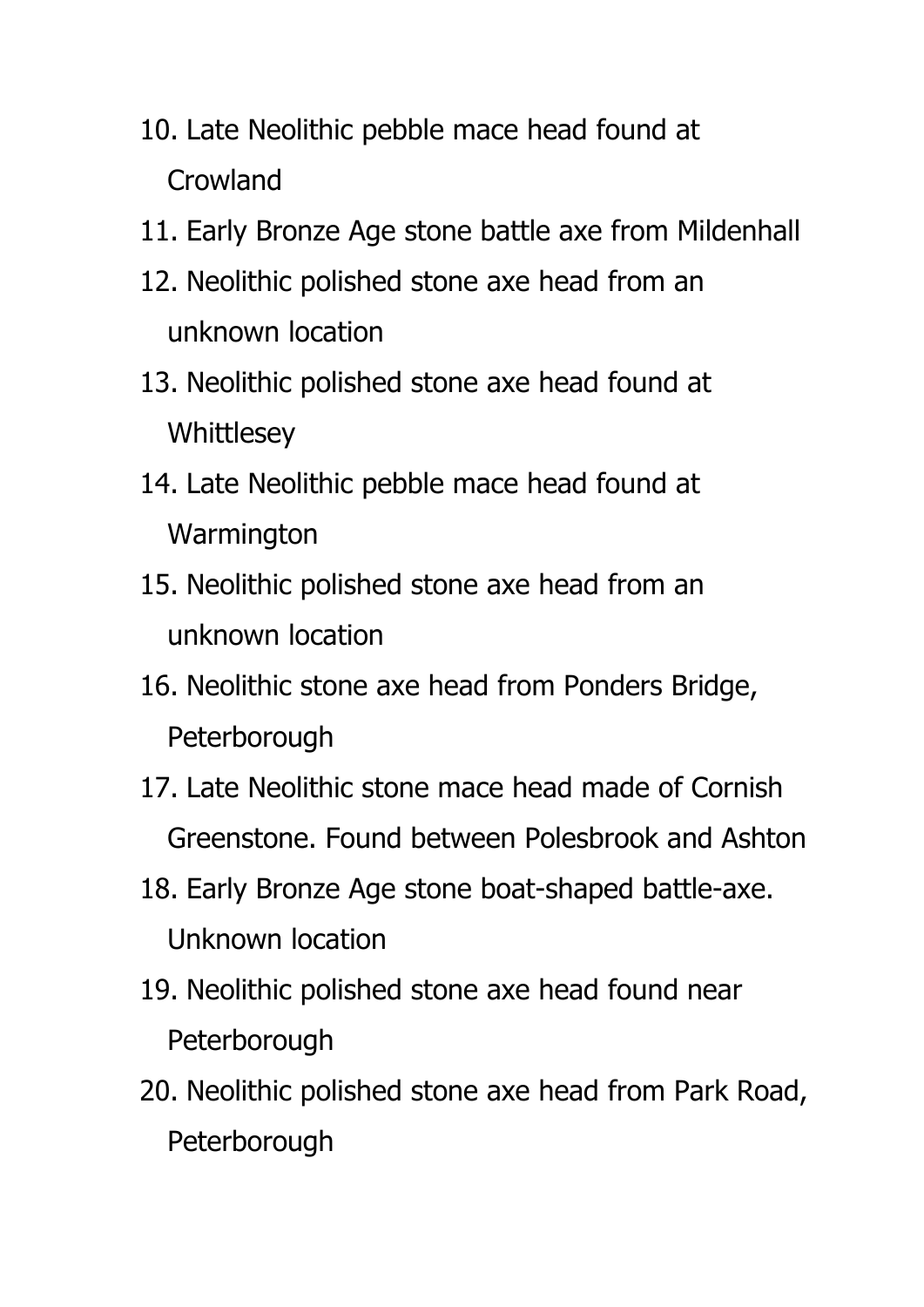- 21. Replica of a Neolithic chipped flint axe in a wooden haft
- 22. Two Neolithic deer antler pickaxes from Fengate. Notice the wear from frequent use

#### **Bronze Age objects (2,500BC to 700BC)**

- 1. Small Early Bronze Age food vessel. Found with a human burial at Old Fletton
- 2. Early/Middle Bronze Age food vessel. Found at Whittlesey Road
- 3. Early/Middle Bronze Age bowl, decorated with punch marks on upper body. Found at King's Dyke, **Whittlesey**
- 4.Collections of leaf-shaped and barbed and tanged arrow heads
- 5. Late Bronze Age cauldron-shaped pot found at Fletton. Regular, incised decoration with cross-cross pattern on shoulder
- 6. Bronze Age flint disc-shaped knife from Farcet Fen
- 7. Early Bronze Age collared cremation urn found at **Castor**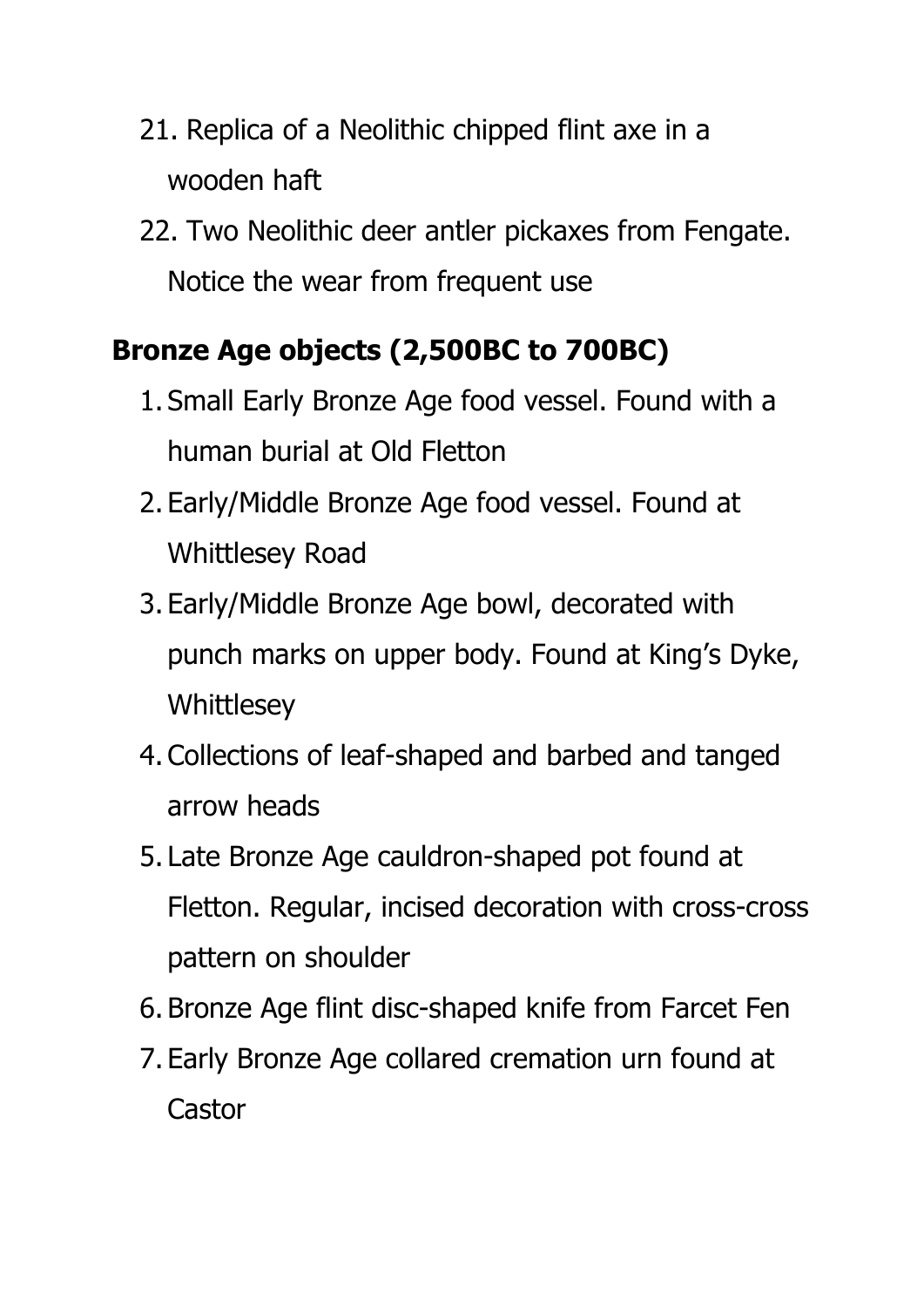- 8.Middle Bronze Age bronze quoit-headed pin found at Maxey
- 9. Late Bronze Age carved wooden bowl made from Alder, found at Eye Quarry. It would have been oval in shape.
- 10. Early Bronze Age collared cremation urn, used for burying the cremated remains of the dead. Found at Newark (Peterborough) pits
- 11. Middle/Late Bronze Age cast palstave axe found near Whittlesey Mere
- 12. Early Bronze Age flanged axe found in Whittlesey Mere
- 13. Bronze Age haft-flanged axe head of unusual type, found at Orton Longueville
- 14. Middle Bronze Age bronze rapier found near Pond's Bridge
- 15. Early Bronze Age food vessel found with a human burial at Old Fletton
- 16. Early Iron Age handmade bowl found at Fletton. Decorated with geometric designs. About 2,800 years old.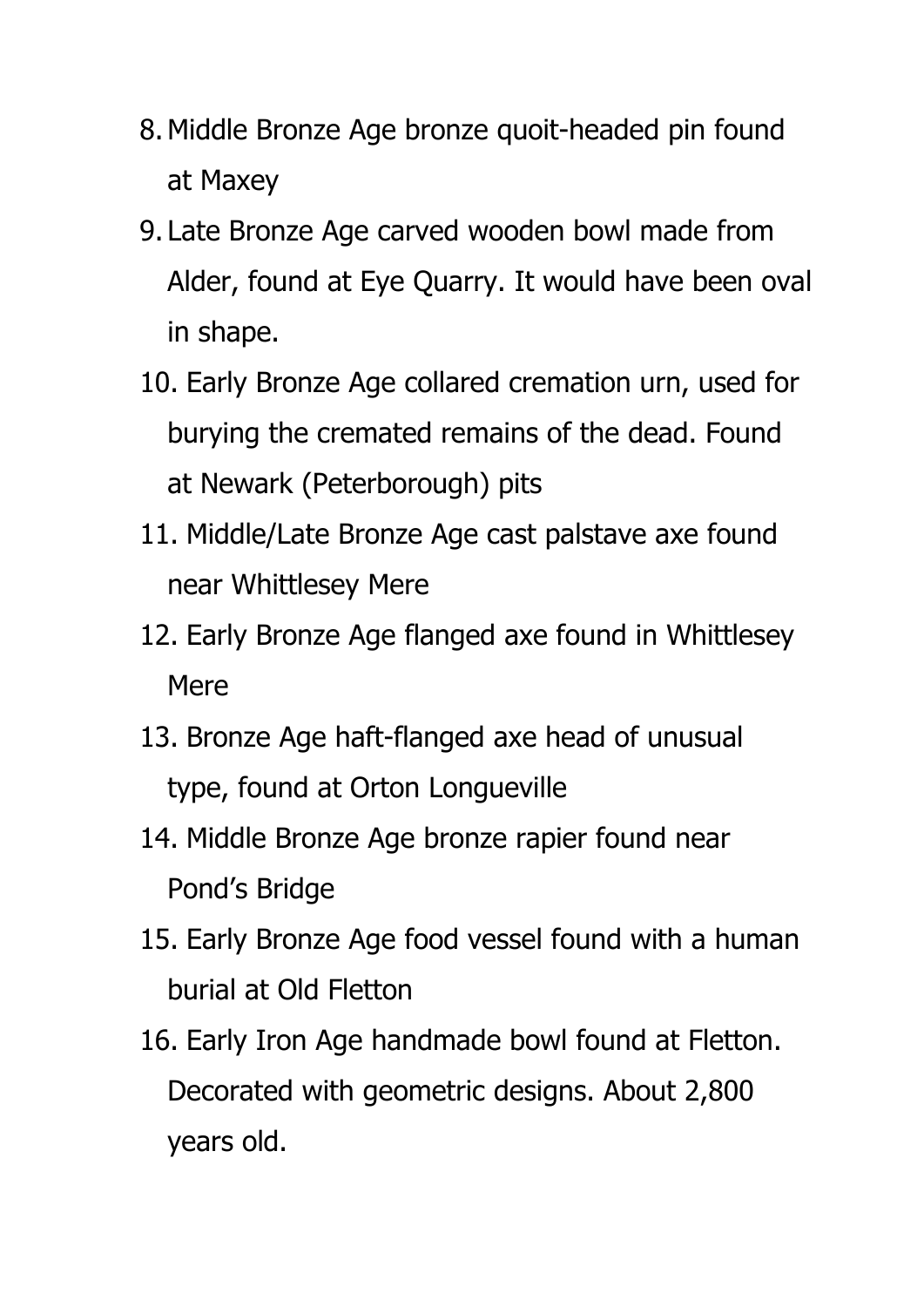#### **Late Iron Age swords and Spear (800BC to 43AD)**

These two Late Iron Age swords that date from 400BC to 43AD were found in the River Nene at Orton Meadows during gravel extraction in 1980. They were found with various other iron objects. Some may have been chance losses but the swords are likely to have been deliberate deposits.

- 1. The sword was found inside its scabbard, from which it has now been removed. The scabbard beside it here is a replica of the original
- 2. This sword was also still inside its scabbard but only the top part of the scabbard now survives
- 3. Large Late Iron Age spear head from an unknown location

#### **Bronze Age Weaponry (2,500BC to 700BC)**

- 4.Middle/Late Bronze Age spear head found at Castor
- 5.Middle/Late Bronze Age socketed spear head with leaf-shaped blade found at Fengate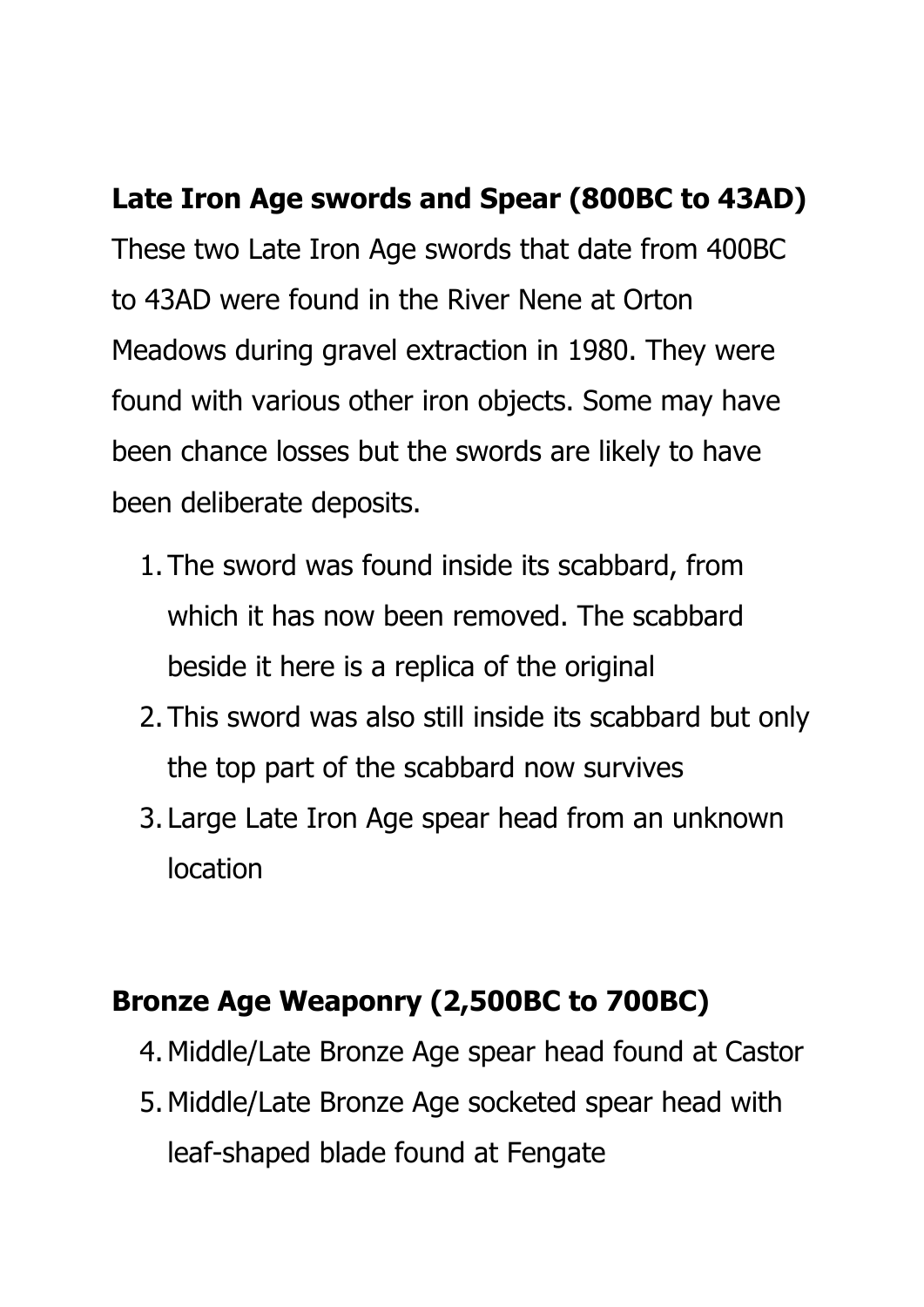- 6.Middle Bronze Age bronze socket-looped spearhead found at Wittering
- 7. Bronze Age Bone imitation spearhead found at Whittlesey. This was perhaps used in rituals or worn as a symbol of rank and power
- 8. Bronze Age cast, socketed axe head of unknown location
- 9. Late Bronze Age bag-shaped socketed axe found at **Whittlesey**
- 10. Bronze Age socketed axe from an unknown location
- 11. Late Bronze Age sword from an unknown location
- 12. Late Bronze Age sword from an unknown location. The sword was deliberately bent and broken
- 13. Middle Bronze Age dagger from an unknown location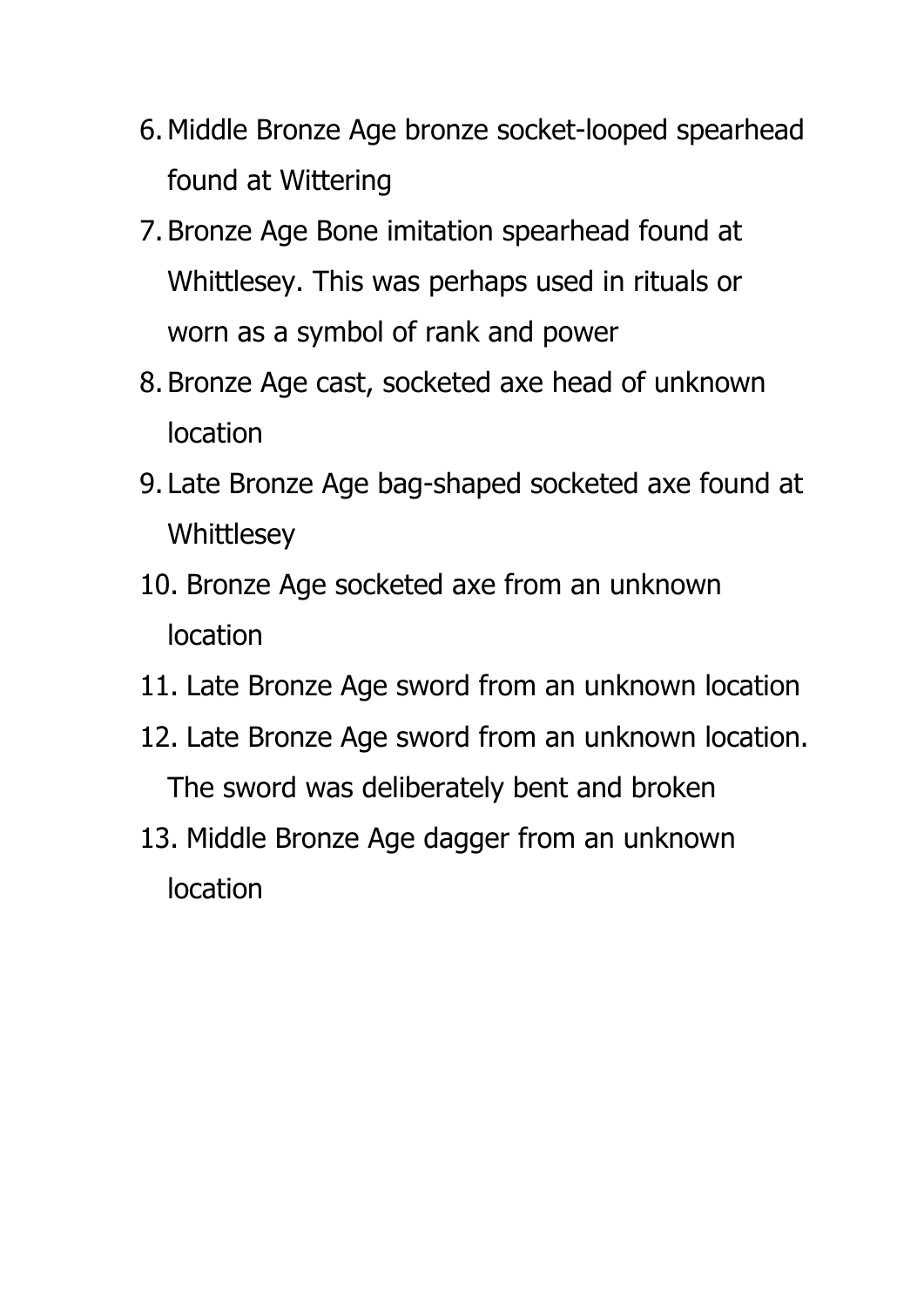# **Stone Age Murder? Panel 1**

#### **Britain's oldest murder victim?**

These skeletons are of a man and woman (both aged about 25 - 30 years), along with a child of around 8 - 12 years old. The skeleton of a baby was also found, but it was too fragile to preserve here. They were found at Fengate in Peterborough.

A leaf-shaped flint arrowhead can be seen between the ribs of the man, where the plastic arrow is pointing.

Was he murdered along with the rest of his family? Why are the skeletons of the woman and child mixed up? Were they buried somewhere else first and moved to this grave later?

These are the earliest human remains to have been excavated in the Peterborough area. They date to the Neolithic period,  $5,000 - 6,000$  years ago.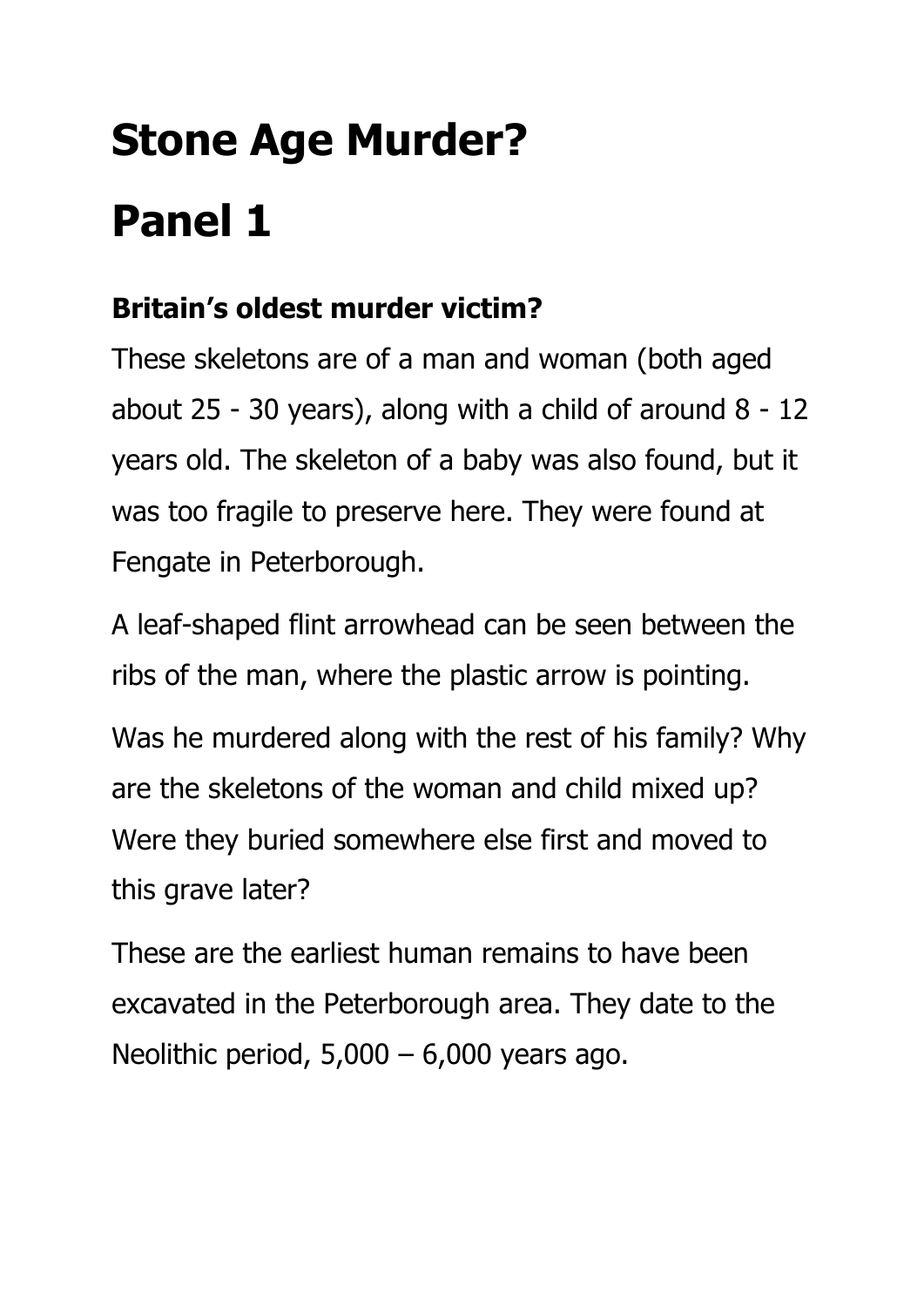#### **Image caption**

Many rituals were carried out during a Neolithic funeral. It appears to have been customary for a meal to be cooked and eaten by the graveside as this interpretation by Victor Ambrus shows.

### **Barnack Burial**

### **Panel 1**

I was the head of a very important family 4,000 years ago. We lived near a place that you call Barnack.

When I died, my stone bracelet was passed to my brother as the new head of the family. He had a special replacement made for me with pieces of gold.

My family buried me with the new bracelet and a pendant made by my daughter. I also had a beaker so I could drink with the other ancestors.

They built a mound over me and in the following years, other members of my family were also buried there.

I was eventually forgotten, and my burial place became a ploughed field. When people came to dig for gravel,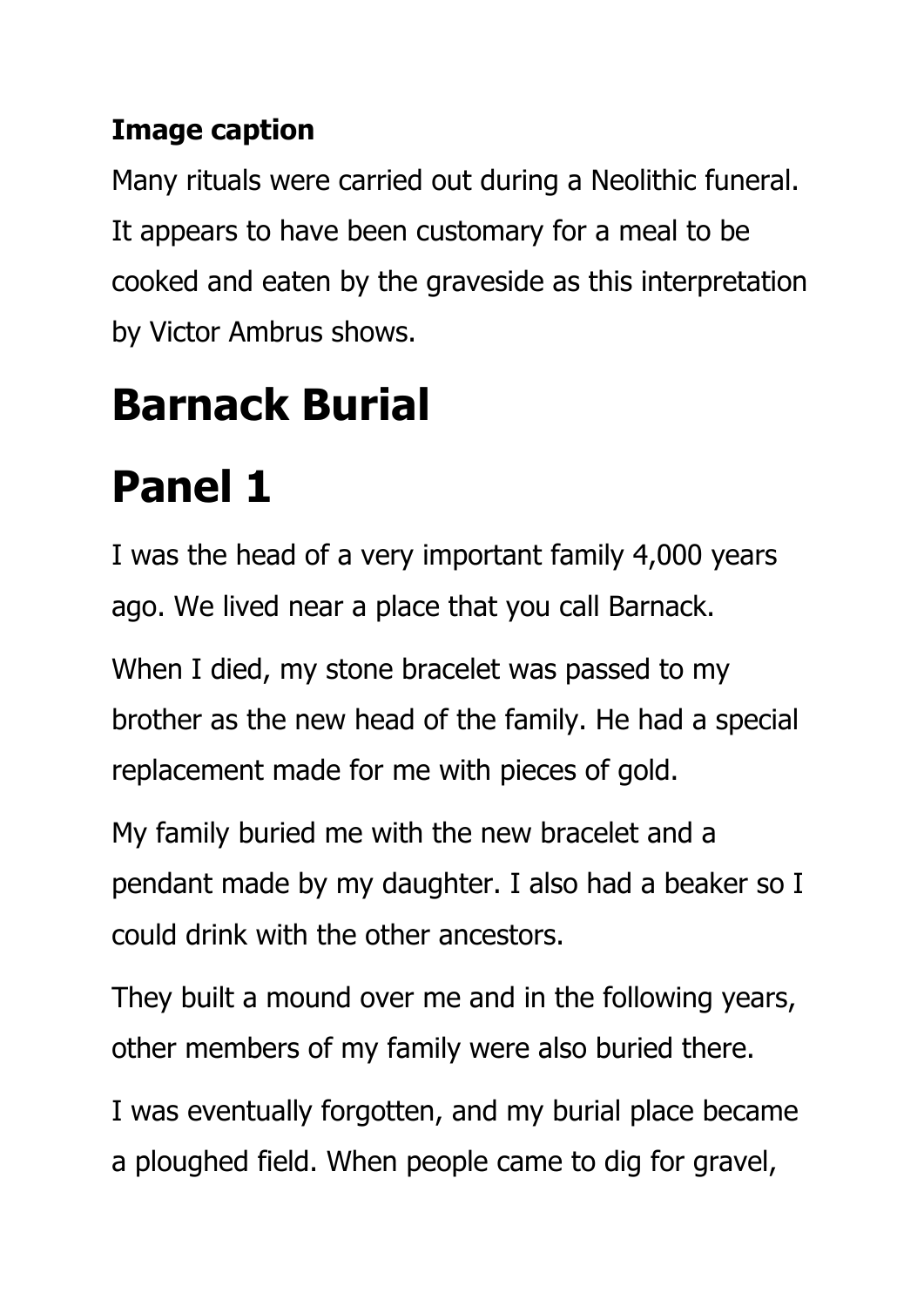archaeologists rediscovered me and brought me here to keep me safe.

### **Case 4**

### **Iron Age Peterborough**

800BC to 43AD

### **Panel 1**

Most people in the Iron Age lived on farming settlements made up of a small group of families belonging to a tribe.

Britain was not a single nation but a collection of different tribes and kingdoms. Peterborough and its surrounding areas were at the edge of the territories between the Catuvellauni, Corieltauvi and Iceni tribes.

There were many ordinary farmsteads at places such as Fengate, Orton Longueville and Werrington. Several settlements had a higher status and may have been the head of sub-tribes, possibly at Westwood, Ashton, Borough Fen and Stonea.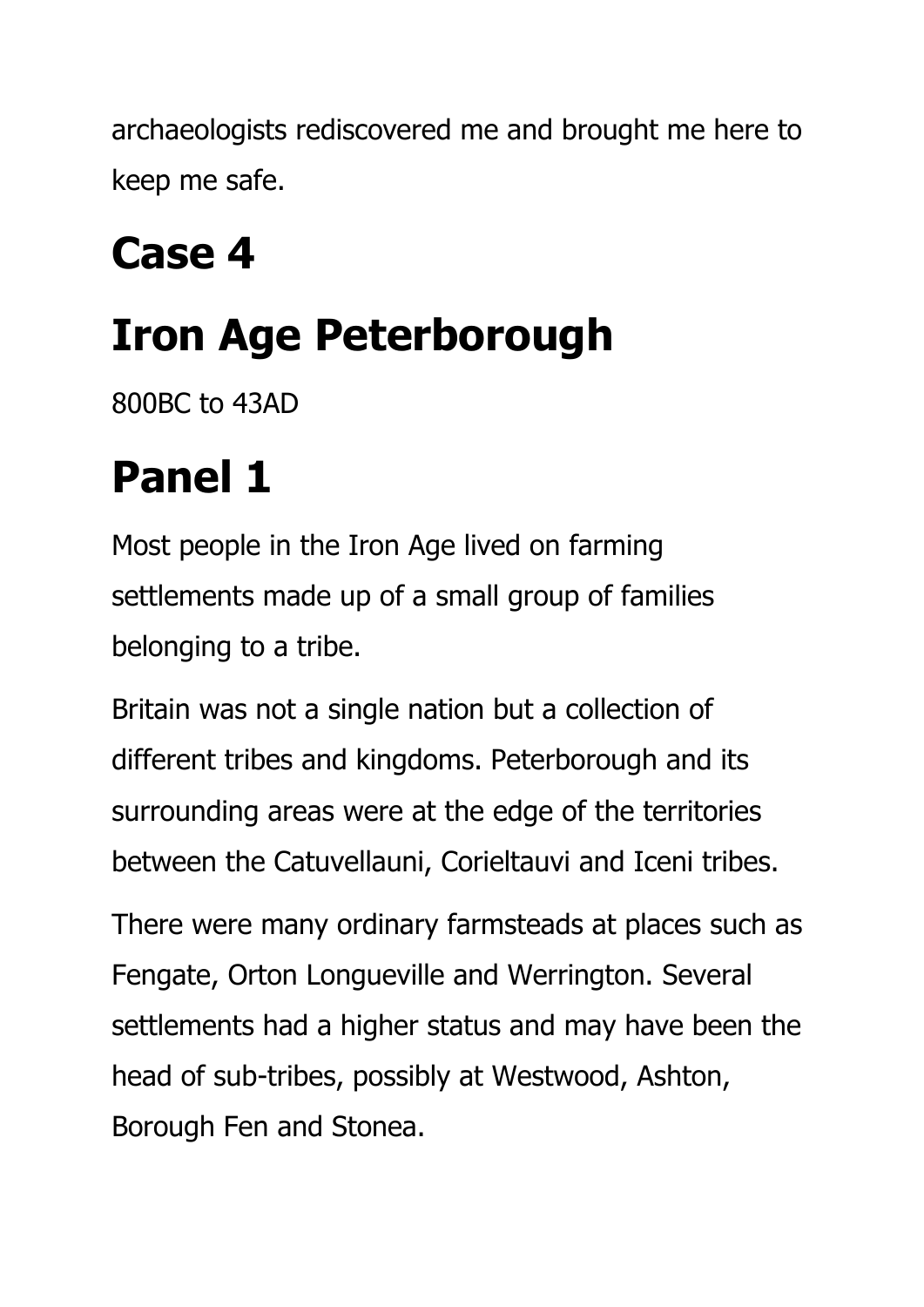At Fengate, archaeological evidence shows that people were successful farmers – producing crops and livestock as well as exploiting the fen edge for fish, birds, reeds (for thatching), peat (for burning), and extracting salt for trade.

When the Romans arrived, most of the population continued their Iron Age way of life. Gradually over time, they would have adopted the Roman ways of living. For example, they initially carried on living in roundhouses, but later built rectangular houses. People had to pay the Roman taxes which meant they needed to make big profits from the land and natural resources.

#### **Object description**

Iron Age Sword and Scabbard

This is a very fine example dating from the  $1<sup>st</sup>$  century BC. Found at Orton Longueville, it had been deposited in a river as an offering. The sword would have belonged to an important person such as a king.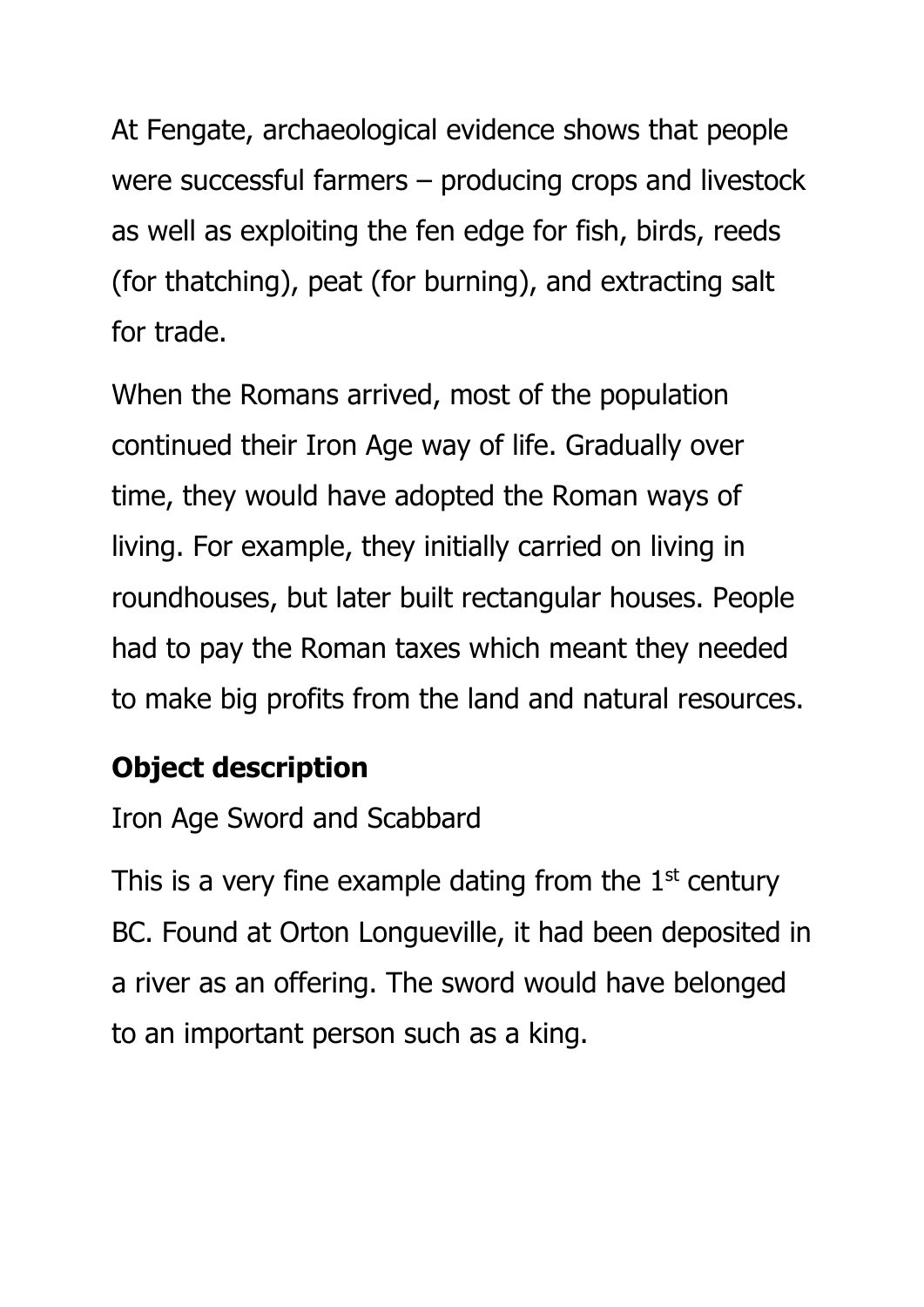### **Objects on display**

- 1.Wheel-made pot, Iron Age, Fengate
- 2.Wheel-made bowl, Iron Age, Fengate
- 3.Wheel-made jar, Iron Age, Fengate
- 4. Etruscan Bucket, Iron Age, found locally and made in Italy
- 5.Wheel-made cup, Iron Age, Fengate
- 6. Latch-lifter, Iron Age, Orton Meadows
- 7.Hand-made jar, Iron Age, Fengate
- 8. Spear head, Iron Age, Orton Meadows
- 9. Ladle, Iron Age, Orton Meadows
- 10. Swan neck sunflower brooch, Iron Age, Fengate
- 11. Ring-headed pin, Iron Age, Ferry Meadows
- 12. Bow brooch, Iron Age, Castor
- 13. Brooch, Early Iron Age, imported from Europe 14.
	- a. Small Bracelet, Iron Age, found in a grave at Castor
	- b. Large Bracelet, Iron Age, found in a grave at **Castor**
- 15. Weaving Comb, Iron Age, Nassington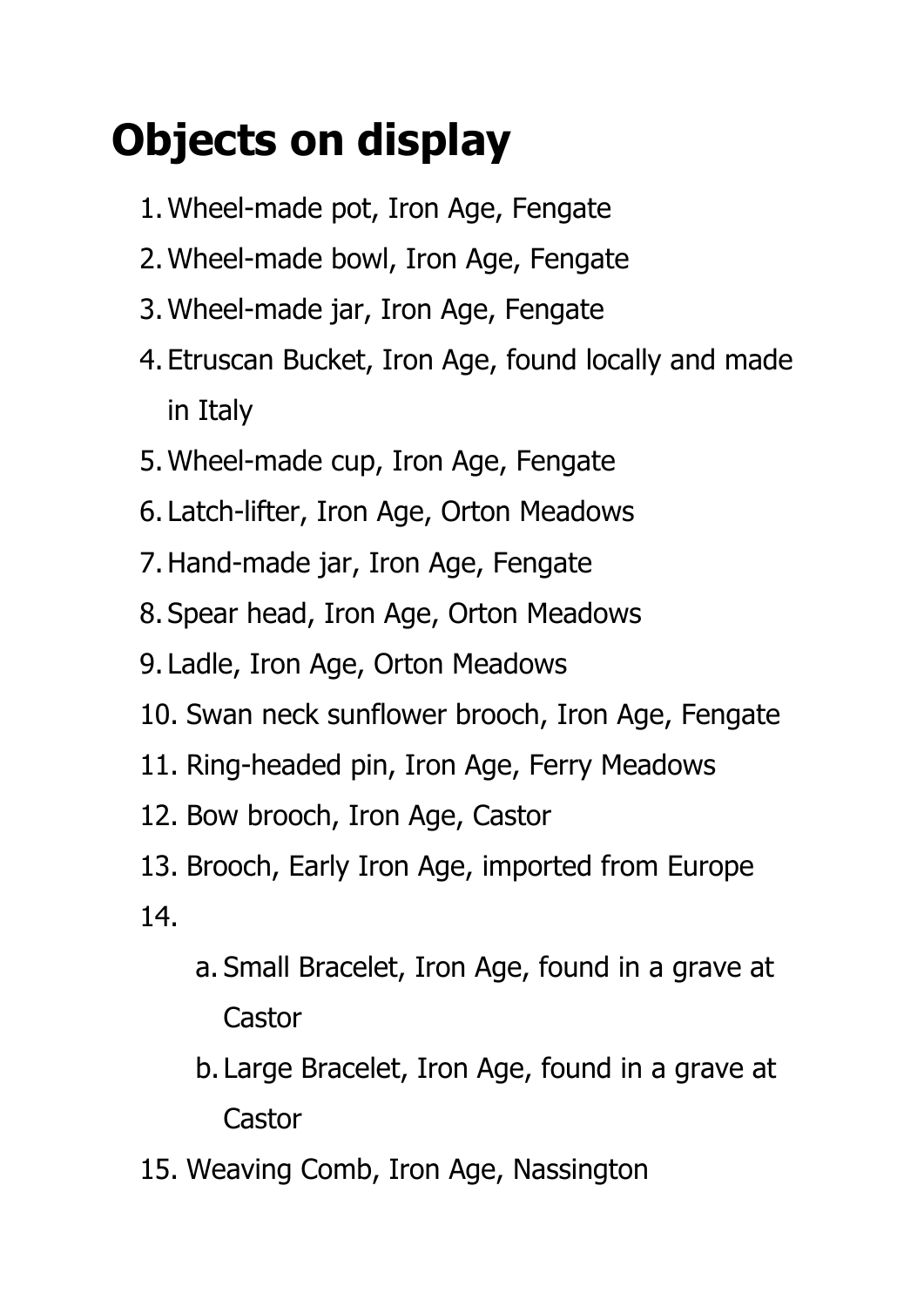16. Loom weight, Iron Age, Fengate

#### **Diorama caption**

(Located opposite the Iron Age Peterborough case) Iron Age people lived in roundhouses, made of wooden posts, mud walls and a thatched or turf roof.

Part of the Late Iron Age village at Fengate, excavated in 1975 to 1976. Model scale 1/.32.

### **Case 5**

### **Roman Invasion**

43AD

### **Panel 1**

Following earlier attempts at conquest, the Roman army invaded Britain in 43AD.

They gradually took hold of the country with a mixture of military force and negotiation with Iron Age tribal leaders. The Roman army kept its grip on this region by building forts at strategic locations, such as Longthorpe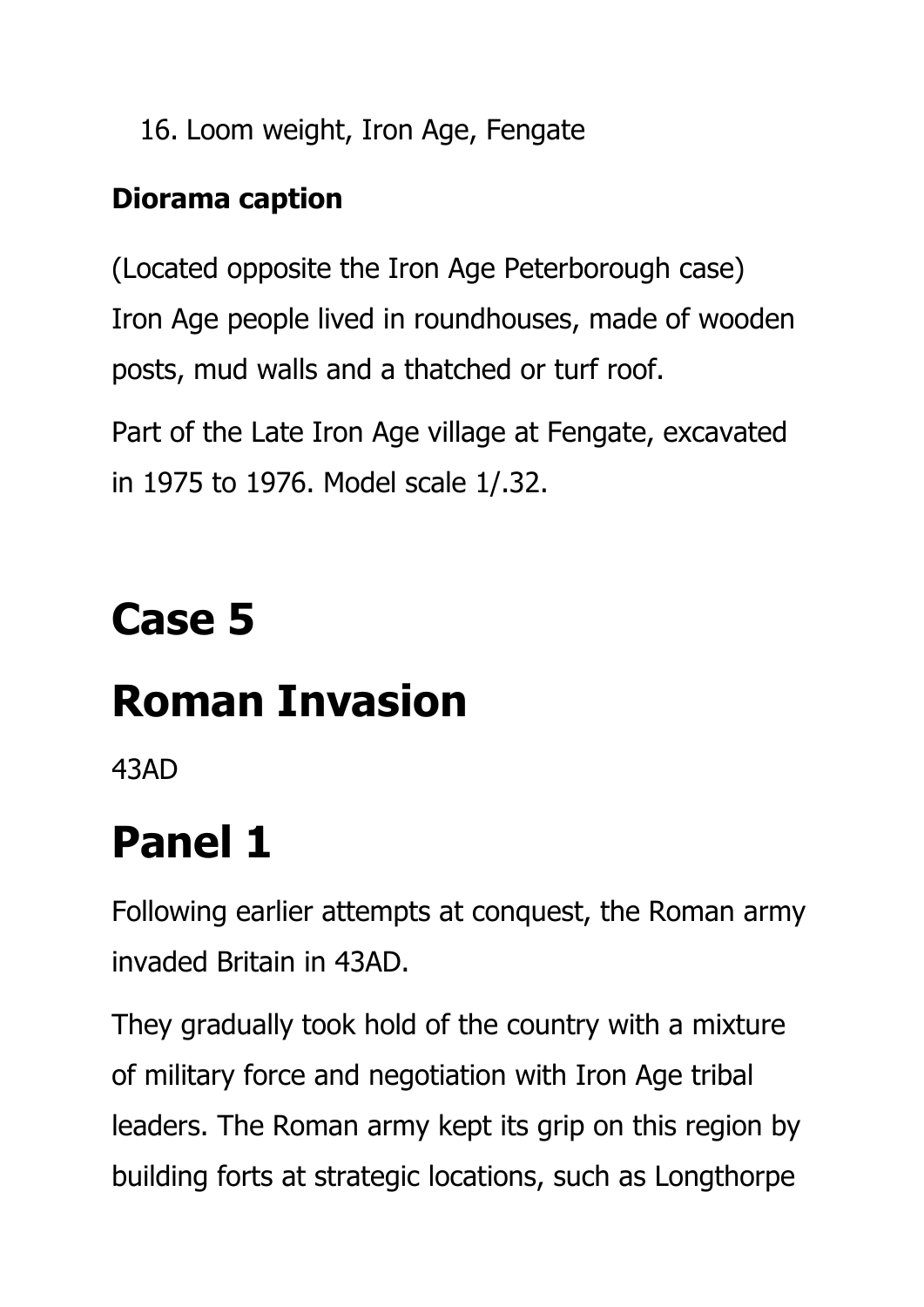Fortress by the Nene River crossing and Stonea Camp in the Fens.

The Roman Empire's principal purpose was to exploit the resources of each province for the benefit of its citizens. This was achieved through a complex system of forts and towns, new types of farmsteads and systems of land and water management, as well as a network of connecting roads.

### **Panel 2**

The fortress at Longthorpe is associated with the Roman Ninth Legion (Hispania). Discovered in 1961 from the air, parts of the 27 acre fortress were excavated shortly afterwards. Archaeological remains date from about 43AD to 44AD.

It is the most complete vexhilation (half legion) fortress yet excavated anywhere in the Roman Empire.

#### **Image caption**

Reconstruction of Longthorpe Fortress which today lies underneath the golf course near Ferry Meadows Park.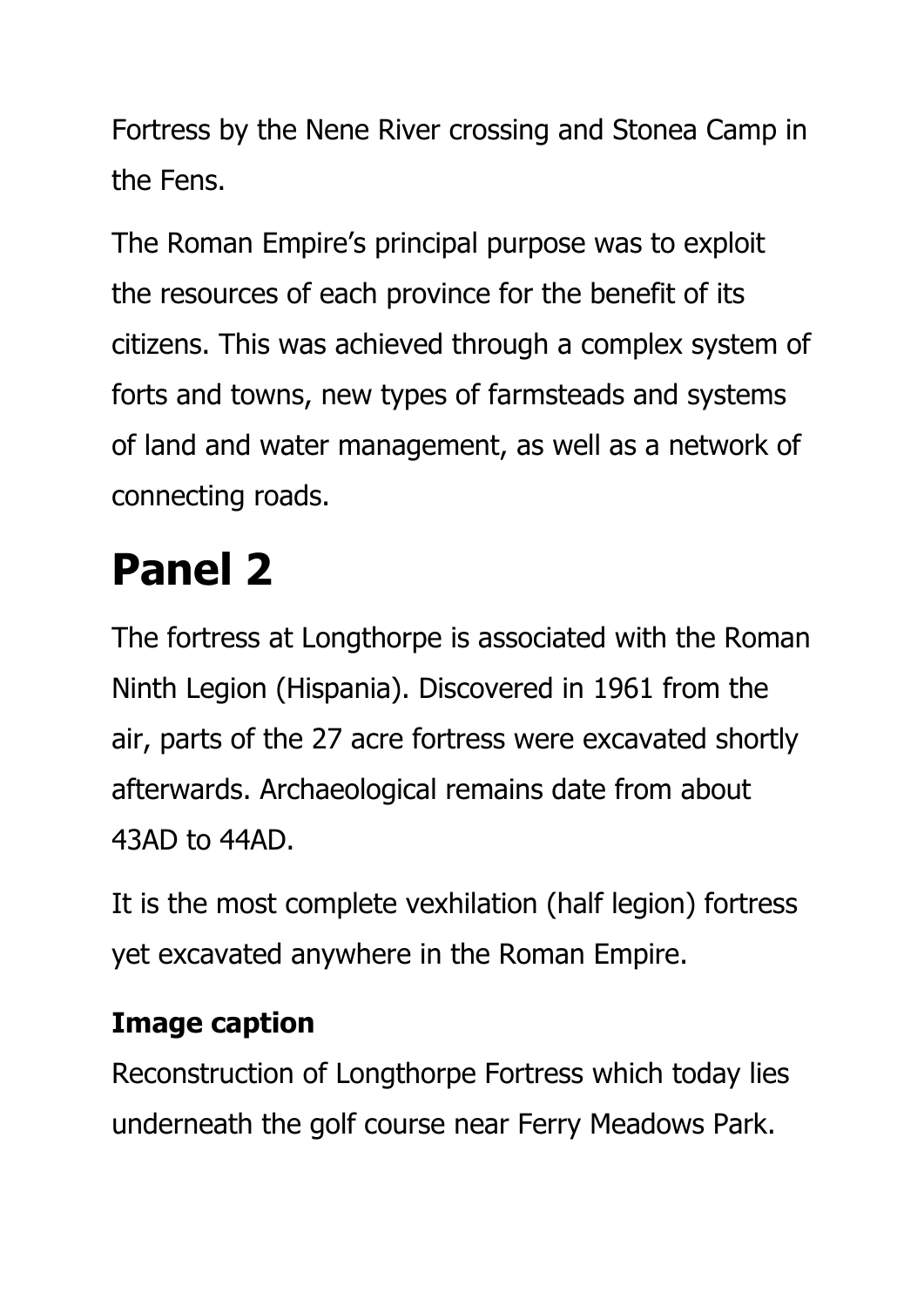#### **Diorama description**

Model of the north gateway at Longthorpe Fortress.

#### **Object description**

Stamp of the Ninth Legion

The local Roman army stationed at Longthorpe Fortress were probably the Ninth Legion as this tile stamp shows. The roof tile was found at Barnack.

### **Panel 3**

In 60AD there was a major revolt against Roman rule by the Iceni Tribe, led by Boudicca. Troops from Longthorpe tried to stop her attacking more towns after the fall of Colchester. However, the trips were massacred after an ambush and returned to a downsized Longthorpe Fortress. Boudicca was later defeated by the main Roman army in Staffordshire.

#### **Diorama description**

Model of a Roman Legionary Cohort

Roman soldiers were organised into centuries of 80 men commanded by a Centurion. Six centuries came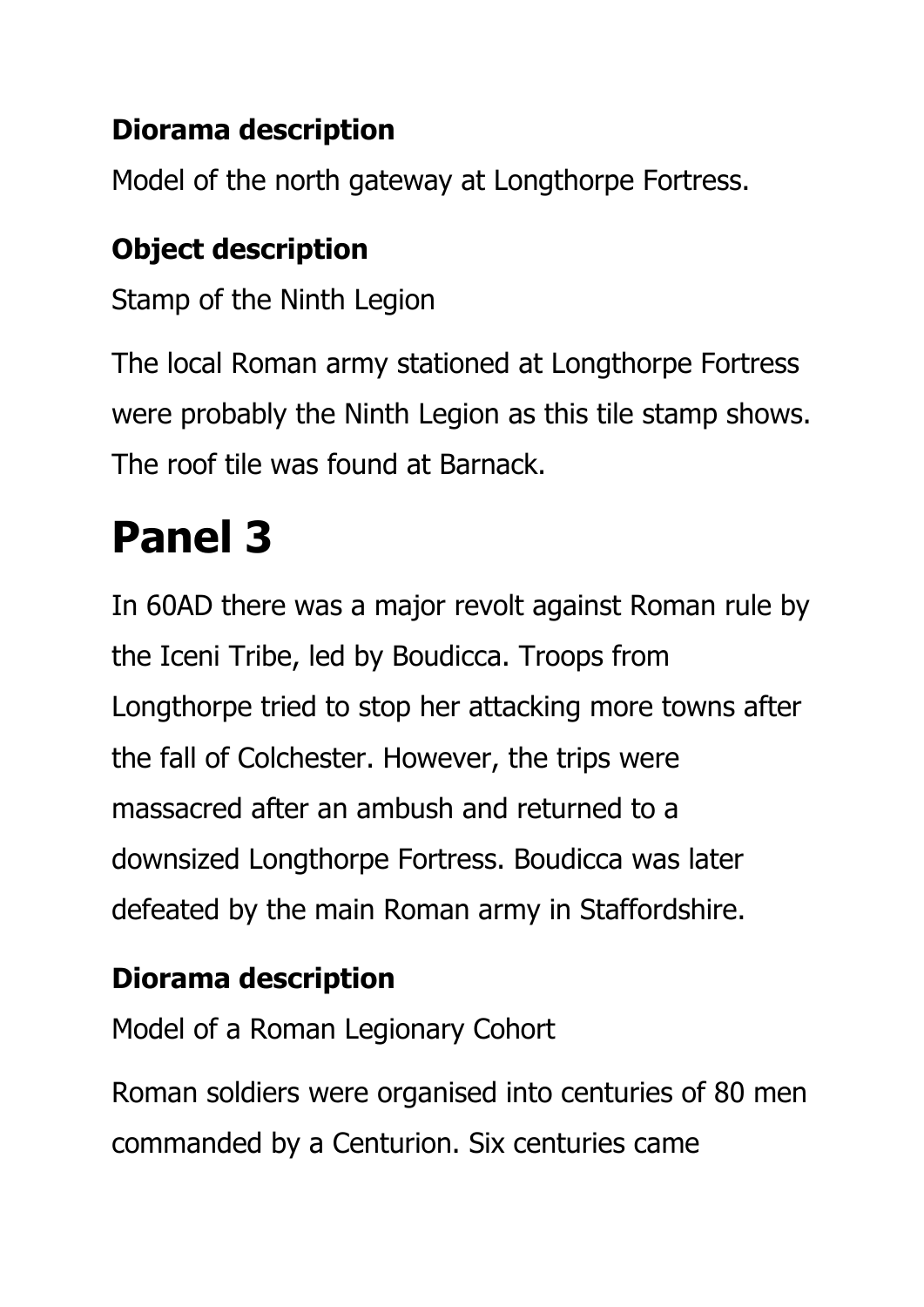together to form a cohort and ten cohorts formed a Roman Legion. The Romans also had auxiliary units from the countries they conquered.

### **Objects on display**

- 1.Helmet cheek piece from Longthorpe with modern reconstruction
- 2.Roman horseshoe (hippo sandal)
- 3.Replica Roman sandals (pair)
- 4. Spartha sword with bone handle used by the cavalry
- 5.Roman body armour pieces (Lorica Segmentata)
- 6.Roman body armour pieces (Lorica Segmentata)
- 7.Roman body armour pieces (Lorica Segmentata)
- 8.Roman body armour pieces (Lorica Segmentata)
- 9.Metal edge from Horseman's shield
- 10. Shield fragment
- 11. Small iron spear head
- 12. Ballista bold shot from crossbow-like machine
- 13. Bone grip for soldier's "Gladius" sword
- 14. Iron spear head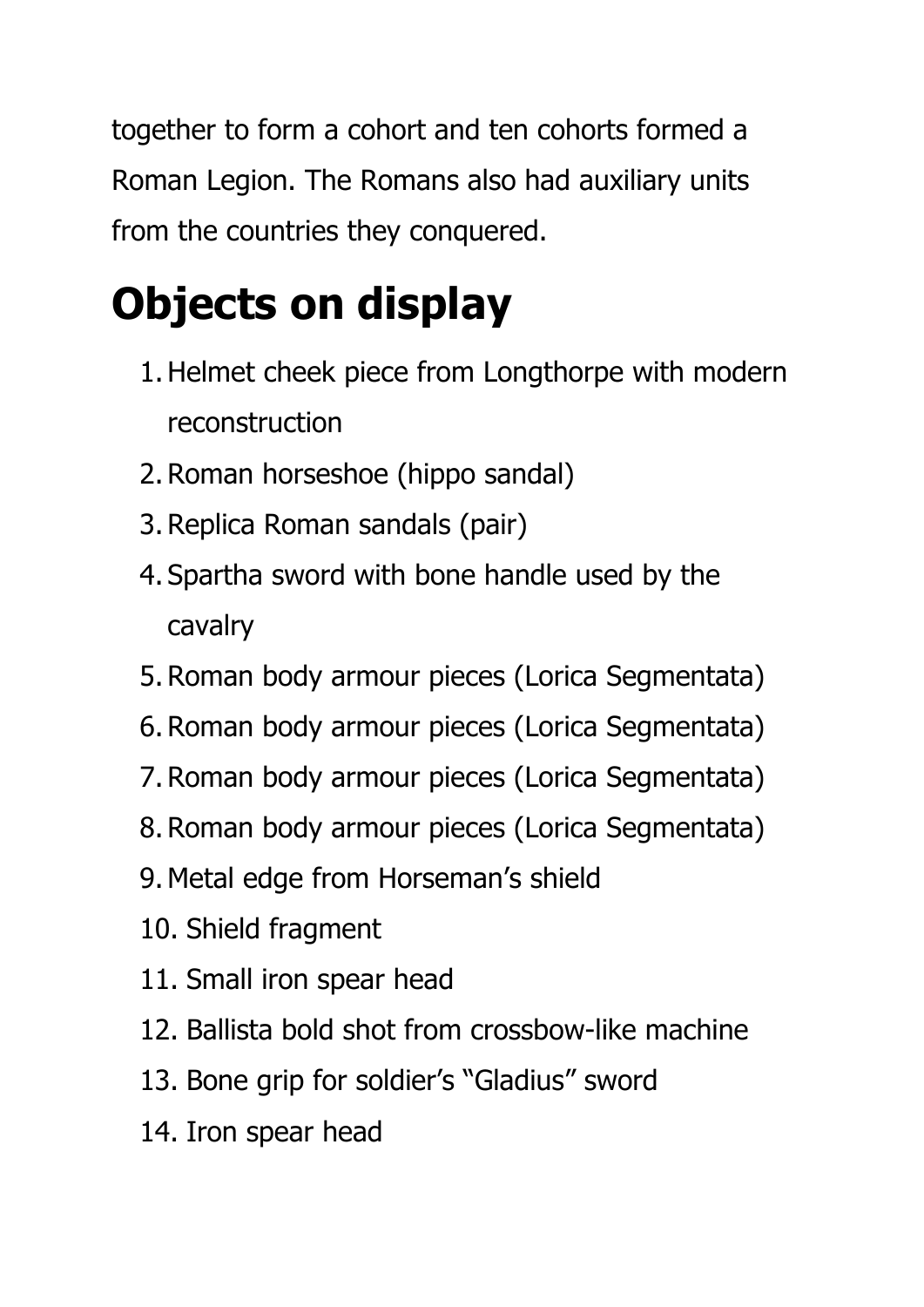- 15. Iron head from a "Pilum" (throwing spear)
- 16. Three Roman coins showing the head of the Emperor Claudius
- 17. Shield replica
- 18. Horse harness loop
- 19. Plate with hinged loops, covered in silver-sheet
- 20. Thin plate from horse harness
- 21. Heart shaped pendant horse harness decoration
- 22. Hinged fitting with narrow strap
- 23. Decoration from soldier's apron
- 24. Solid disc from horse harness or soldier's belt
- 25. Plate from military belt
- 26. Decoration from soldier's apron
- 27. Decoration from soldier's apron
- 28. Solid disc from horse harness or soldier's belt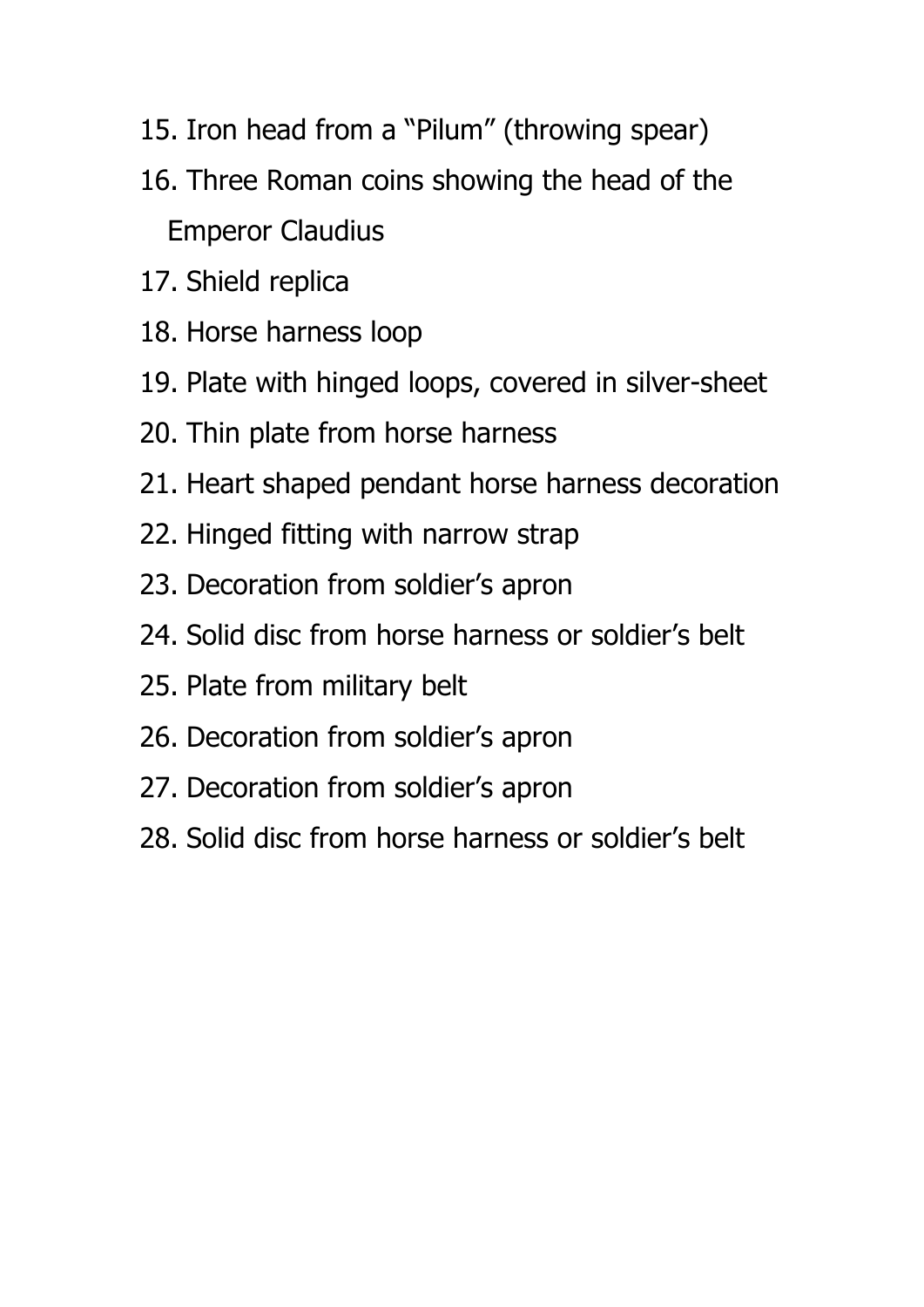# **Roads and Communication Panel 1**

The Roman army quickly built a network of roads that were surfaced with stone in order to speed up the movement of troops and supplies across the country.

The road system and waterways were important for the army, government and trade. Major Roman roads in the Peterborough area included Ermine Street (London to York) and the Fen Causeway that ran from Durobrivae across the fenlands. The purpose of Car Dyke is uncertain – perhaps it was dug to mark the boundary of a vast imperial estate in the fens.

#### **Object description**

Milestones were markers to indicate distances between places.

This one was found on Ermine Street, near Durobrivae and is dated to after 271AD.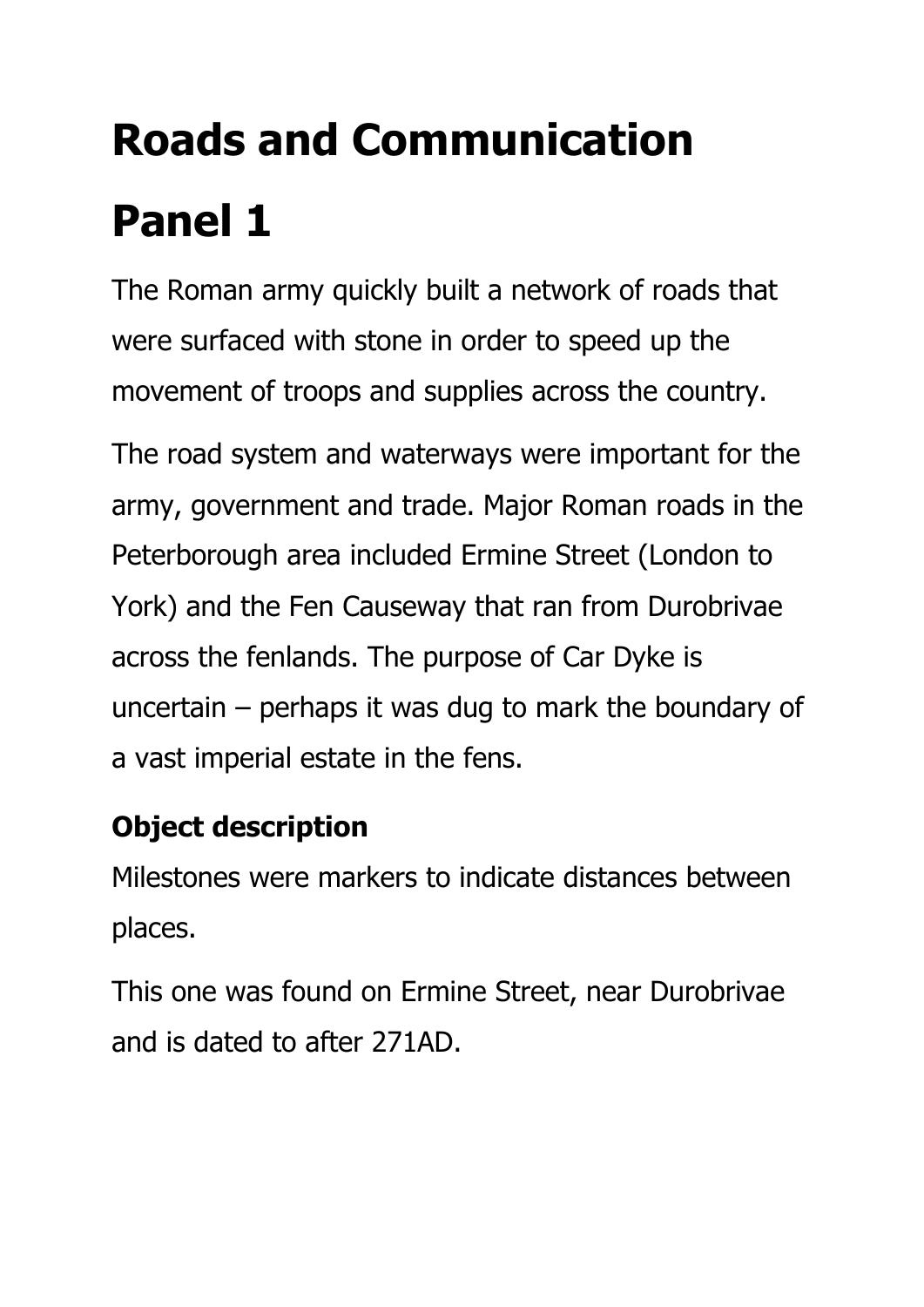This inscription translates as, 'Imperator Caesar Marcus Pia(vo)nius Victori(nus) the noble Pius Felix (Invictus) Augustus high priest (holder of) Tribunician power'.

### **Edmund Artis**

1789 – 1847

### **Panel 1**

During the 1820s and beyond, local antiquarian Edmund Artis made many discoveries, uncovering evidence of Roman settlement in the area.

He revealed one of Roman Britain's most important pottery industries, and also excavated remains of the Castor Palace, several villas and Durobrivae.

As House Steward at Milton Hall, Artis was given the opportunity to carry out archaeological digs using the workforce from the estate each year. The poet John Clare wrote fondly of him and his discoveries – and Artis modelled a clay bust of his friend.

Artis illustrated his discoveries with beautiful sketches of artefacts, excavations and plans of buildings which were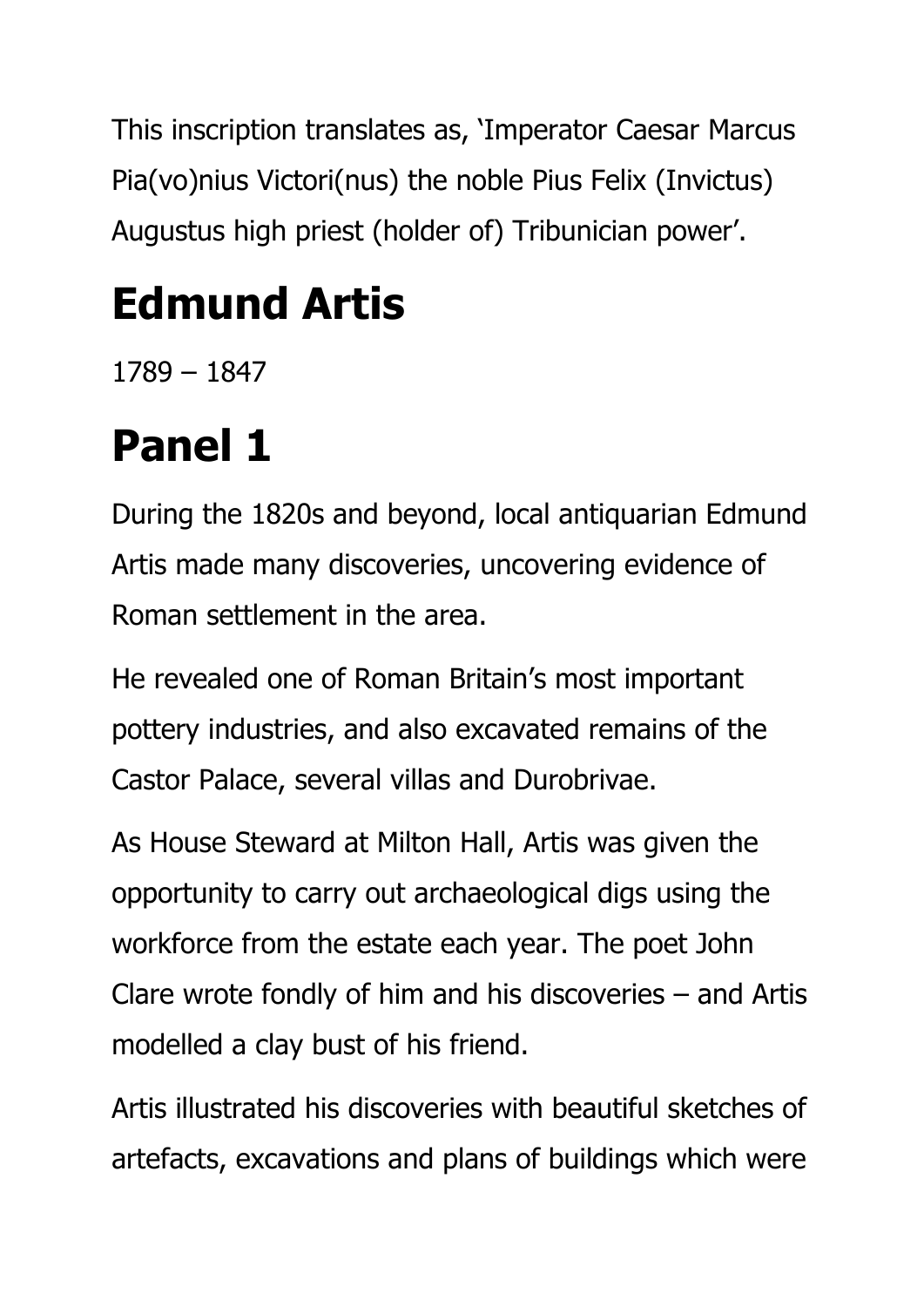published in 1828 as a book, The Durobrivae of Antoninus. This is a unique record of Roman sites and is still an important reference book for archaeologists today.

#### **Image caption 1**

Excavation of Roman baths with Castor church in the background. Plate from 'The Durobrivae of Antoninus'.

#### **Image caption 2**

A plate from 'The Durobrivae of Antoninus' showing Artis supervising his labourers excavating a Roman kiln in 'Normanton field castor'.

#### **Object description 1**

Torso Statue

This is a fragment of a larger statue – probably a Roman God. It was found locally near Wansford and is sculpted from Barnack Stone.

#### **Object description 2**

Column base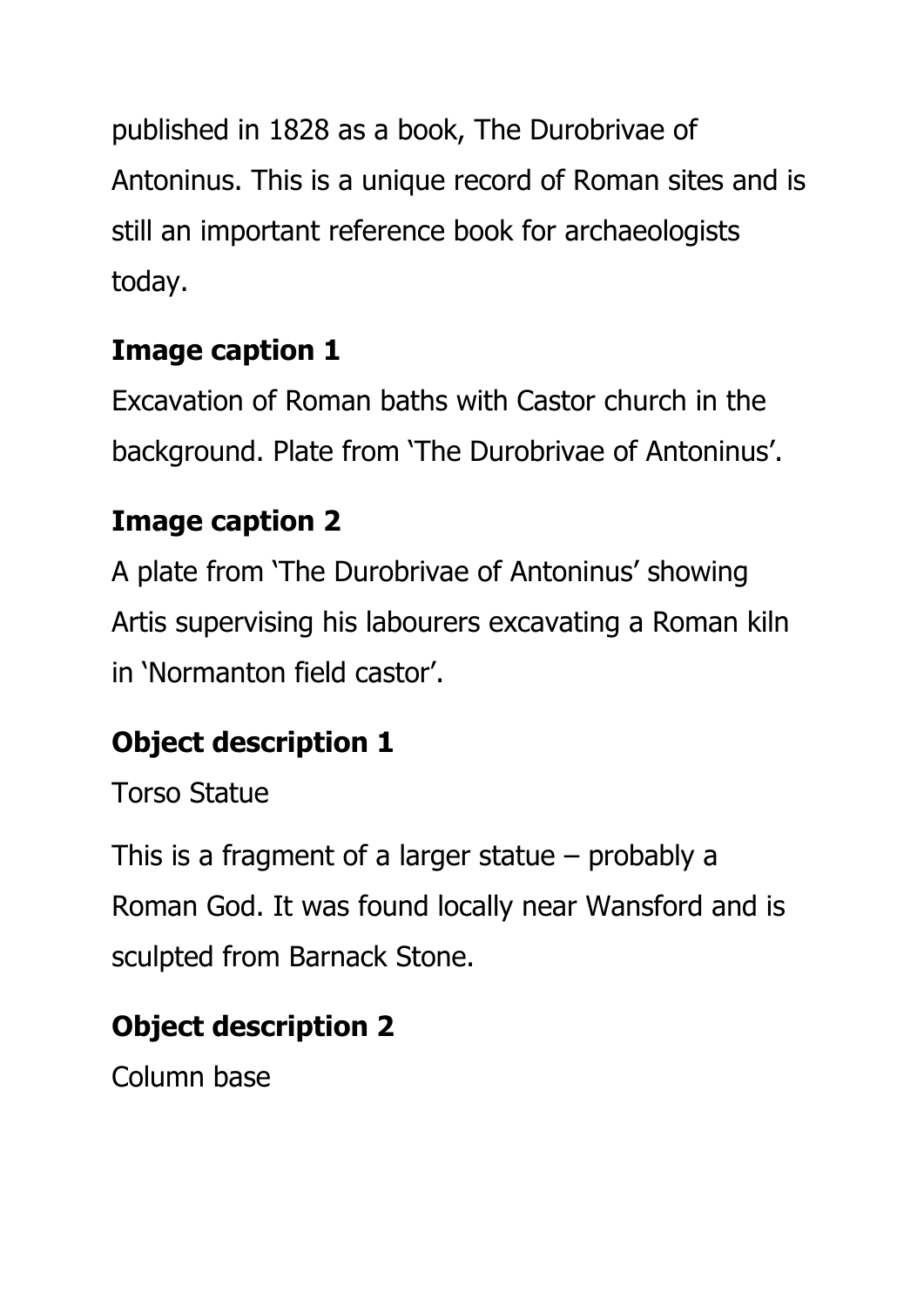This column base found at Chesterton is made from Barnack Stone. Columns were usually made from three pieces and used for important buildings.

# **The Castor Palace Panel 1**

The remains of a very large Roman building at Castor were found by Edmund Artis nearly 200 years ago.

The romans had cut back the hillside to form terraces, making the three-storey building and its grounds even more striking. The palace was built to impress – perhaps the owner was a Roman governor, in charge of the Imperial Fens and trading at Durobrivae. It is one of the largest Roman buildings found in Roman Britain.

Today, in the area of the village church, you can experience the hilltop view and still see some of the Roman stonework.

#### **Image caption**

Reconstruction of the Castor Palace – Dr Stephen Upex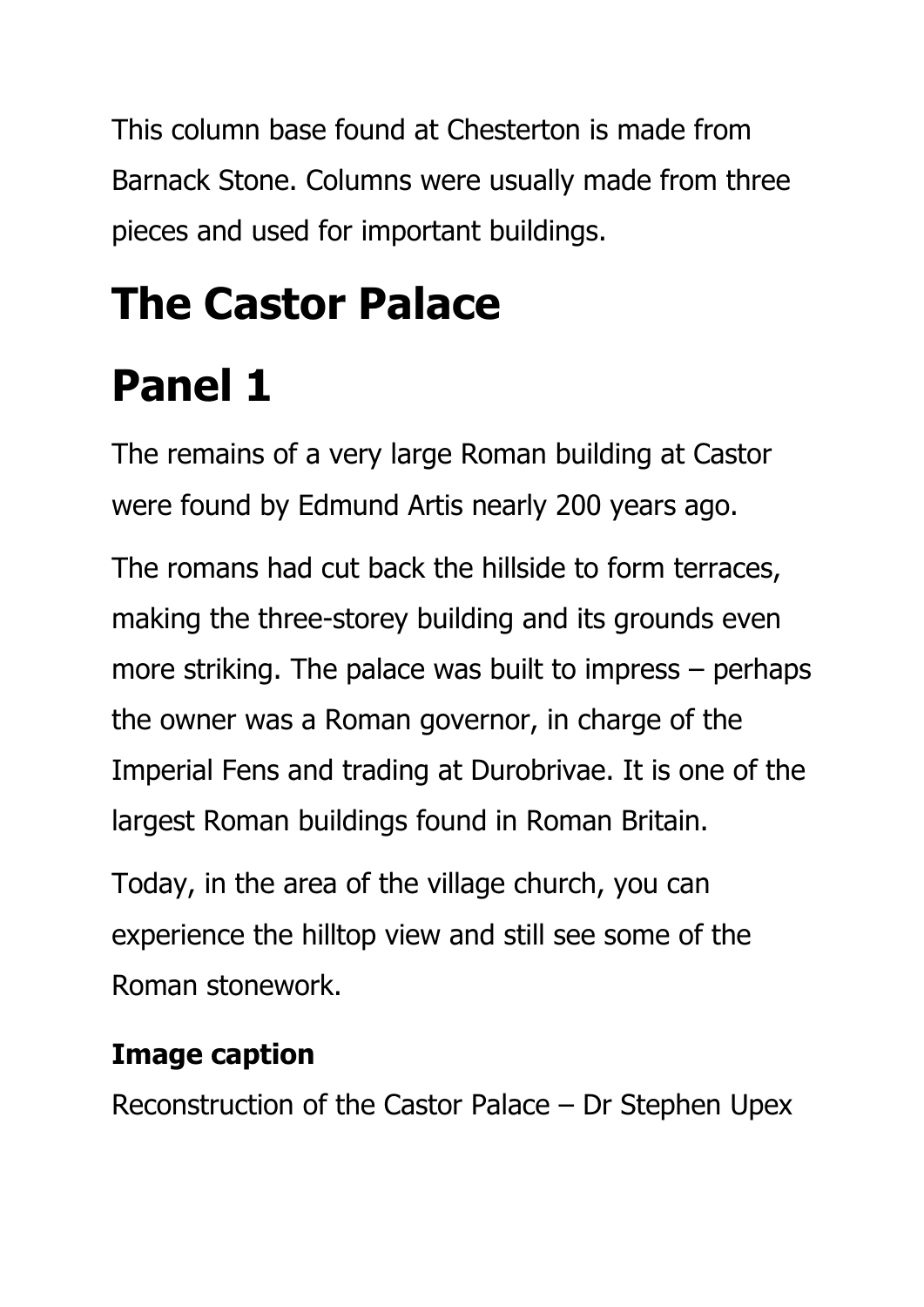#### **Model description**

This is a model of a large villa found at St Kyneburgha's church in Castor. It was built in the late 3rd century AD (275-300 AD) at the end of a large courtyard. This included many other buildings such as a bathhouse (not shown on the model). Many of the rooms contained mosaics and were heated by warm air that passed under the floor and through the walls. It was probably home to an important official in Roman Britain, perhaps a military commander or government official.

# **Wealthy lifestyle**

### **Panel 1**

The wealthier Romans such as government officials or retired army officers lived in villas. Some of the Britons who had been part of the Iron Age aristocracy also became landowners in the Roman style.

Villas were large country houses built in the centre of a large estate, with orchards and fields of wheat, sheep and cattle. Labour was provided by slaves. Estates also offered hunting – deer were popular choice of prey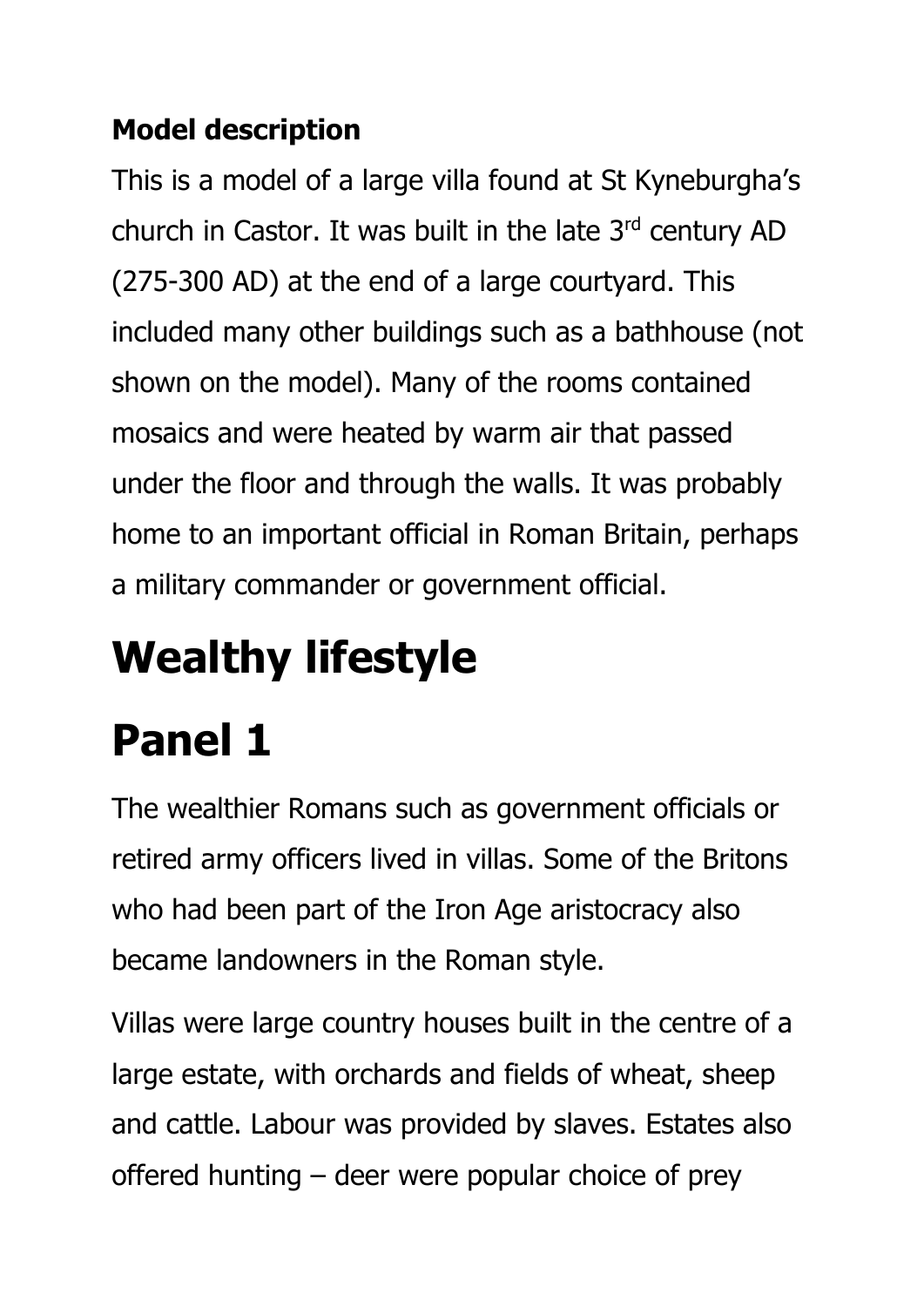along with wild boar. The buildings had dining rooms, kitchens, bedrooms, bathrooms, courtyards and gardens. They even had central heating. Warm air from a furnace passed along channels under the floor and then up a flue behind the walls. Walls were covered with paintings and mosaics decorated the floors. Shrines and statues were put around the house and garden to act as protection from harm.

Most people wore tunics but the wealthier Romans had togas made of fine fabrics. Women had hair pinned up into fashionable hairstyles and wore makeup and jewellery. Both men and women wore rings of gold, silver and bronze – many were set with precious stones.

#### **Image caption**

Cross section illustration of Roman villa – Luigi Galante

#### **Object description 1**

Castor Column

Found at Castor Palace, this column may have been used as a plinth for a statue.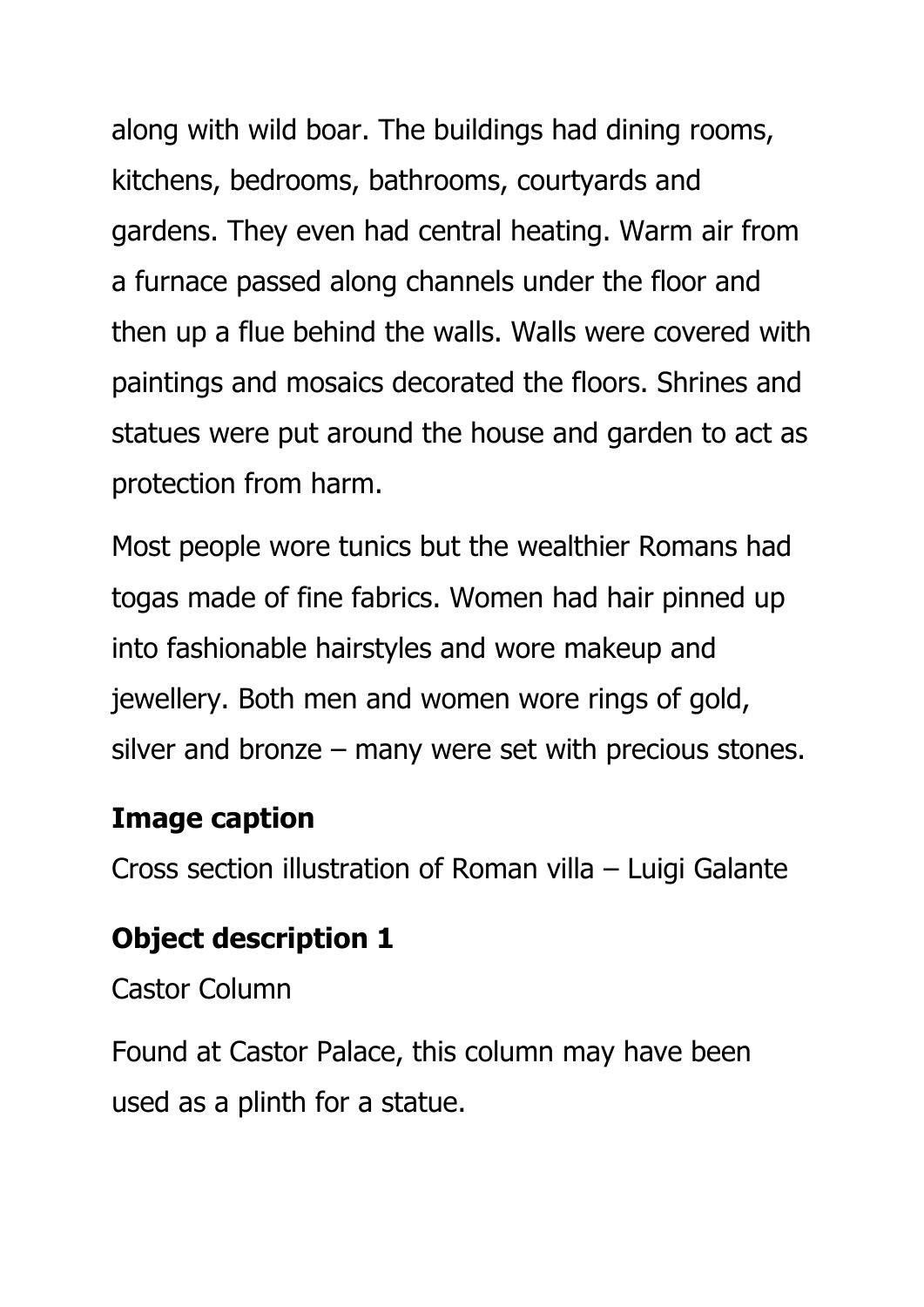#### **Object description 2**

The Orton Hall Mosaic

This mosaic was made by craftsmen who worked at the Roman town of Durobrivae around 350AD.

It was discovered near Water Newton in 1860 and relaid at Orton Longueville Hall. In 1992 it was re-laid here when it was donated to Peterborough Museum.

### **Case 6**

### **Objects on display**

- 1. Strainer, from Sibson
- 2. Samian dish, tableware from France
- 3. Serving dish, from Water Newton
- 4. Part of a Ladle, repaired in Roman times and from Ashton
- 5. Small cup, colour-coated ware
- 6. Large and small bronze spoons, forks were yet to be invented
- 7.Decorated cup, impressed grape design
- 8.Iron knife blade, from Barnack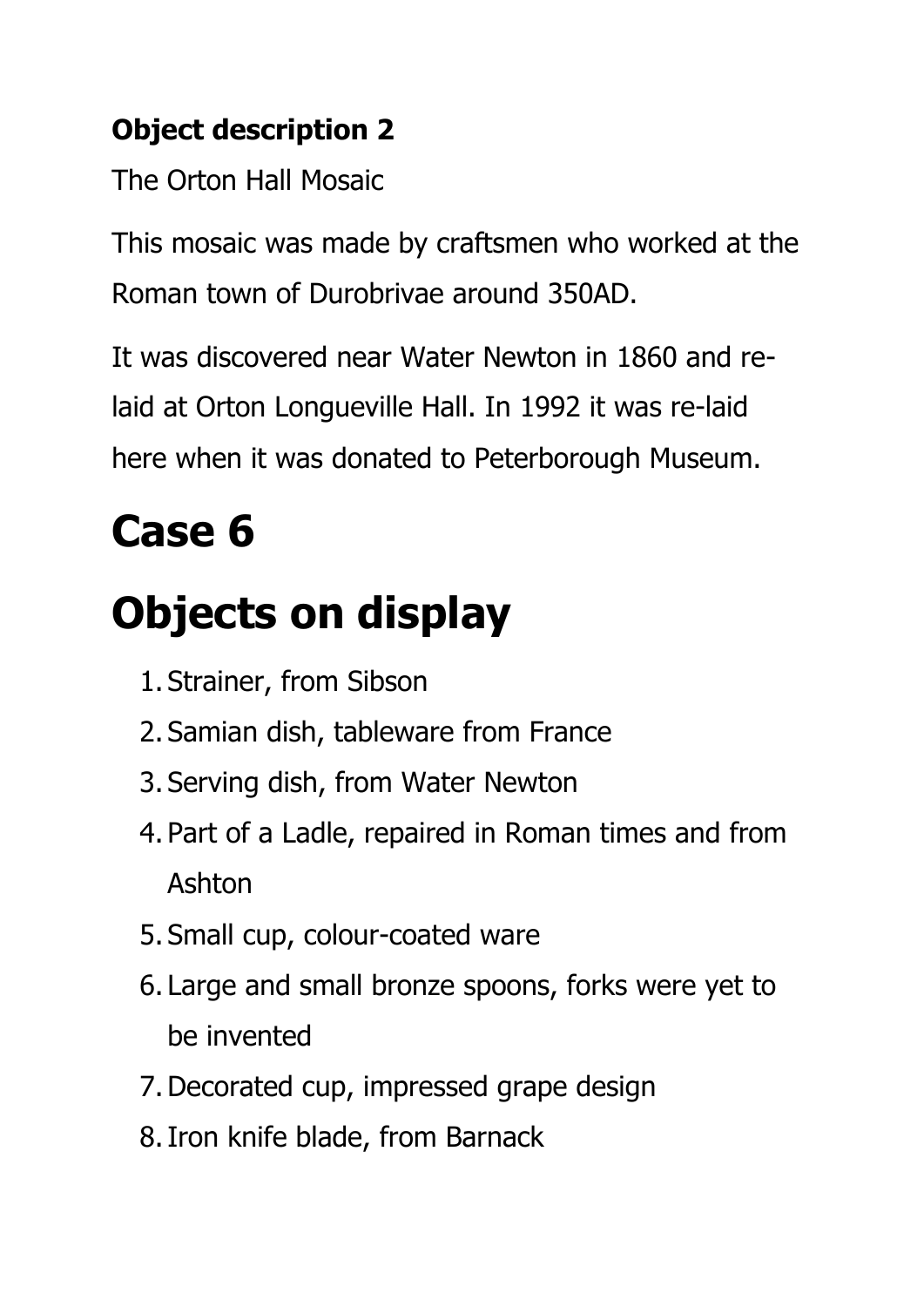- 9. Bone knife handles, from Ashton and Longthorpe
- 10. Samian Ware plate, only the wealthy could afford Samian
- 11. Mortarium, used to grind spices and herbs for sauces
- 12. Mortarium, from Orton Longueville
- 13. Storage jar lid, from Stibbington
- 14. Storage jar lid, To keep contents fresh
- 15. Cheese Press, made at Longthorpe kilns
- 16. Whetstone part, from a well in Ashton
- 17. Samian Ware cup, this type of pottery was made in moulds
- 18. Storage jar, from Barnack
- 19. Cooking pot, from Sibson, used over a fire to cook food
- 20. Large flagon, used to store wine, oil or beer
- 21. Storage jar, found at Fletton
- 22. Parts of a wooden bucket, preserved in a well at Ashton
- 23. Flagon, found at Fletton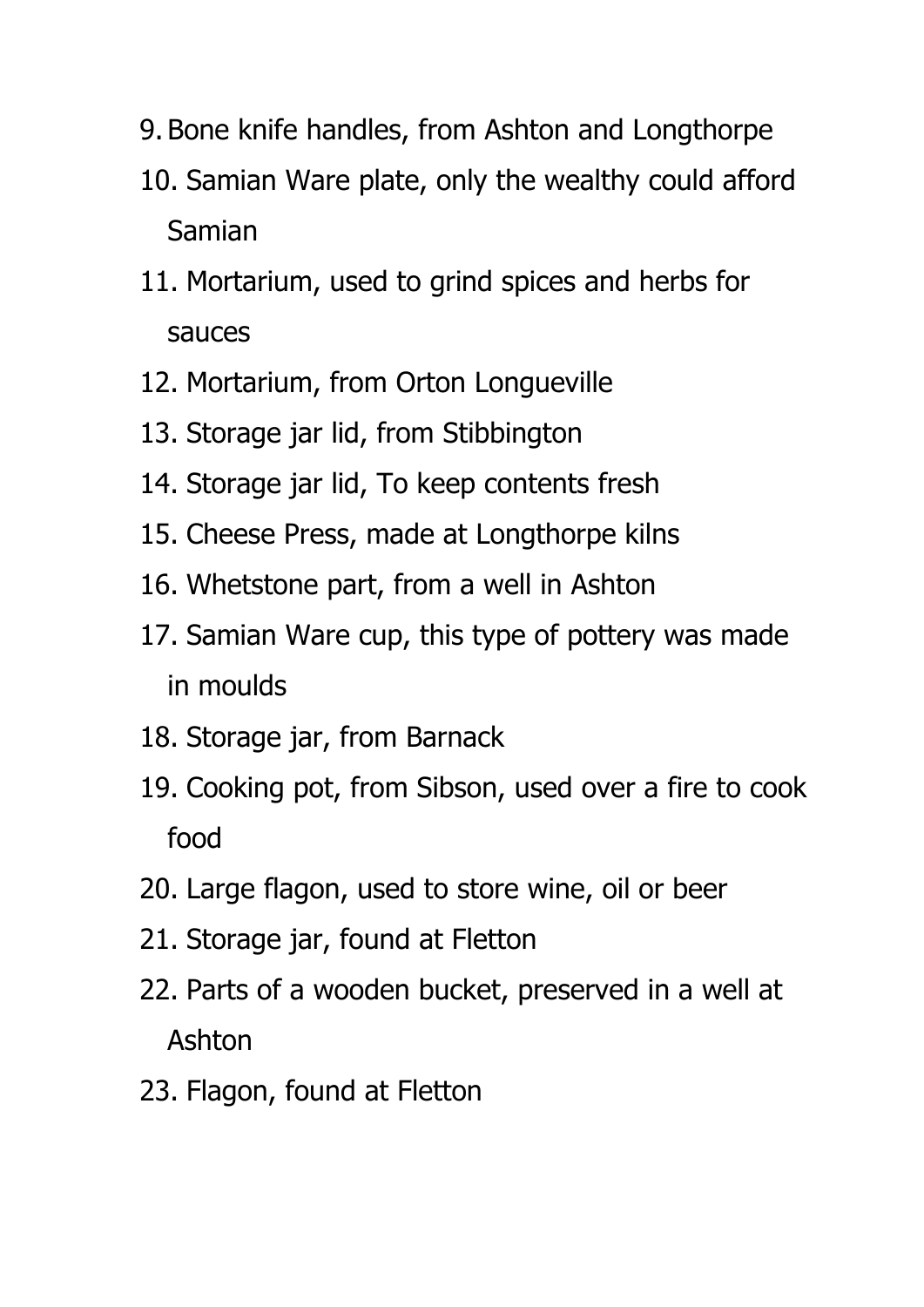### **Case 7**

### **Objects on display**

- 1. 8. Bronze brooches and buckles, these were used for fixing clothing and were made in many decorative styles including various animals
- 9. 14. Hair pins, these are made of bronze and bone and were commonly used to fix intricate hair styles like the one seen on one of the bone pins
- 15. 16. Tweezer and nail cleaner set, often pinned to clothing m these toiletry sets were worn to show status
- 17. Nail cleaner, this was found at Ferry Meadows and shows an engraved peacock
- 18. 25. Jewellery, bracelets, rings and necklaces were worn by both men and women to show wealth. The silver snake ring was a symbol of good luck
- 26. Intaglio, this carved gemstone was used as a seal and was set into the ring of an important person. It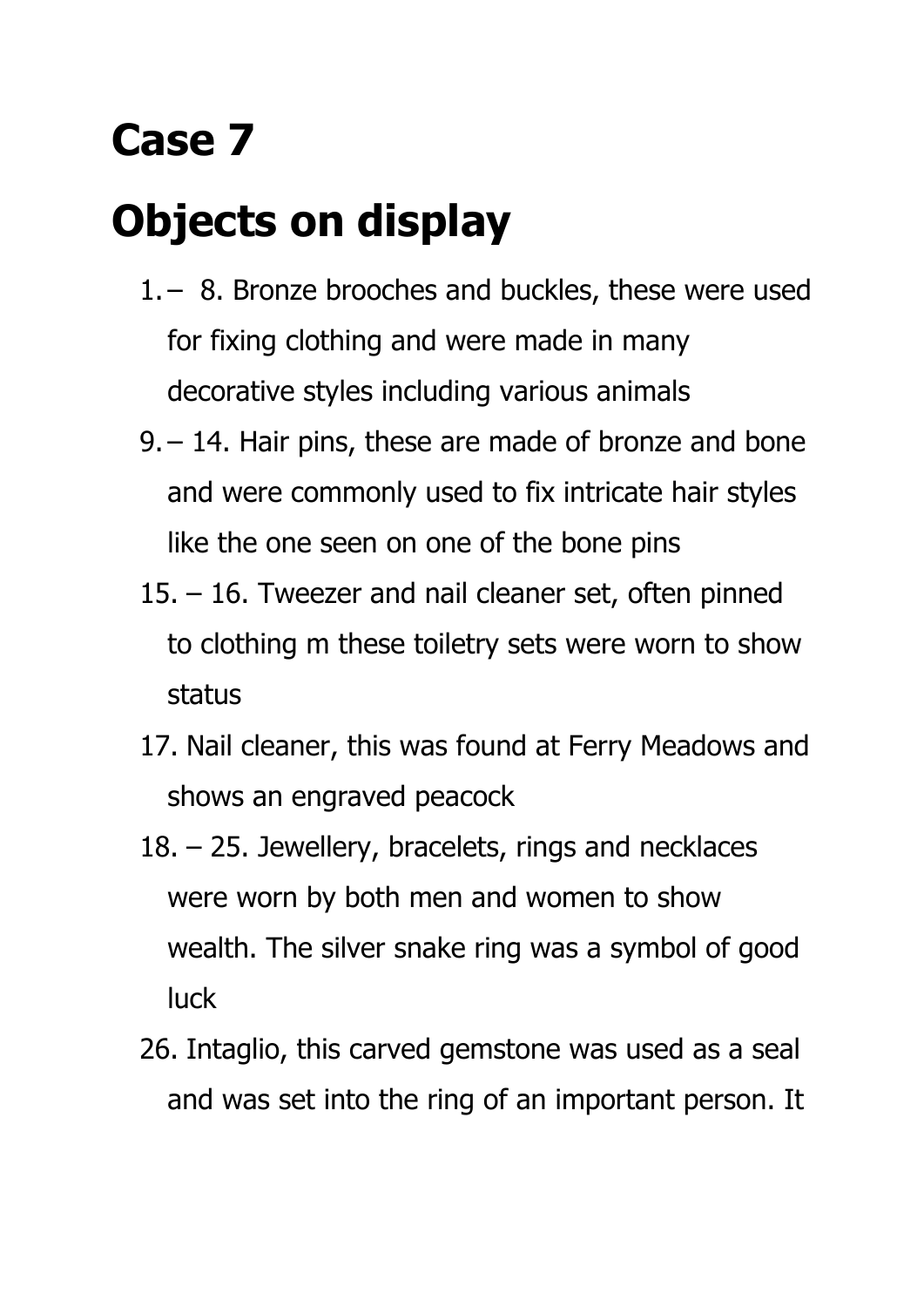shows Cupid, god of love, riding a chariot and is made of red jasper

- 27. 34. Face spouts, these faces give us an insight into what people looked like in Roman Peterborough. They were found at Castor and were made by local potters as part of flagons. Each one is unique – modelled on a particular individual rather than an imagined face. We therefore know more about the people who lived here 2,000 years  $a$ go – as no other portraits survive from the Peterborough area
- 35. Decorated Samian bowl, found at Longthorpe and imported from France, this type of pottery was expensive to buy
- 36. Fine glass indented cup, incredibly, this glass has survived 2,000 years and was found by archaeologists locally

These bronze objects were found by Edmund Artis. They represent items belonging to wealthy Roman people.

37. Ink well and lid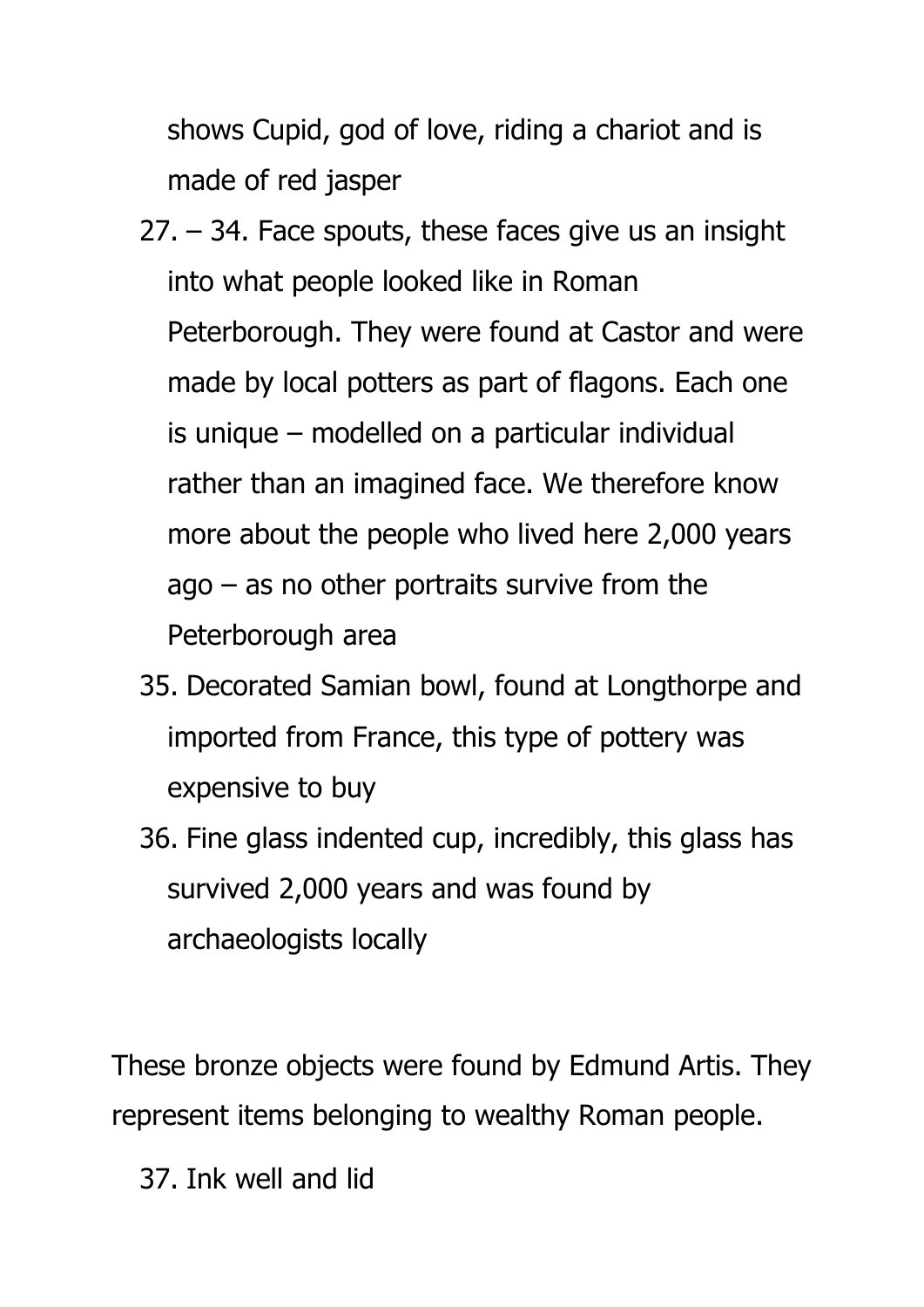- 38. Round furniture fitting
- 39. Handle
- 40. Door fitting with keyhole
- 41. Drop handle
- 42. Funnel
- 43. Lion face finger cymbal

### **Case 8**

### **Objects on display**

- 1. Gladiator pot, found at Water Newton, Shows two gladiators fighting a wild beast
- 2. Hunt cup, desirable in Roman times, this type of ware depicted hunting scenes with dogs, hares and deer
- 3. Hunt cup pottery fragment, from Fletton, showing a hare from a hunting scene
- 4. Hunter depicted on pottery fragment, detailed painted scenes were common
- 5. Erotic beaker, found at Horsey Toll, Probably buried as part of a fertility ceremony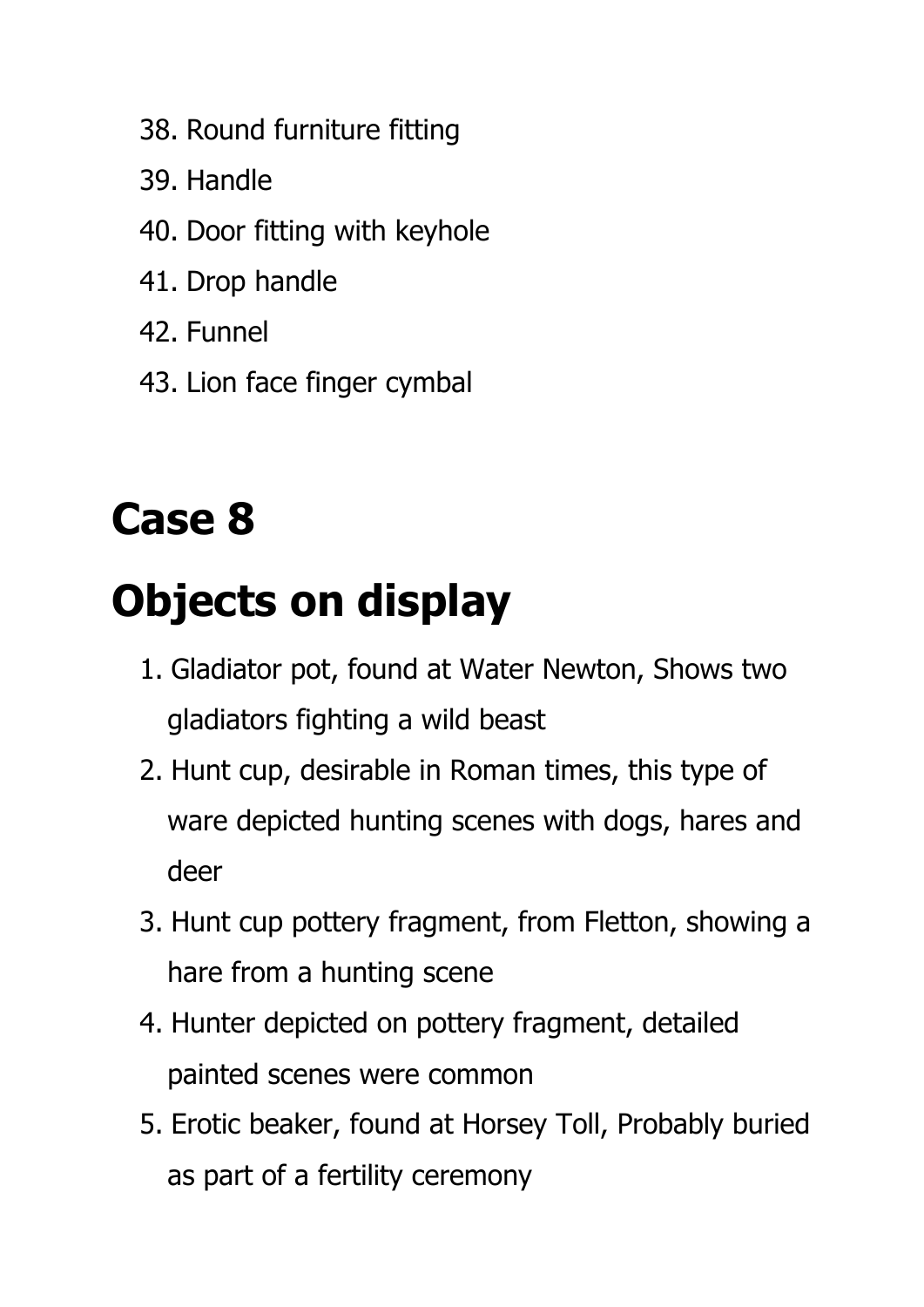- 6. Beaker with scales, the decoration is achieved with applied clay scales
- 7. Barbotine beaker, found at Water Newton, the white slip was applied like icing on a cake
- 8. Beakers with swirling patterns in relief, these patterns show abstracted designs
- 9. Beakers with swirling patterns in relief, these patterns show abstracted designs
- 10. Beaker with painted design, white slip painted on a dark background
- 11. Mortarium fragment, painted with the inscription 'Sennanius Durobrivis Vrit' Translates as Sennanius fired this at Durobrivae
- 12. Painted plate, found at Stibbington
- 13. Painted Large jar, found at Maxey

### **Case 9**

### **Objects on display**

- 1. Castor Box, found at Normangate Field, Castor. Serving dish with lid to keep food fresh
- 2. Large flagon, used to serve wine or beer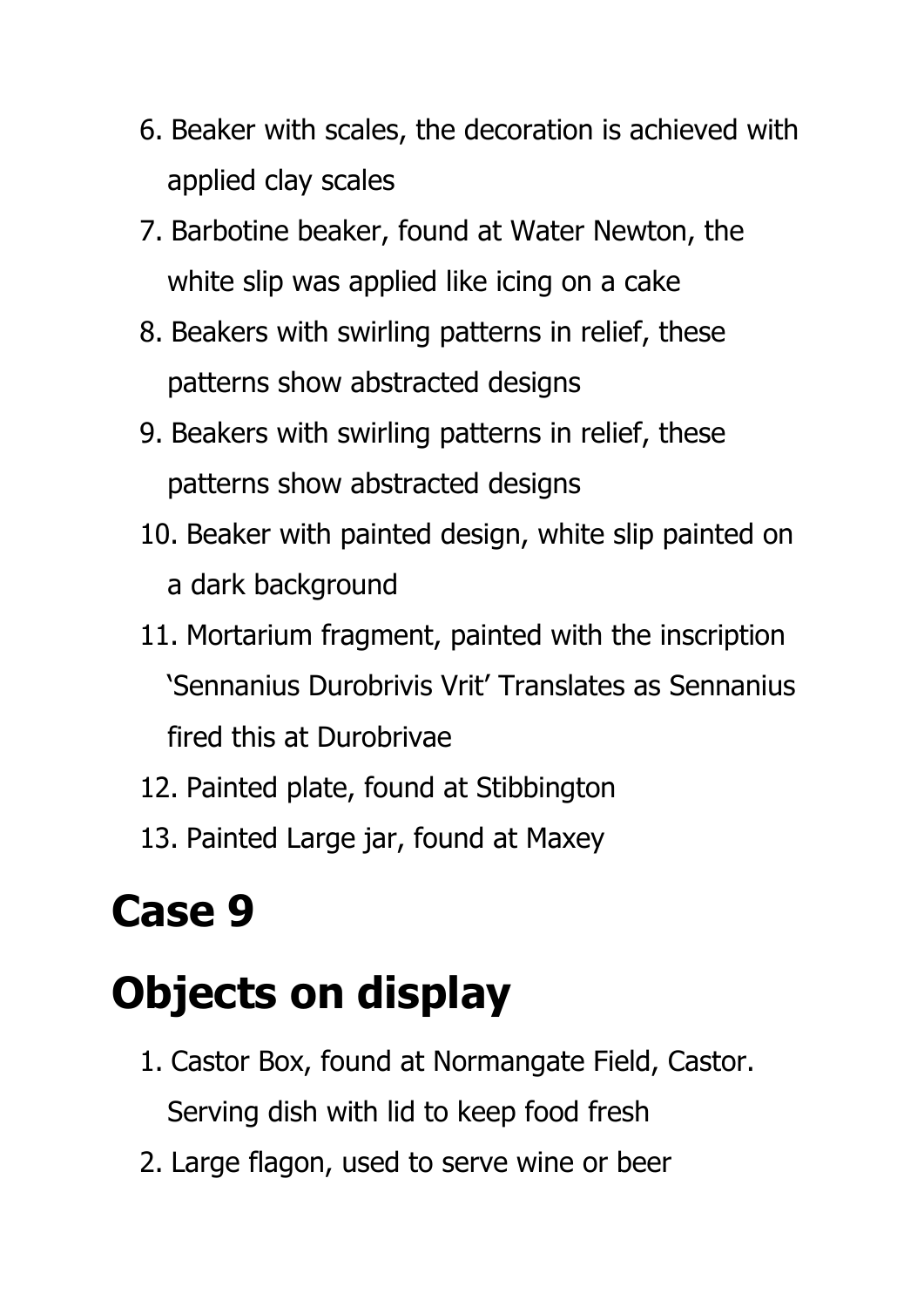- 3. Cremation urn, found at Castor, the face represents the deceased person
- 4. Face spouts
- 5. Face spouts, these faces of ladies were modelled and painted. They were originally part of the top of a flagon
- 6. Imitation Samian dish, Nene Valley kilns copied the French Samian style pottery to compete for sales
- 7. Small jars
- 8. Small jars, the darker one is 'colour-coated ware' and the other is 'grey ware'
- 9. 11. Small cups, various styles of drinking vessels
- 12. Small folded beakers
- 13. Small folded beakers , the indents make the beakers easier to hold
- 14. Small flagon, found at Fletton
- 15. 21. Folded beakers, various styles of folded beakers found in the Peterborough area.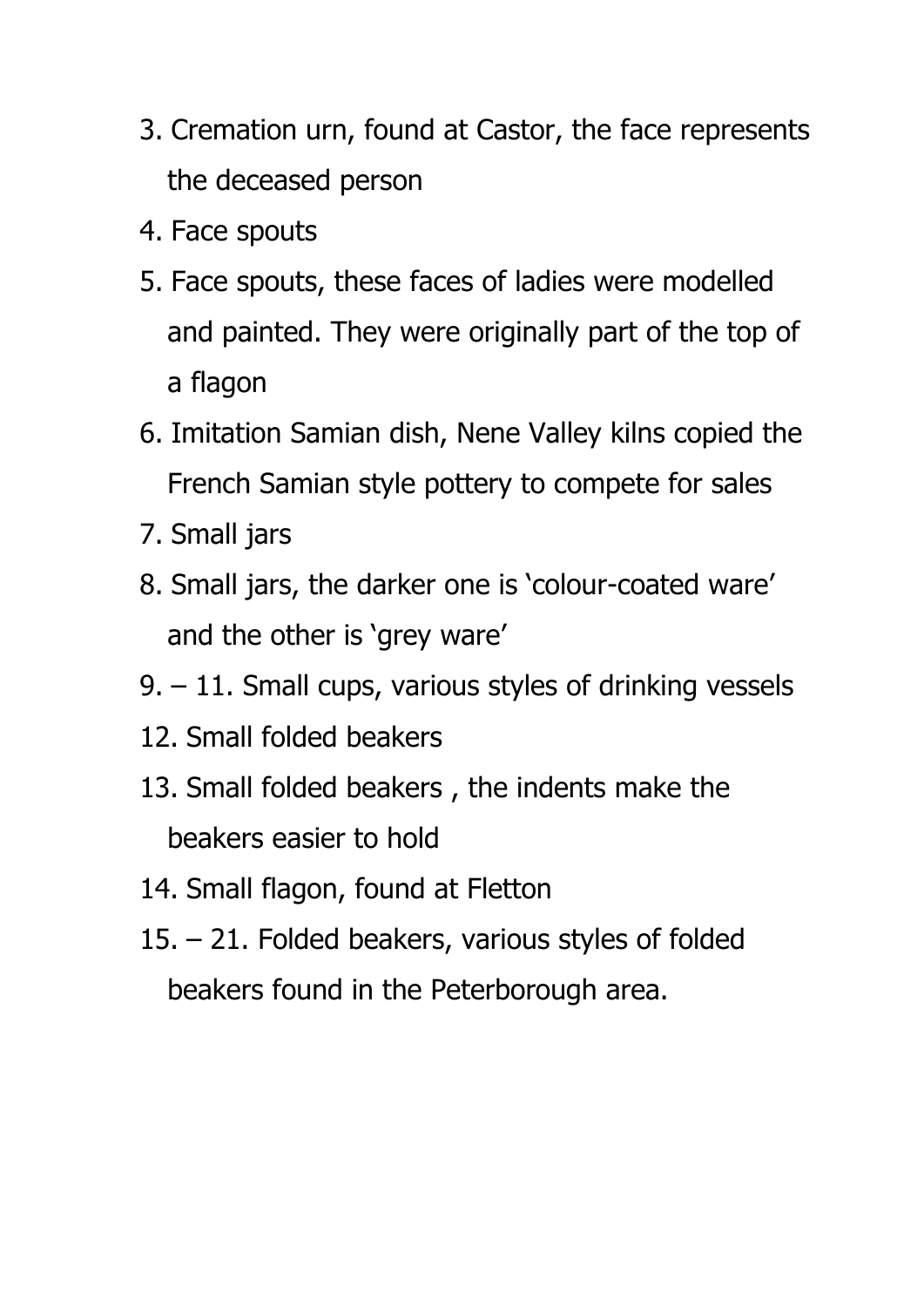### **Roman Food**

### **Panel 1**

The main meal was eaten in the evening and would include three courses – banquets were special occasions for wealthy people.

Most farm workers would have a simple meal of bread and meat. Soldiers would eat local seasonal produce and imported foodstuffs such as olives, wine and fish sauce. Salt was essential for everyone as it enabled food to be preserved. The fens were the main source for salt extraction.

The most basic crops were spelt wheat and barley which could be made into bread and gruel. Principal meats were beef, mutton and pork. Wild game, fish, oysters and dormice were also eaten.

New vegetables were introduced by the Romans including beans, peas, onions, leeks, carrots, parsnips, cucumbers, radishes and cabbages. Herbs were also introduced such as parsley, thyme, marjoram, garlic and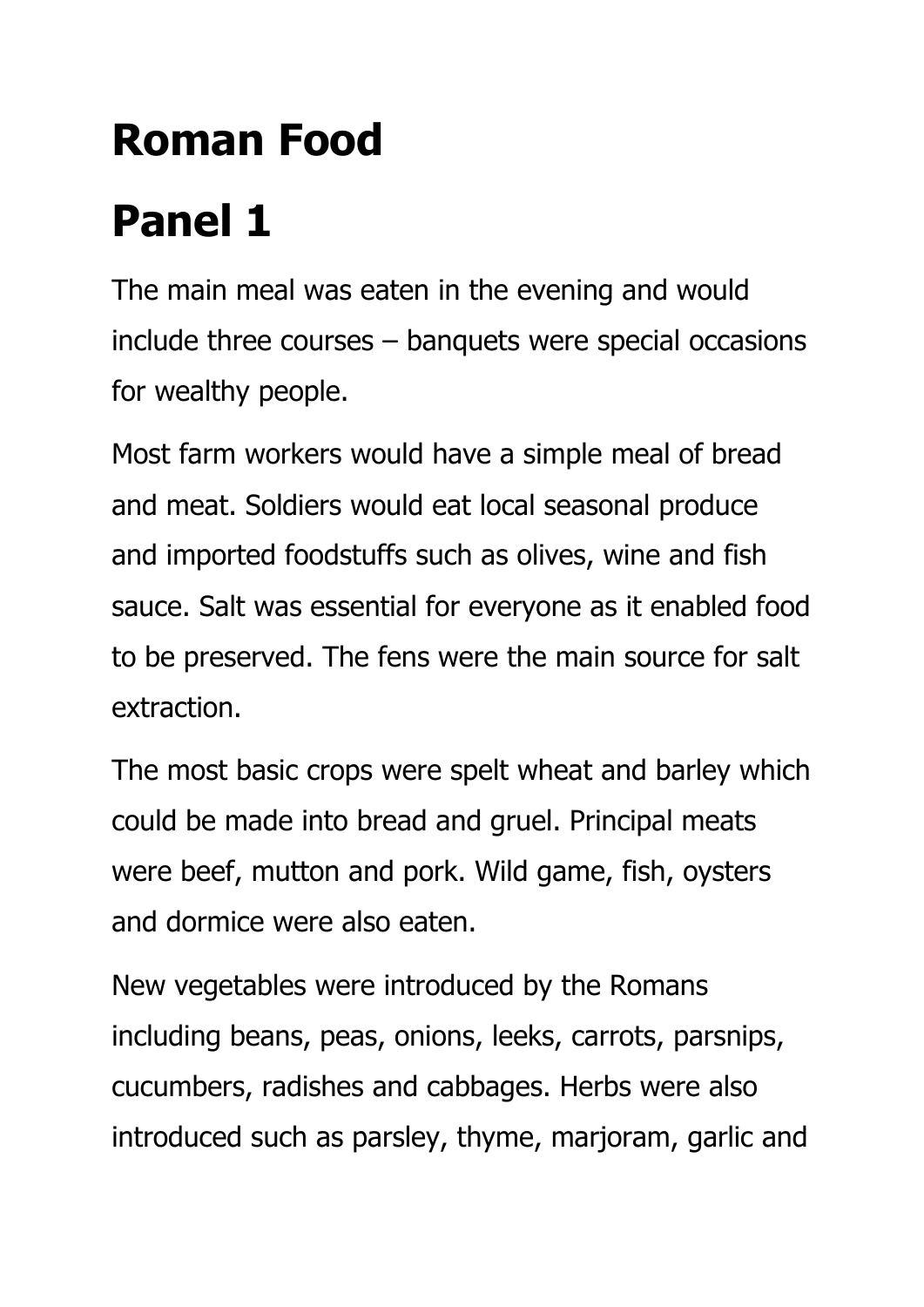mint. A Roman Mortarium would be used in most houses to grind and mic ingredients for sauces.

### **Nene Valley Pottery**

### **Panel 1**

Peterborough is well-known for its pottery industry during the Roman times.

Natural clay deposits and fuel for kilns made the Nene Valley an ideal location. The pottery industry developed near Durobrivae with large scale production beginning about 120AD and lasting for nearly 300 years. Major kiln areas have been found in Stibbington, Sibson, Stanground, Stilton and Yaxley.

The first types of vessels made were 'grey ware' that came in a range of basic kitchen and tablewares. By 150AD a new slip technology meant that 'colour-coated ware' could be produced and the emphasis was more on the production of fine tableware such as beakers, bowls, flagons and cups.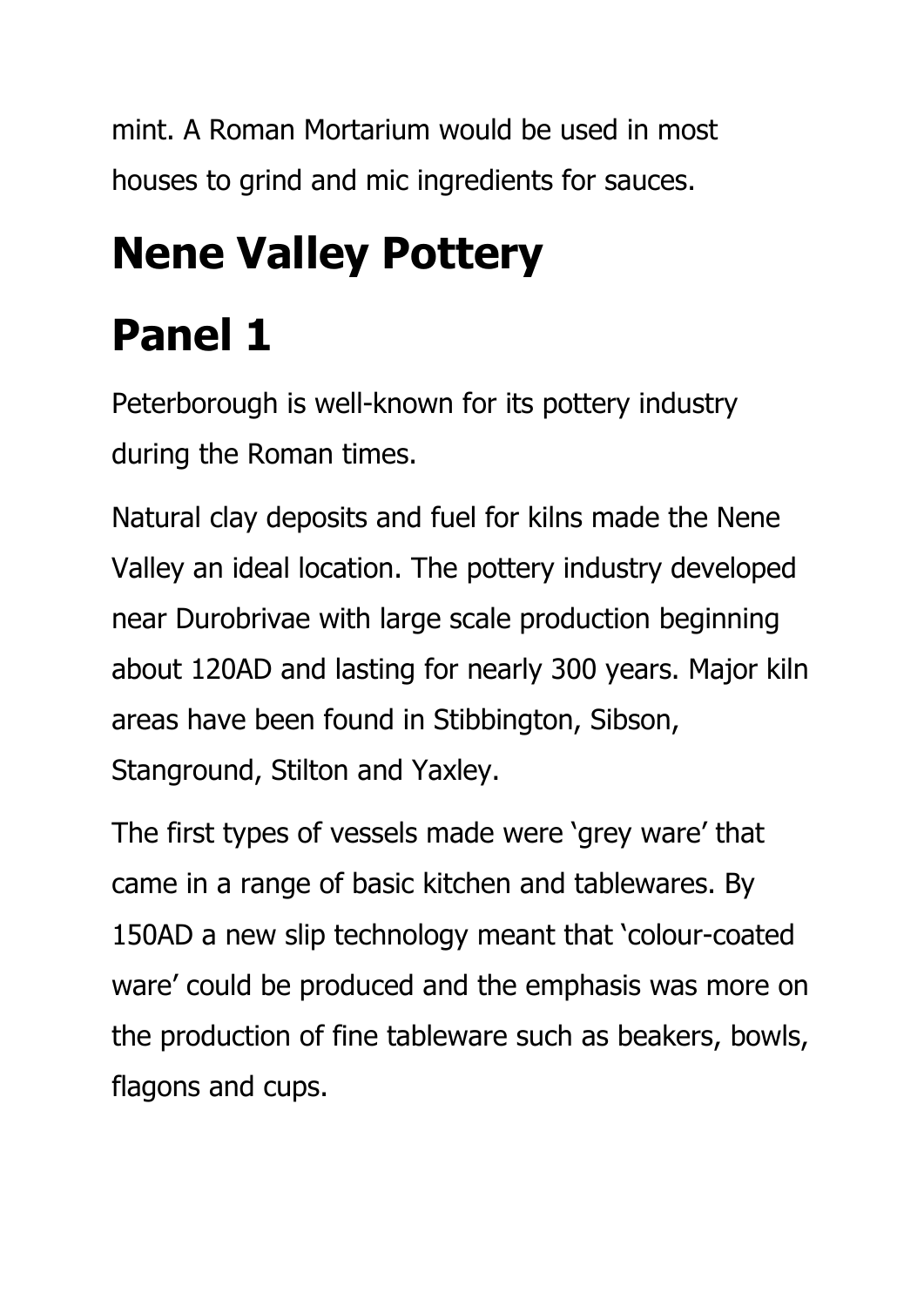The industry developed to keep pace with the demands of a growing population and the finer wares were also exported to London, Leicester, Lincoln and York

#### **Image caption**

Cross section of a kiln oven – Dr Stephen Upex

### **Panel 2**

The establishment of the Nene Valley Pottery industry may have developed from the early military depot at Longthorpe.

# **Cooking, Eating and Drinking**

### **Interactive panel**

These fragments of pottery in the tray were originally parts of the pottery that were used in a Roman kitchen. But how were they used? And how do we know? Follow steps 1, 2 and 3 above to discover what these fragments tell us about Roman life.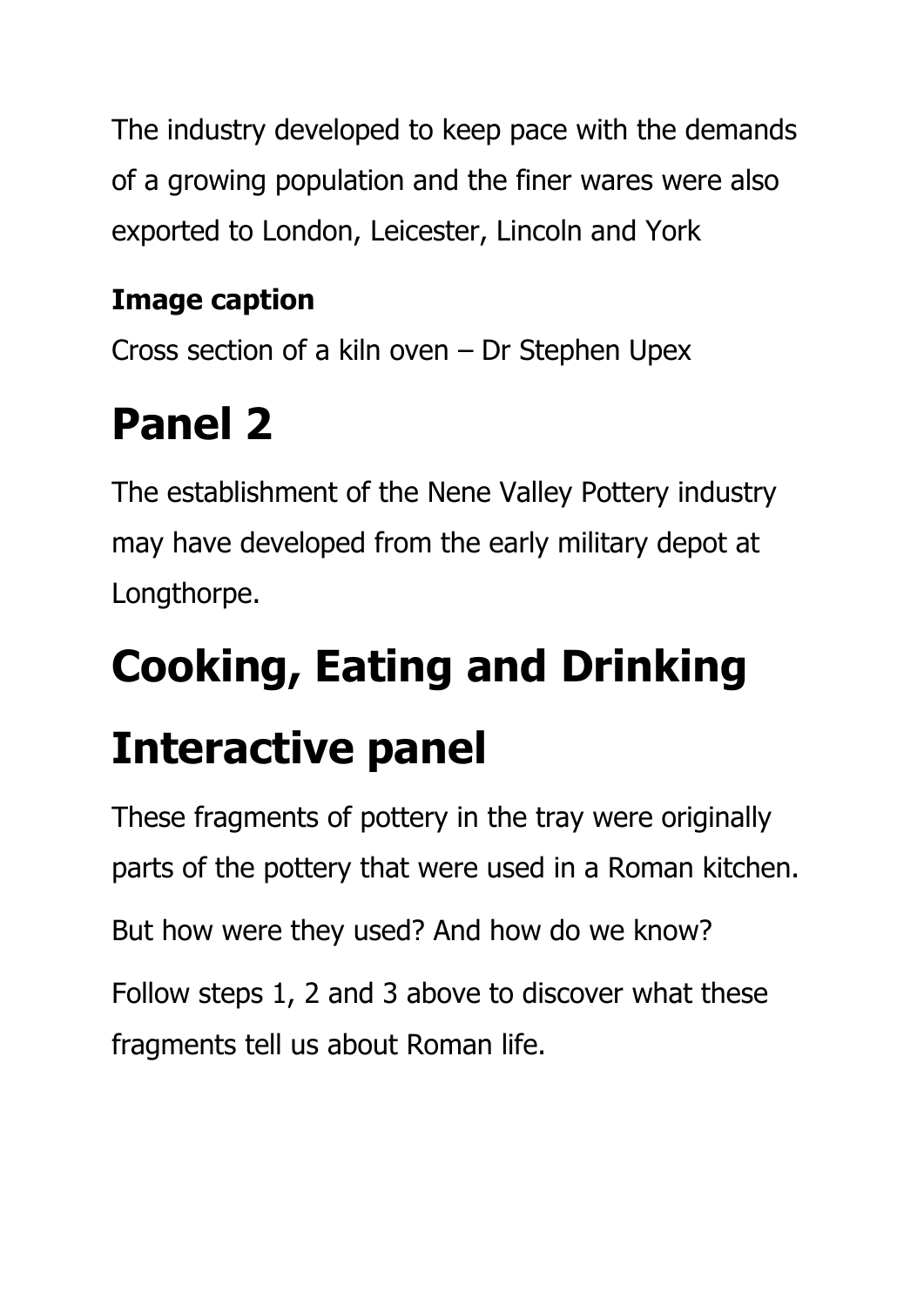### **Panel 3**

#### **Discover what archaeology tells us about Roman life (Activity)**

- 1. Step 1) Match the fragments in the tray to the complete pieces illustrated below
- 2. Step 2) What does the design and texture of the pieces tell you about how they would have been used?

Can you spot similar pottery in the gallery?

#### **Match the pottery to their use (Activity)**

- 3. Step 3) What was it used for?
- Flap 1. A beaker for drinking
- Flap 2. Castor ware for storing food
- Flap 3. Mortarium for crushing herbs
- Flap 4. Coarse ware for cooking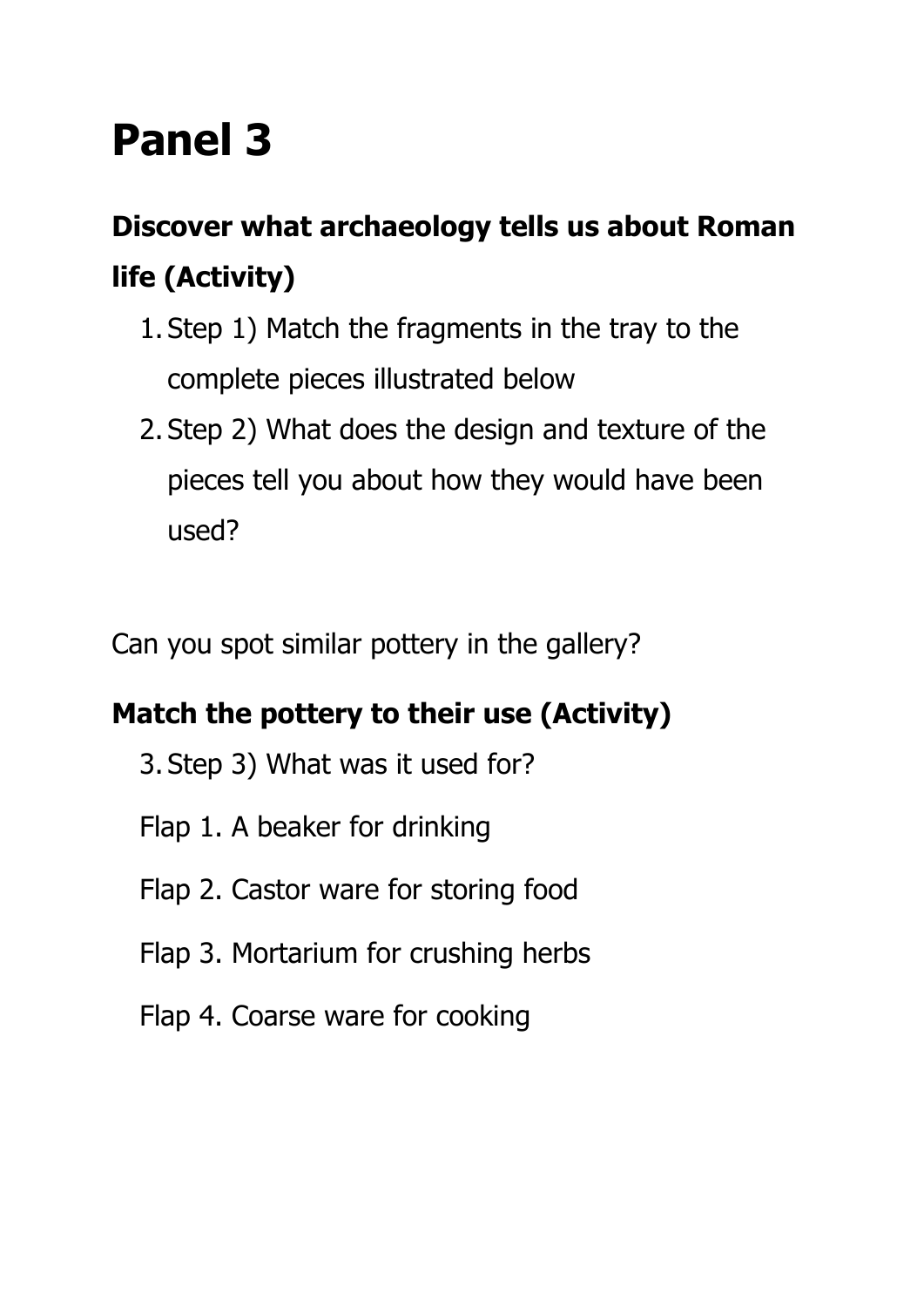# **Roman Coinage Panel 1**

The obverse is the side of the coin bearing the head of the ruler, Emperor or the principle design. The Emperor was the sovereign ruler of the Roman Empire.

The Reverse is the opposite side of the coin bearing a god, personification or symbol. Personifications were virtues and ideas represented by pictures of people.

Use the magnifying glass to look carefully at the coins on display in the gallery. What images can you see?

### **Case 10**

### **Objects on display**

#### **Roman Coins**

From the late  $1<sup>st</sup>$  century BC to the mid  $4<sup>th</sup>$  century AD, the Romans produced coins of different values in different metals. Each coin type can be identified by its Emperor, metal, size and weight. Roman coins do not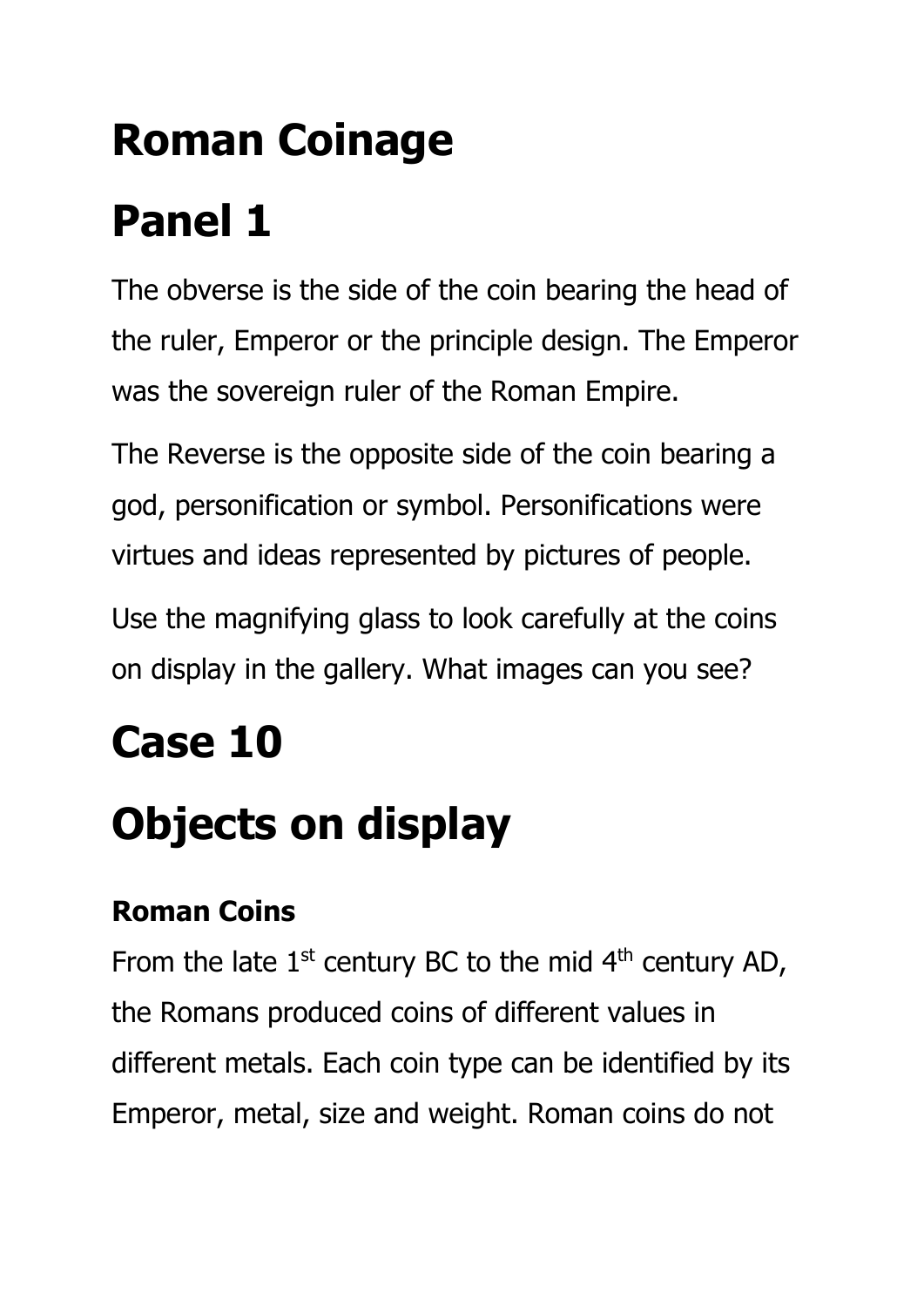carry a date but can be assigned one by the Emperor depicted.

- 1. Coin hoard. This hoard was discovered in the Peterborough area in 2011. It consists of 214 bronze coins that mostly date to about 350 AD and show the Emperor Magnentius. Many of the coins have the Chi-Rho symbol on the reverse side
- 2. Solidus gold coin. This coin is a solidus, the only gold coin type of the Late Roman Empire. It was introduced by Constantine the great and was used throughout what became the Byzantine Empire until the 10<sup>th</sup> century AD. Finds of solidi in Britain are rare
- 3. Denarius silver coins. These coins are denarii, probably the most common coin type in the Roman currency system. The denarius is a silver coin
- 4. Barbarous radiates. These are barbarous radiates, contemporary forgeries of Roman coins dating to the 3<sup>rd</sup> century AD. Some copies are almost as good as the originals whereas others are crude and barely recognisable. Barbarous radiates were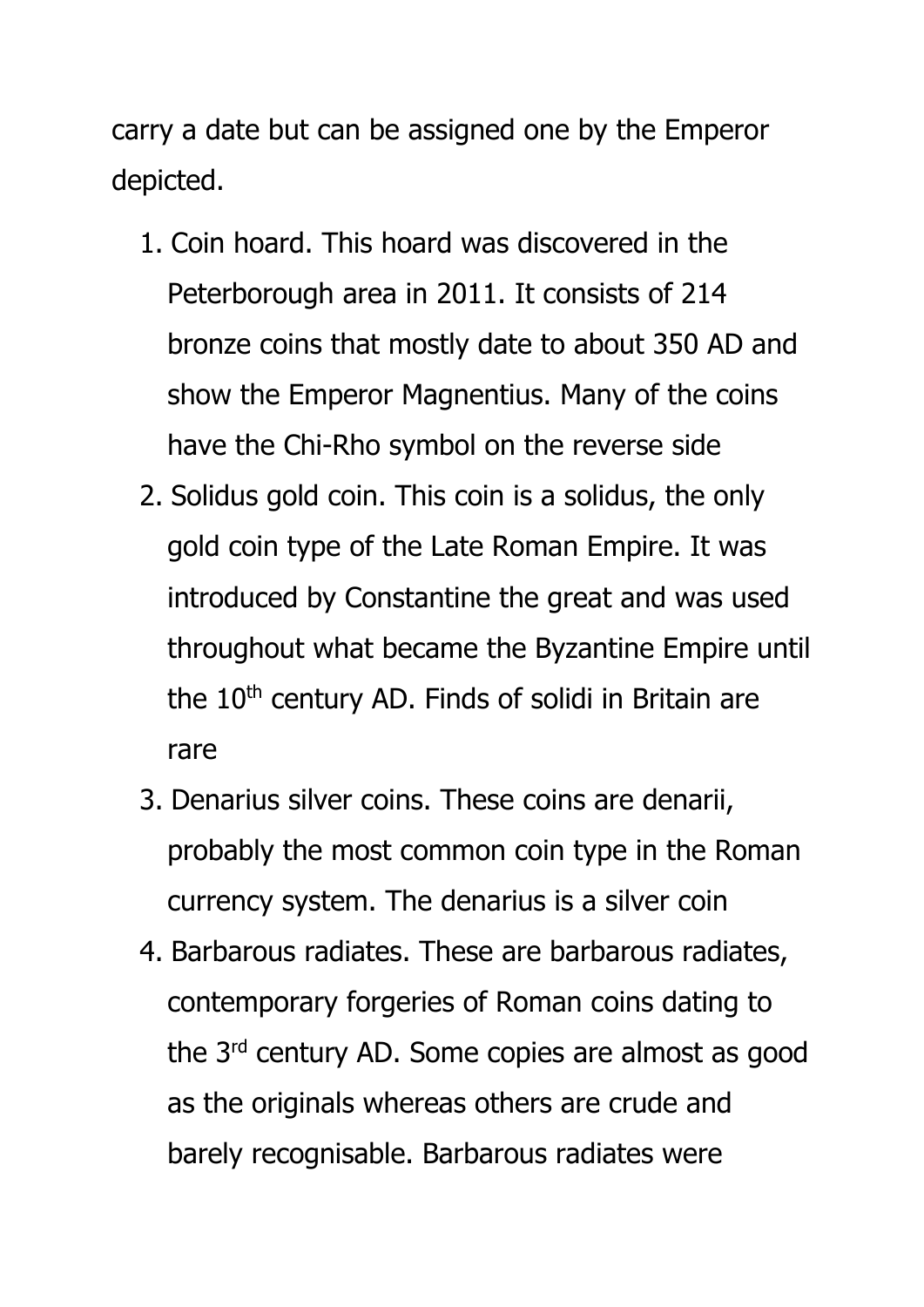produced in large numbers and probably acted as small change

- 5. Early As coin. These coins are asses. The as is a bronze or copper coin. Asses fell out of use in the early 3rd century AD
- 6. Sestertius brass coins. These coins are sestertii. A sestertius is a brass coin. Sestertii also fell out of use in the 3rd century AD
- 7. Small barbarous radiates. These coins are a mixture of issues, characteristic of Late Roman coin hoard
- 8. Radiates. They are called radiates because of the distinctive crown of sun rays that the Emperor is wearing. They are made from a mixture of copper alloy and silver
- 9. Silver stater Iron Age coins. These two coins are silver staters dating to the  $1<sup>st</sup>$  century BC. They were made and used by the Coritani tribe who lived in the area
- 10. Coin mould found by Edmund Artis in 1820s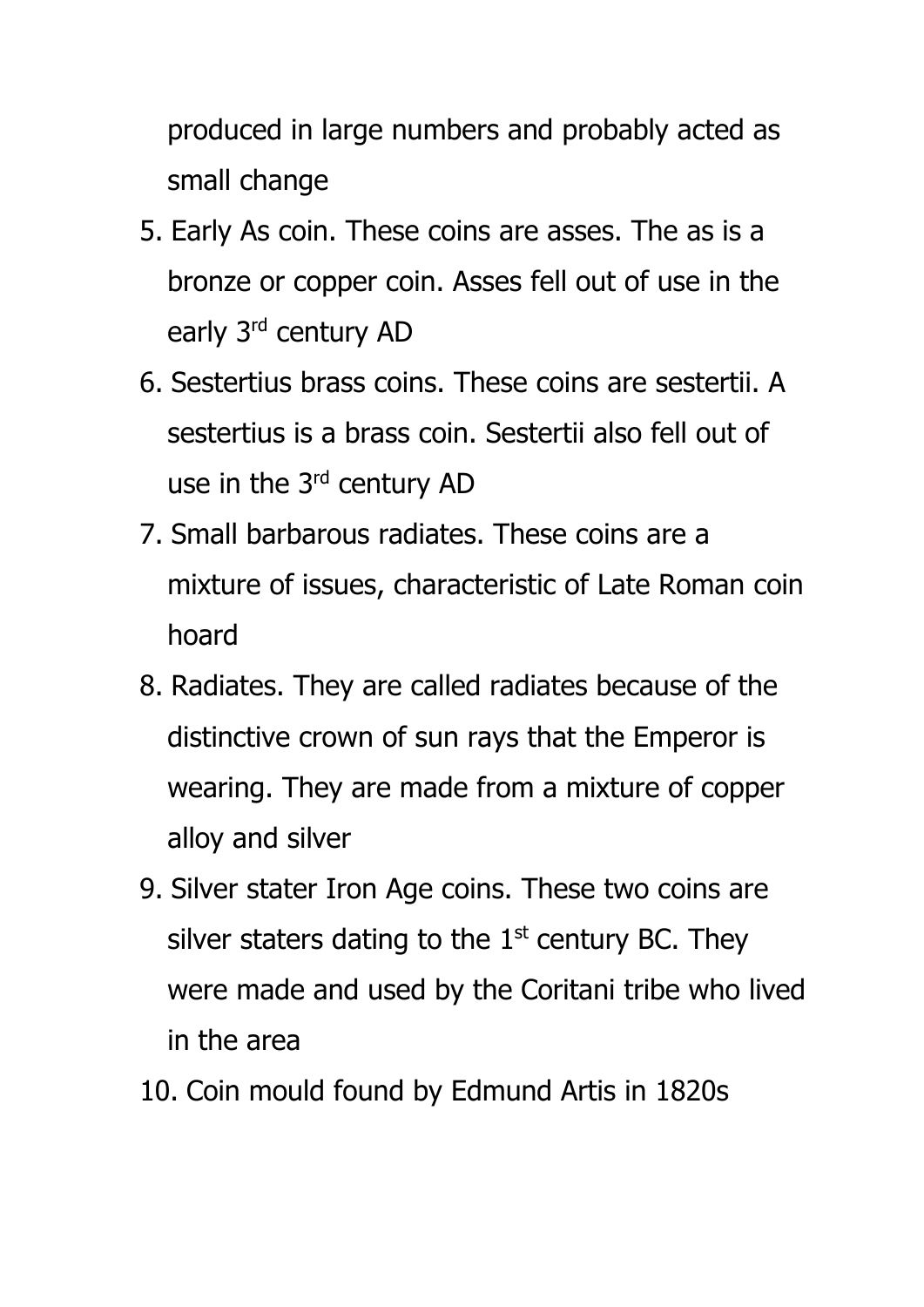### **Panel 2**

#### **What does a coin of today tell us?**

It's the same for Roman coins. Imagine you are a coin maker in roman times.

#### **Design a coin (Activity)**

- 1. Who is the Emperor of the time? Select an Emperor and complete for the obverse side
- 2. What belief or message do you want to be represented on your coin? Choose a picture and complete for the reverse side

### **Panel 3**

#### **Roman Coin Values**

This table shows how much each coin was worth.

For example: 1 denarius  $= 16$  asses

(Table on next page)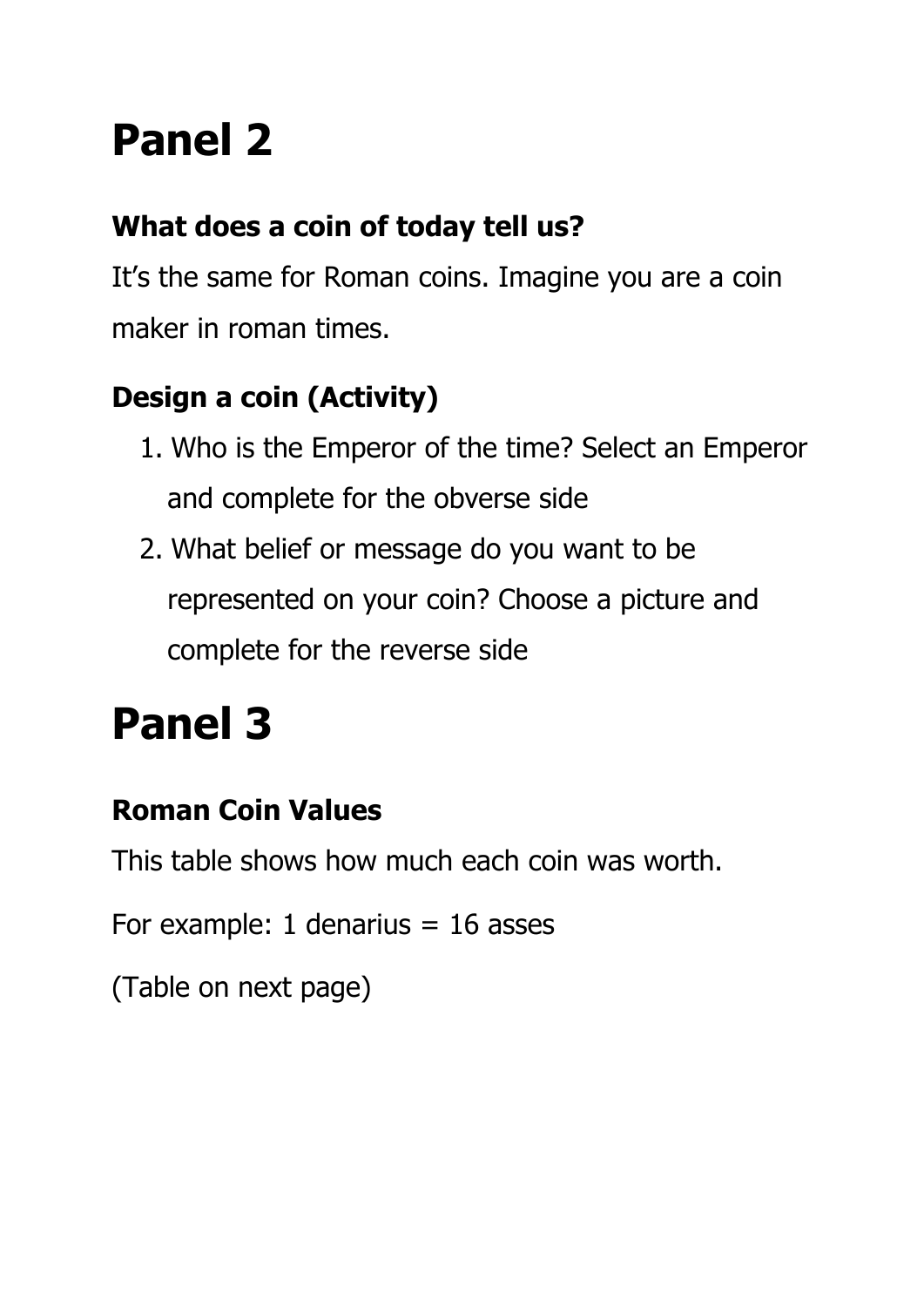| Quadrans        | 64             | $\frac{91}{5}$    | $\infty$                 | 4                 | $\mathbf{\Omega}$ |
|-----------------|----------------|-------------------|--------------------------|-------------------|-------------------|
| Semis           | 32             | $\infty$          | $\overline{\mathcal{A}}$ | $\mathbf{\Omega}$ | ᆏ                 |
| $\overline{A}S$ | $\frac{91}{5}$ | 4                 | $\mathbf{\Omega}$        | ᆏ                 |                   |
| Dupondius       | $\infty$       | $\mathbf{\Omega}$ | ᆋ                        |                   |                   |
| Sestertius      | 4              | ┯                 |                          |                   |                   |
| Denarius        | ┯              |                   |                          |                   |                   |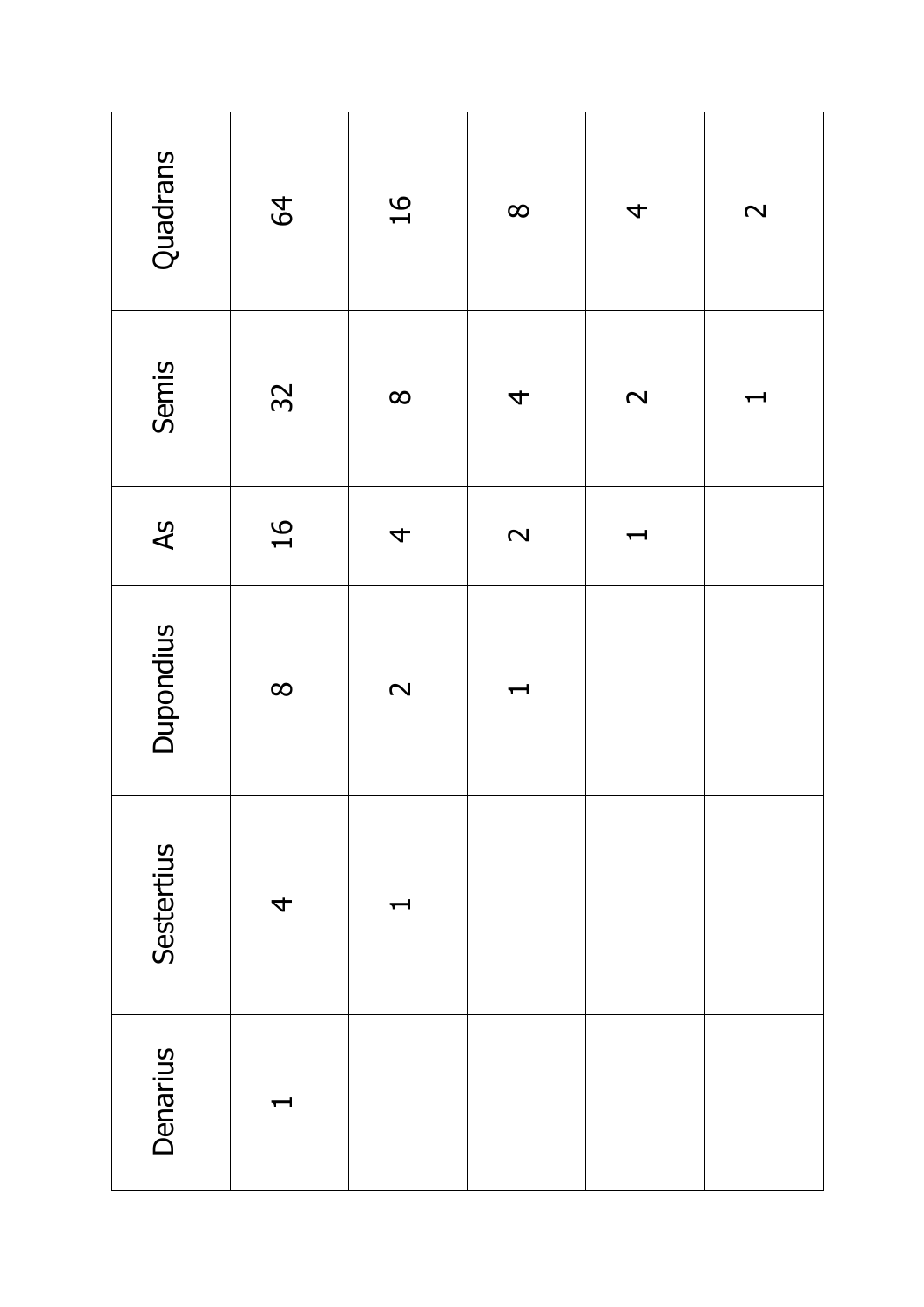#### **What could you get for your money?**

- 1. Cost of a slave boy: 600 denarii
- 2. Annual pay of Roman Legionary: 300 denarii
- 3. Loaf of bread: 2 asses
- 4. Half litre of wine: 1 as

### **Design a coin**

#### **(Flip card activity)**

#### **Claudius**

Full name Tiberius Claudius Caesar Augustus **Germanicus** 

Claudius reigned from  $41 - 54AD$ . He was born in Gaul (France) which made him the first Roman Emperor to be born outside Italy. Claudius' reign saw an expansion of the empire, including the conquest of Britain.

The Emperor was the sovereign ruler of the Roman Empire.

The obverse is the side of a coin bearing the head of the ruling Emperor of the principal design.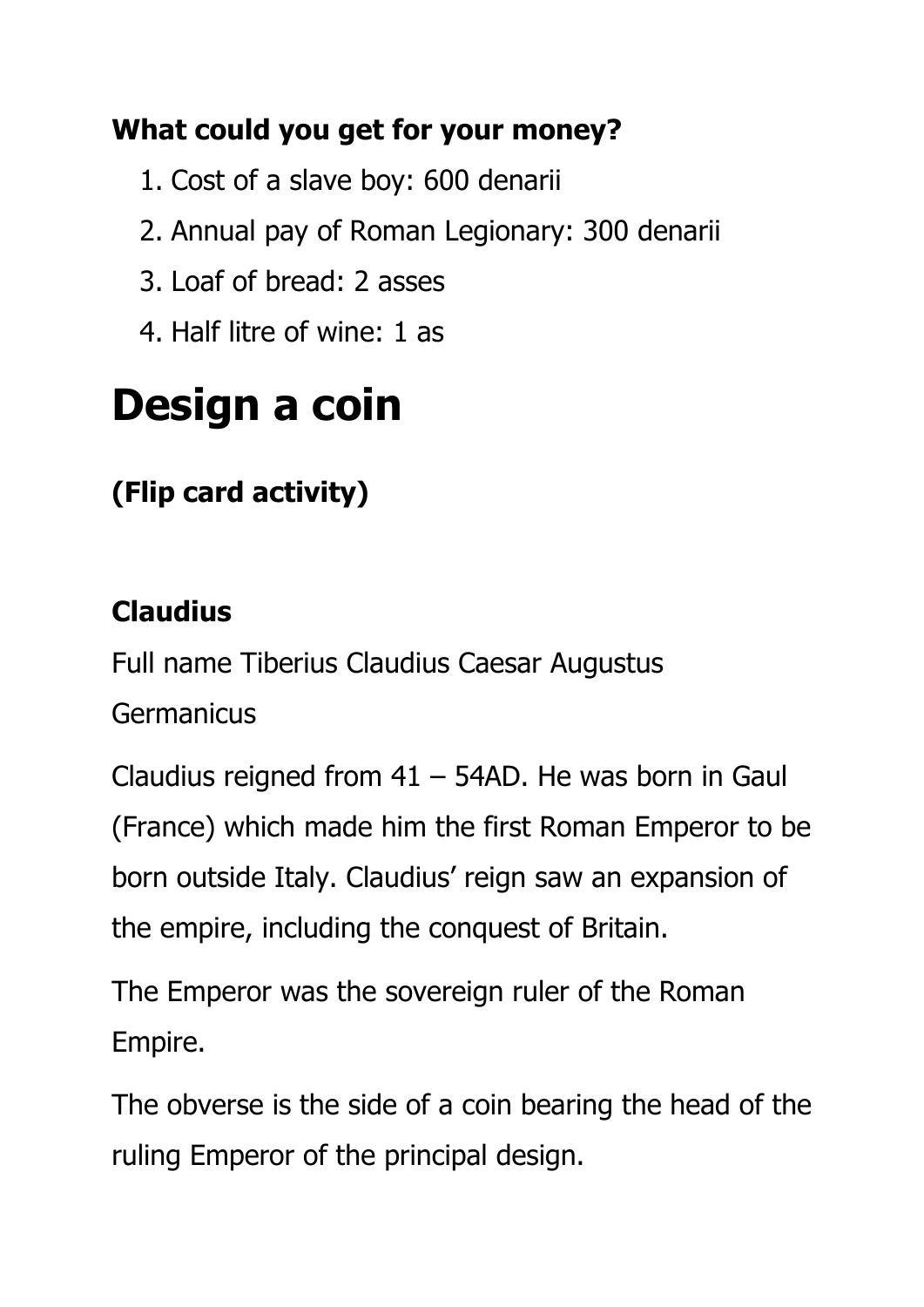#### **Hadrian**

Full name Publius Aelius Hadrianus

He was a Roman Emperor and born in AD76. Hadrian reigned from 117AD until 138AD from when these coins were issued.

What famous wall did he build to protect Britannia from pierce northern tribes?

Hadrian loved Greek culture and was the first emperor to sport a beard.

The Emperor was the sovereign ruler of the Roman Empire.

The obverse is the side of a coin bearing the head of the ruling Emperor or the principal design.

#### **Magnentius**

Full name Flavius Magnus Magnentius

He reigned from 350 to 353Ad when this coin was issued. Magnentius was of barbarian (regarded as 'uncivilised') origin and joined the Roman army before rebelling and proclaiming himself an emperor in 350.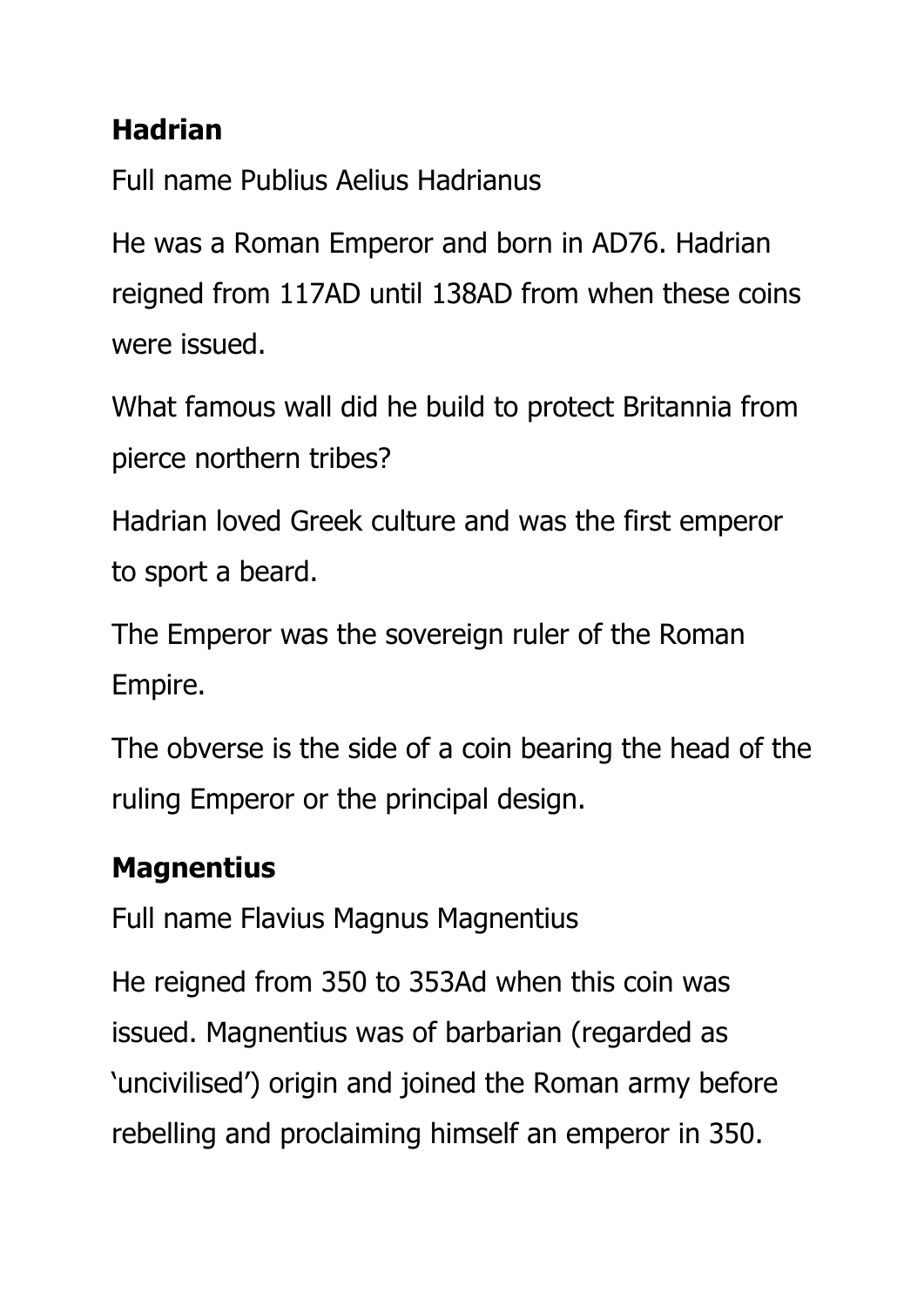Unfortunately, his reign was short lived due to being over ambitious – his soldiers deserting him after a number of lost battles in his fight to take over the whole empire.

The Emperor was the sovereign ruler of the Roman Empire.

The obverse is the side of a coin bearing the head of the ruling Emperor or the principal design.

#### **Ceres**

A personification that appeared on the reverse side of coins produced between the  $1<sup>st</sup>$  century BC and the  $2<sup>nd</sup>$ century AD. Ceres is shown here holding ears of corn downwards in her right hand. This is a symbol of her role as the goddess of agriculture and fertility. Ceres is wearing a crown made of corn-ears and is carrying a torch (a reference to her search through the underworld for her daughter Proserpina).

If Ceres was shown on the reverse, which one of the three emperors would have been shown on the obverse side? Claudius, Hadrian or Magnentius?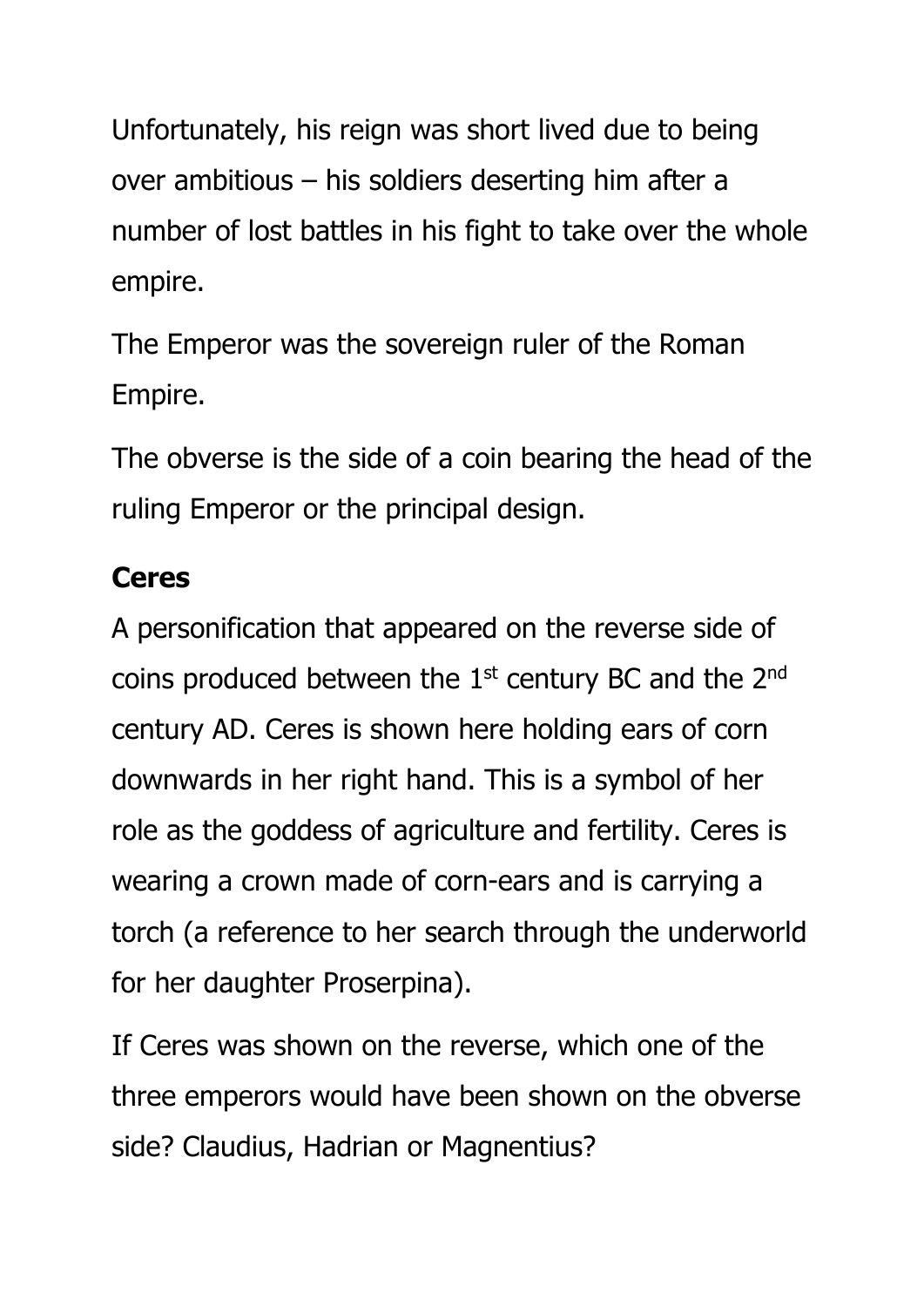Personifications were virtues and ideas represented by pictures of people.

The reverse is the opposite side of the coin bearing a god, personification or symbol.

#### **Hilaritas**

The female personification of Rejoicing

Here she is shown with her clothes draped and holds a long palm-branch in her right hand. In her other hand is a cornucopia (a cone shaped object) filled with fruit. Hilaritas made some appearances on the reverse side of coins from the time of Hadrian until the late  $3<sup>rd</sup>$  century AD.

If you were designing something new for Hilaritas to hold, what would you choose? Remember that she symbolised Rejoicing.

Personifications were virtues and ideas represented by pictures of people.

The reverse is the opposite side of the coin bearing a god, personification or symbol.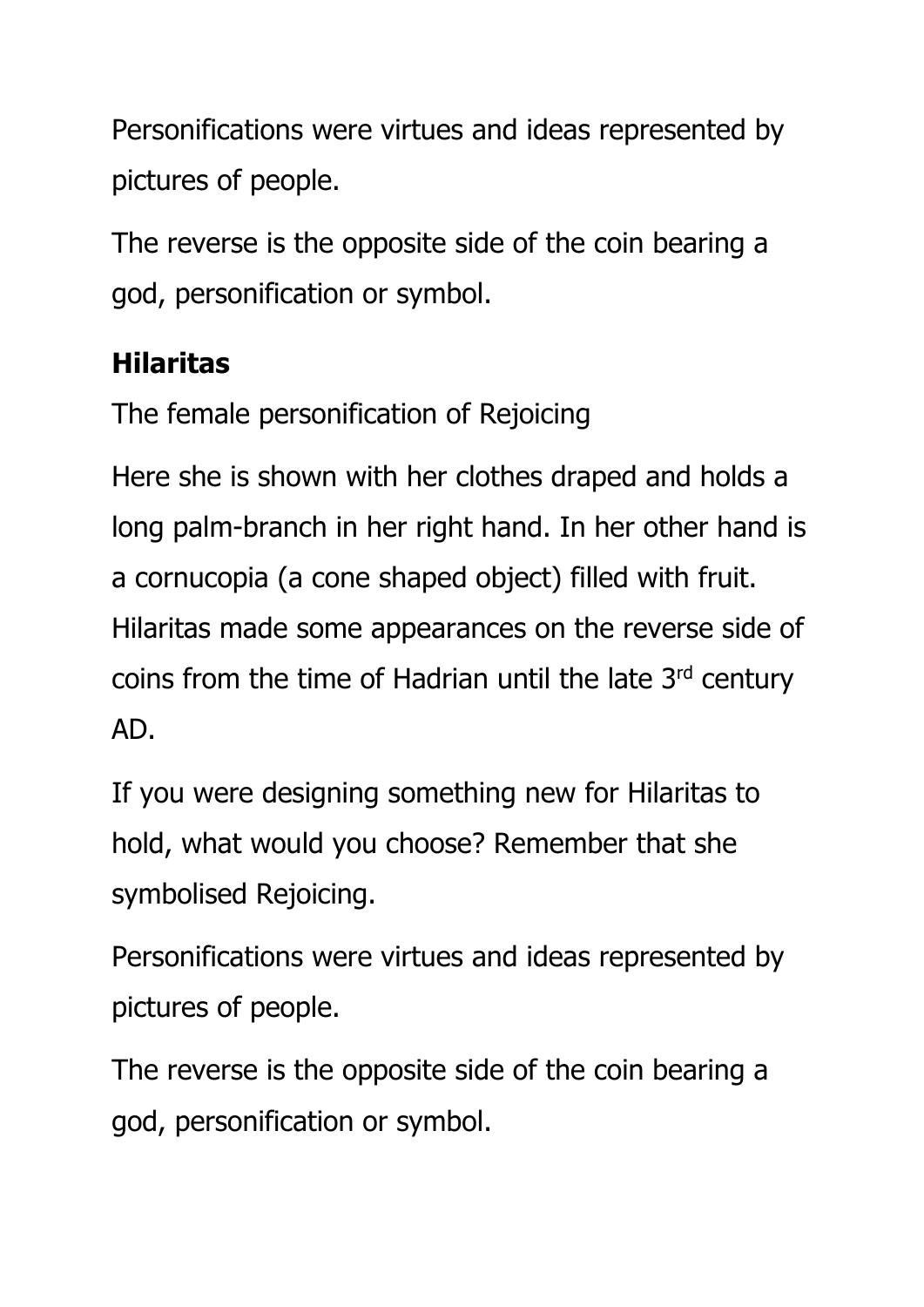#### **The Chi-Rho Symbol**

This is on the reverse side of a Roman coin that was issued in 353AD by Magnentius

Chi and Rho are the first two letters (CP\_ of 'Christ' in Greek and was the first symbol of Christianity to be used. The Chi-Rho is also shown with the Greek letters Alpha (A) and Omega (lower case w), the first and last letters of the Greek alphabet.

At a time when there were lots of battles between emperors for the whole empire, the Chi-Rho symbolised a 'safeguard in all battles' Did it safeguard Magnentius into victory?

Personifications were virtues and ideas represented by pictures of people.

The reverse is the opposite side of the coin bearing a god, personification or symbol.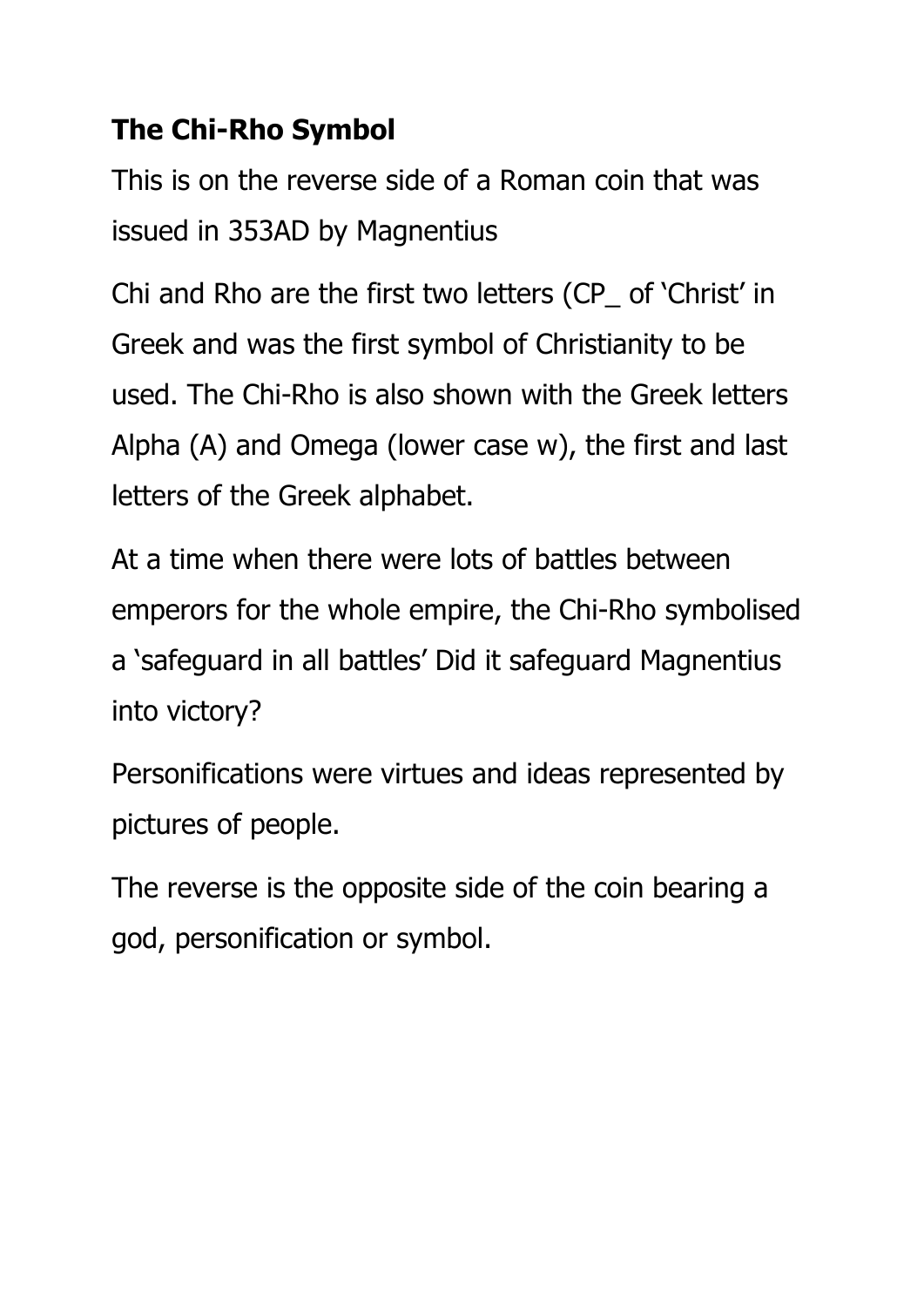# **Durobrivae**

### **Panel 1**

Durobrivae was an exceptional town in Roman Britain due to its position within the province to link important places and its natural resources for creating wealth.

The area of its territory was vast  $-$  as far south along the Nene as Titchmarsh and Sawtry to the west. Durobrivae also provided political control for the Fens and the salt trade. The town developed where the River Nene crossed Ermine Street, and was the main link between London and the North.

By 300AD it had grown into a walled commercial town with large suburbs full of workshops producing and trading a variety of goods. The main industries were pottery and metal working. Nearby at Castor, there were several luxurious villas and an Imperial Palace overlooking the town.

Aerial photographs show us what the buildings were like inside the walls of Durobrivae. There appears to be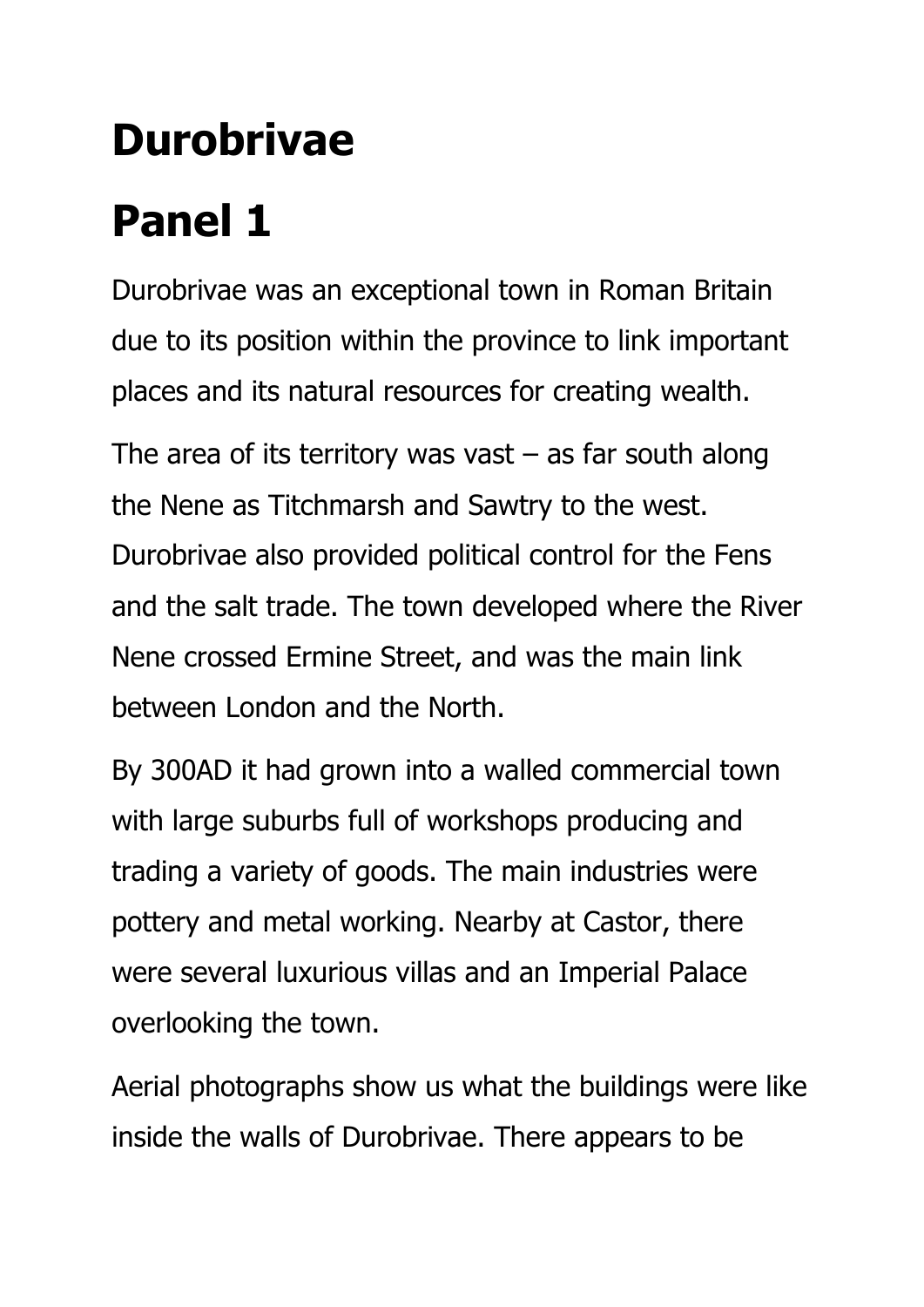shops, houses, an amphitheatre, forum and temple complex. The discovery of the Water Newton Treasure indicates that an early Christian church may have been positioned here too.

#### **Image caption**

The town of Durobrivae during the  $4<sup>th</sup>$  century AD.

# **Roman Legionary Activity Panel 1**

The roman army was so well-trained that 'their exercises were unbloody battles, and their battles bloody exercises.' – From Joesphus,  $1<sup>st</sup>$  century AD

### **Panel 2**

Roman soldiers were expected to march 25 miles a day, carrying armour and kit weighing 70lbs (32KG), then still fight a battle.

### **Panel 3**

Become a Roman soldier!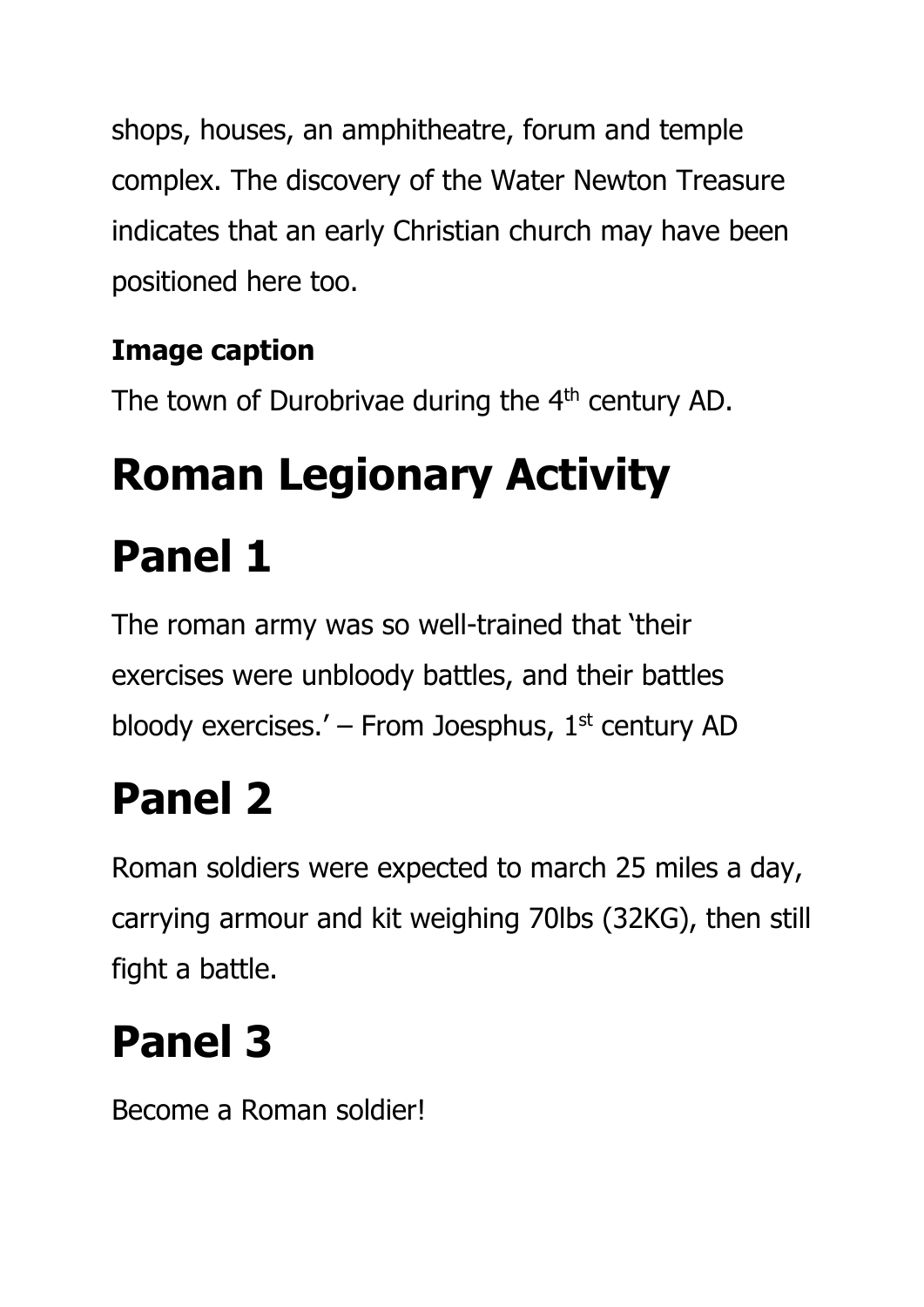Try on the helmet or feel the weight of the marching pack. Please replace the helmet after use.

# **Roman beliefs**

### **Panel 1**

#### **Gods, Magic and Health**

Everyone in Roman Britain believed there were many gods inhabiting the earth, air, sky and water, in this world and the next, who influenced every aspect of life and death. People believed that they could engage the gods to influence the world in their favour – by throwing a coin into a spring, buying a cult statue or worshipping at a temple.

Superstition was everywhere, because the natural world seemed mysterious and scary as many things were misunderstood. There was a lack of scientific knowledge to explain disease, death or disasters like flooding or when crops would fail.

Before the Romans arrived, Iron Age people worshipped their own gods and after the conquest, existing beliefs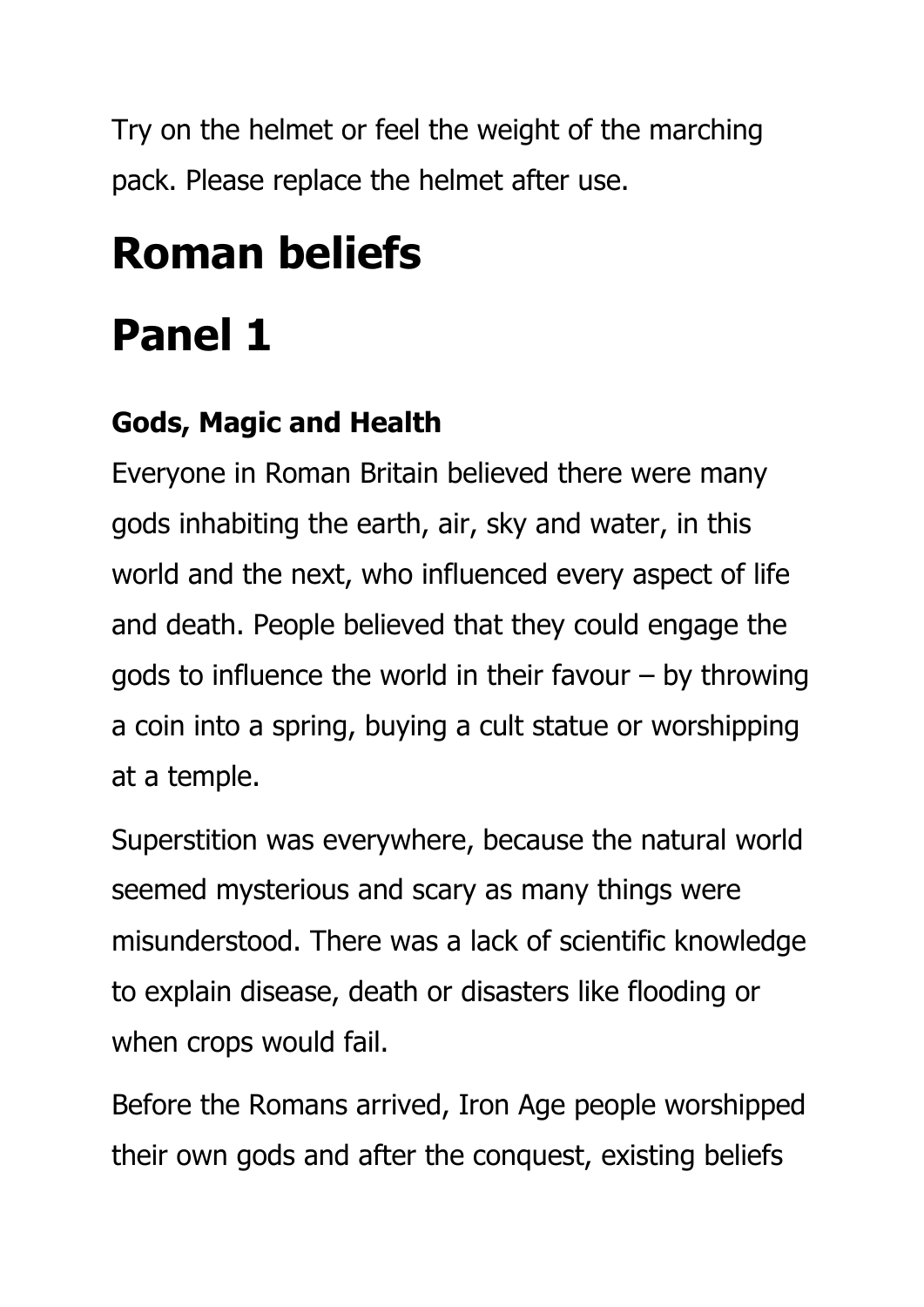were simply blended with the new Roman gods. At first Christianity was not tolerated by the Roman state, but eventually it was officially recognised as the principal religion after 312AD.

### **Panel 2**

People worshipped in shrines at home, work and whilst travelling. They also liked to wear good luck charms.

#### **Image caption**

Horseman statue representing the god Mars.

#### **Object description**

The Upton Lead Coffin

This coffin contained the remains of a nine year old boy and dates to the 3<sup>rd</sup> century. It was discovered inside a larger stone coffin near Upton. The boy must have been from a very wealthy family who sent him off to the afterlife with much care and attention.

#### **Object description**

The Chi-Rho symbol shows it was part of a Christian ceremony – probably baptism. The tank was found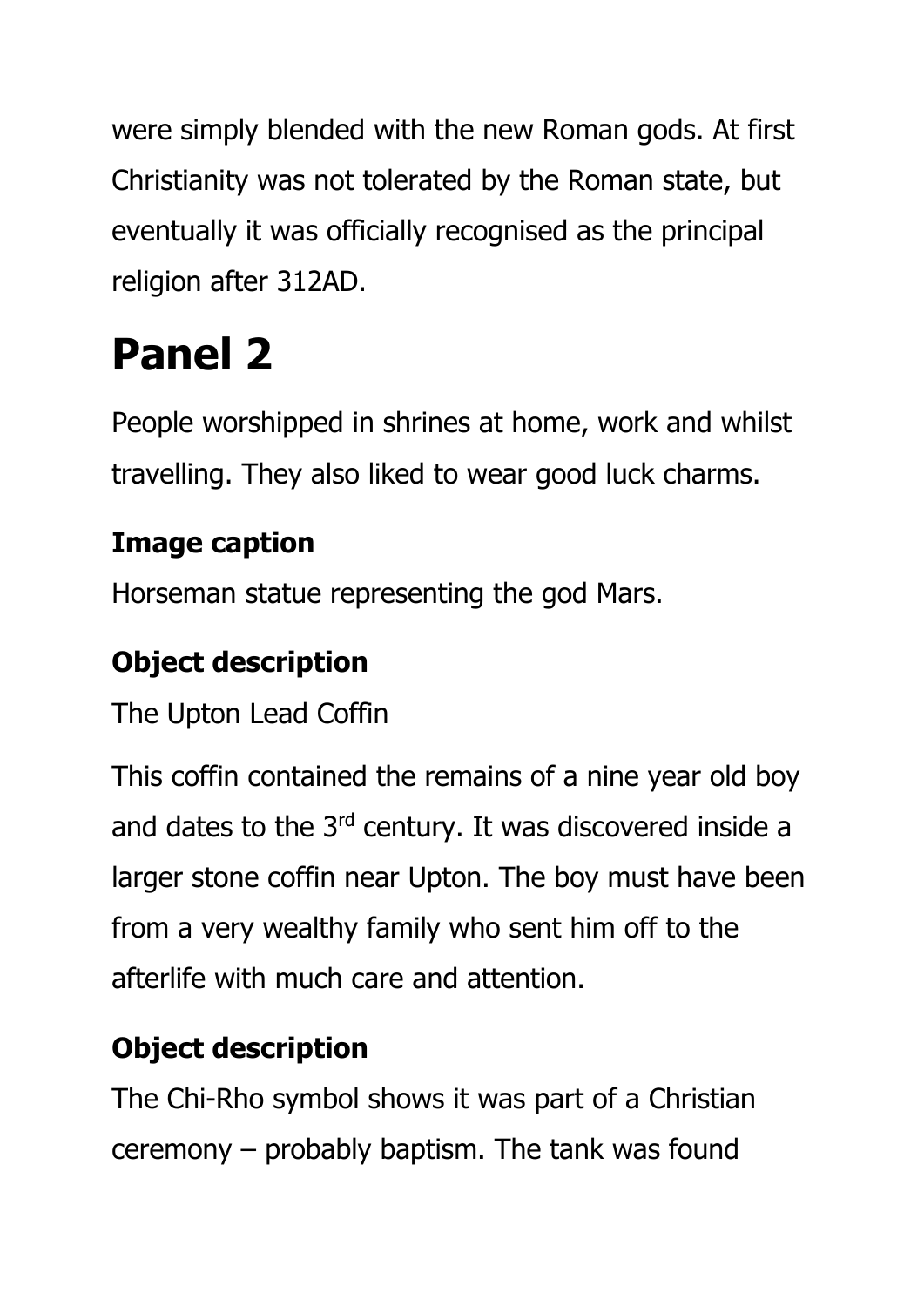crushed up inside a well in the Roman town at Ashton and dates to the  $4<sup>th</sup>$  century.

The fact that it was destroyed on purpose could be evidence of anti-Christian movement at that time.

### **Case 11**

### **Objects on display**

#### **Water Newton Treasure replica items**

Originals displayed at the British Museum

- 1. Silver 'Innocenta' Cup (replica)
- 2. Gold votive plaque (replica)
- 3. Large Silver votive plaque (replica)
- 4. Small silver votive plaque (replica)
- 5. Silver decorated jug (replica)
- 6. Cup with handles (replica)
- 7. Silver strainer (replica)

#### **Pagan (non-Christian) Items**

Used for ceremonies and belief systems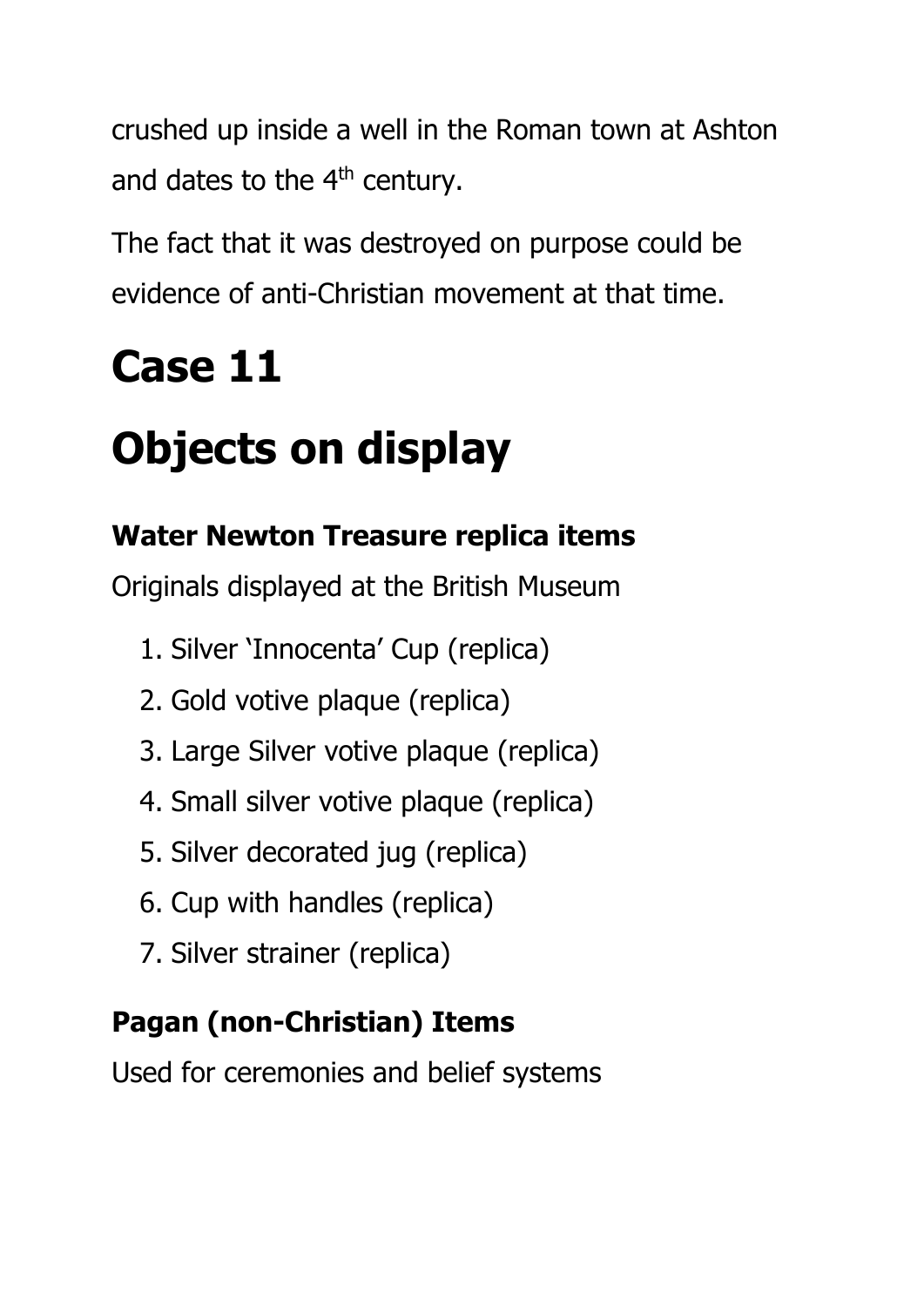- 8.Miniature pottery wheel. Celtic symbol of the god **Jupiter**
- 9. Tazza. Used as a lamp or incense burner
- 10. Small candle holder
- 11. Large candle holder
- 12. Silver baby bracelet. The snake symbolised good fortune
- 13. Clay Venus statue (fragment). Represented the goddess of love and beauty
- 14. Stone phallus. To bring good luck
- 15. Rattle. For use during rituals
- 16. Jupiter depicted on pottery. Celtic version of the Roman god, protector of iron-making
- 17. Scalpel. Surgical instruments were thought to evoke the magic of the gods through the healer
- 18. Votive offerings. These miniature swords and axes were offered to the gods
- 19. Cockerel Brooch. The cockerel represented the god Mercury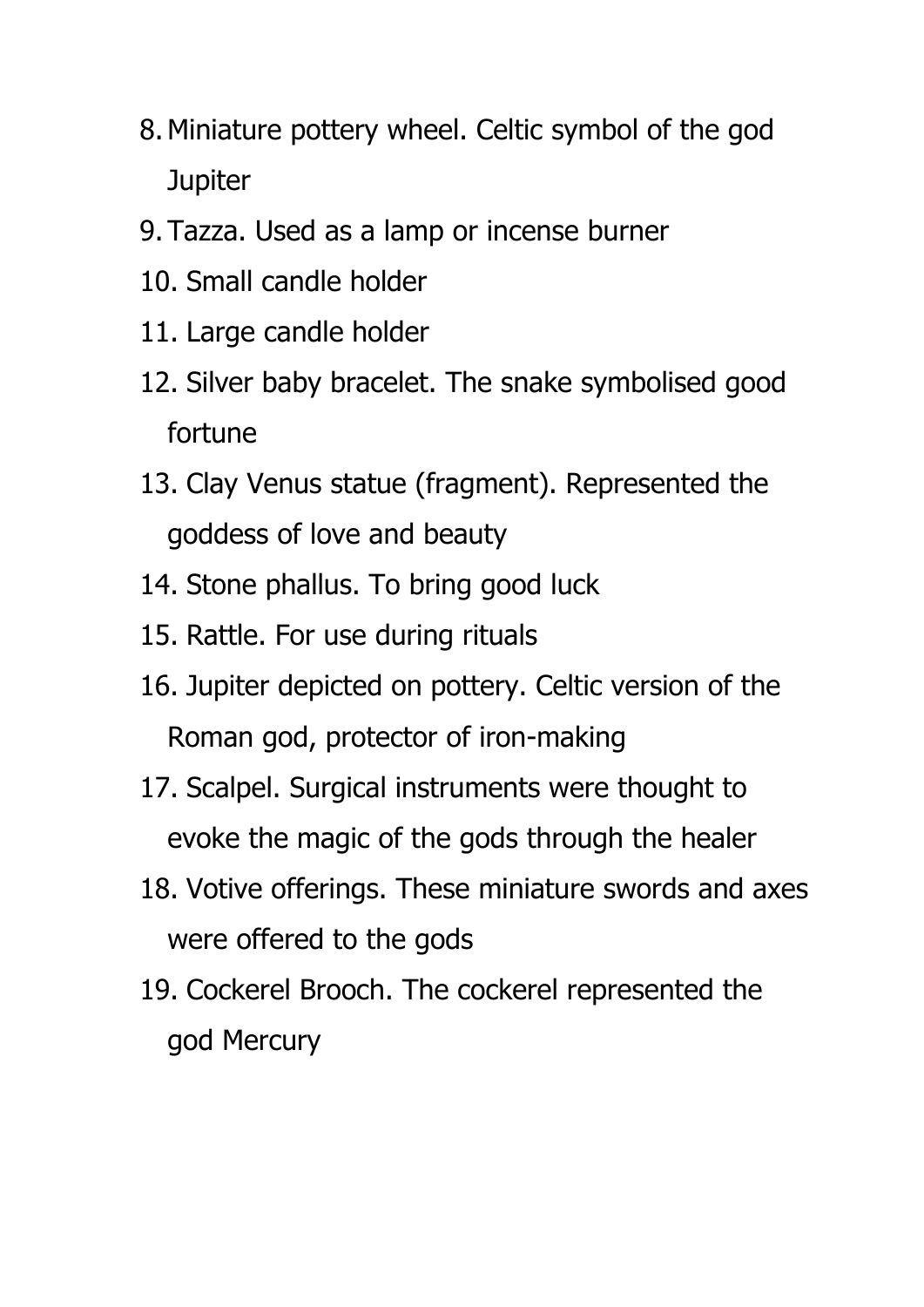# **Industry and trade Panel 1**

The natural wealth of the Nene Valley and the land that lay within the area of Durobrivae's influence was immense.

Pottery was one of several economic activities where goods were being produced for local markets and export.

The agricultural wealth of the region, with its rich soils on which large villa estates were founded, supported a dense rural population and must have made large profits. Salt extracted from the Fens was traded at Durobrivae markets. Metalworking using local iron deposits to the west of Durobrivae was also a major industry, producing tools and other useful items. Local stone from quarries such as Barnack was another important resource for buildings, statues and coffins. In addition to these major industries, the suburbs of

Durobrivae would have had a wide range of trades.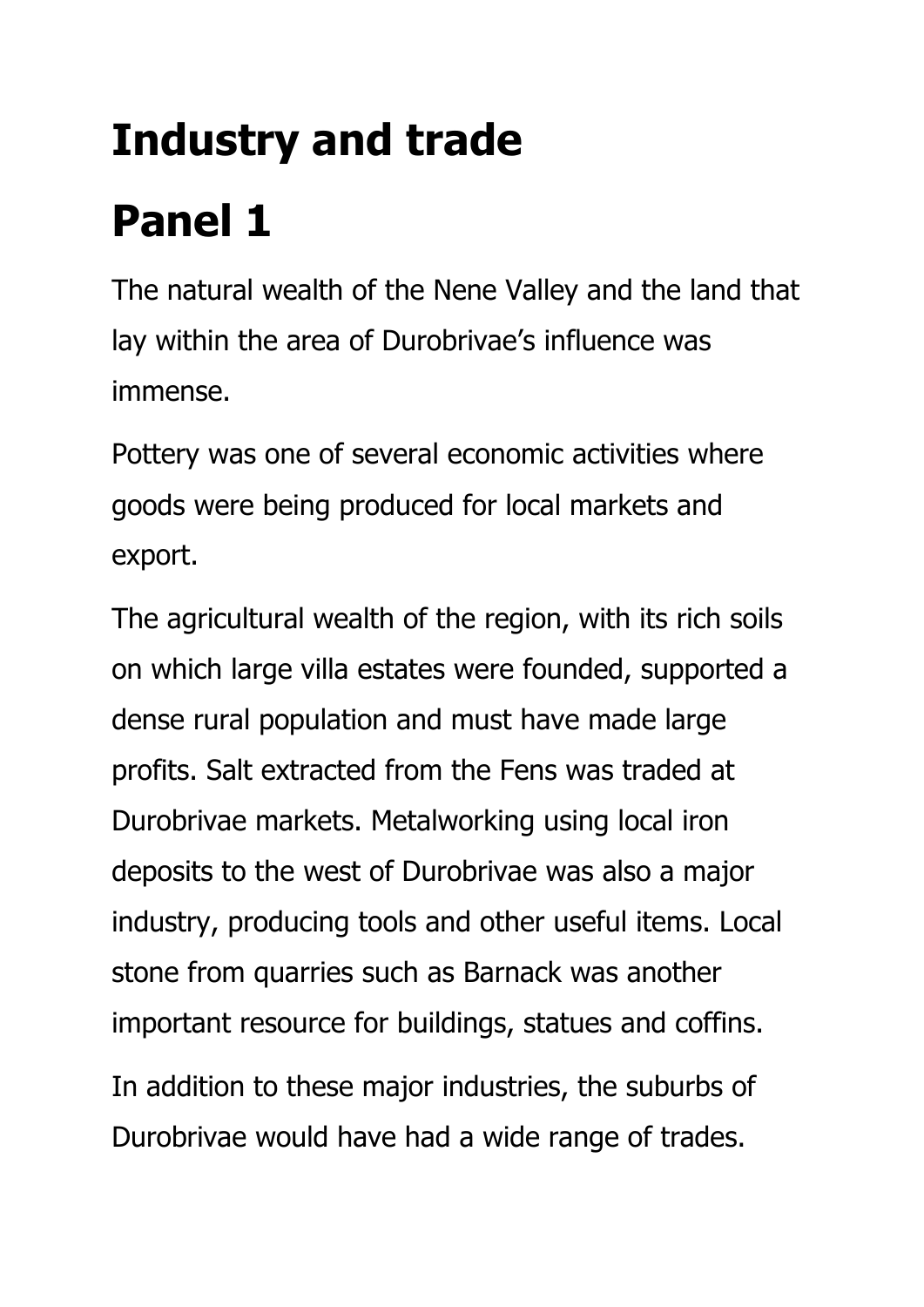Glass workers made everything from windows to table vessels. Workshops show evidence of timber merchants, carpenters, lime-burners, tile-makers, quarry men, builders for wells and heating systems, craftsmen for mosaic floors and fresco painting. Evidence of the food industry shows milling, baking and brewing.

### **Panel 2**

#### **The Stone Industry**

Stone pole lathes like these were used to make stone pillars out of the Barnack stone. As well as building materials, stone was also used for coffins, statues, plaster, lime and mortar.

### **Panel 3**

#### **Salt Production**

Salt was a valuable resource in Roman times – used mainly for preserving food. Salty water flowed down tidal rivers in the fenland region. It could be boiled in containers until salty crystals appeared.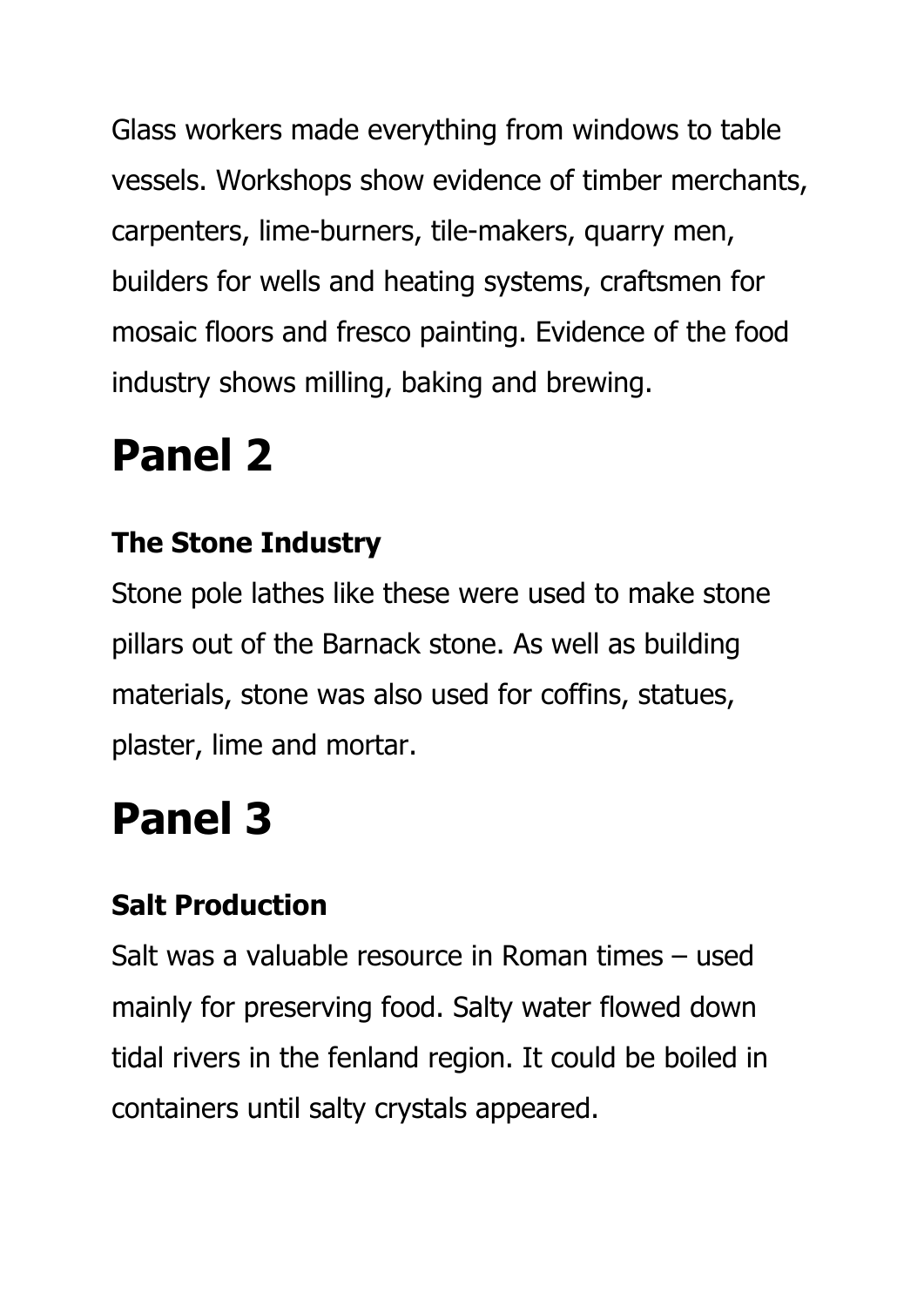### **Case 12**

### **Objects on display**

- 1. Salt block. This example of a salt block shows the raw material ready for trade after being extracted from the Fens and local area
- 2.Metal workers tool set. These 3 tools were found during excavations at Ferry Meadows. The set includes a hammer, anvil and axe
- 3. Sibson hoard (18 iron fragments). This hoard of Iron objects was buried during the 4<sup>th</sup> century AD, Almost all the objects are broken or incomplete. They belong to objects that were used in the home, for agriculture or at a Blacksmith's forge. Blacksmiths collected scrap metal to melt down to make new objects such as tools or weapons, Was this hoard buried by a blacksmith for safekeeping or was it intended as an offering?
- 4. Pottery Workshop model. Pottery workshops were abundant in the Durobrivae area producing Nene Valley Ware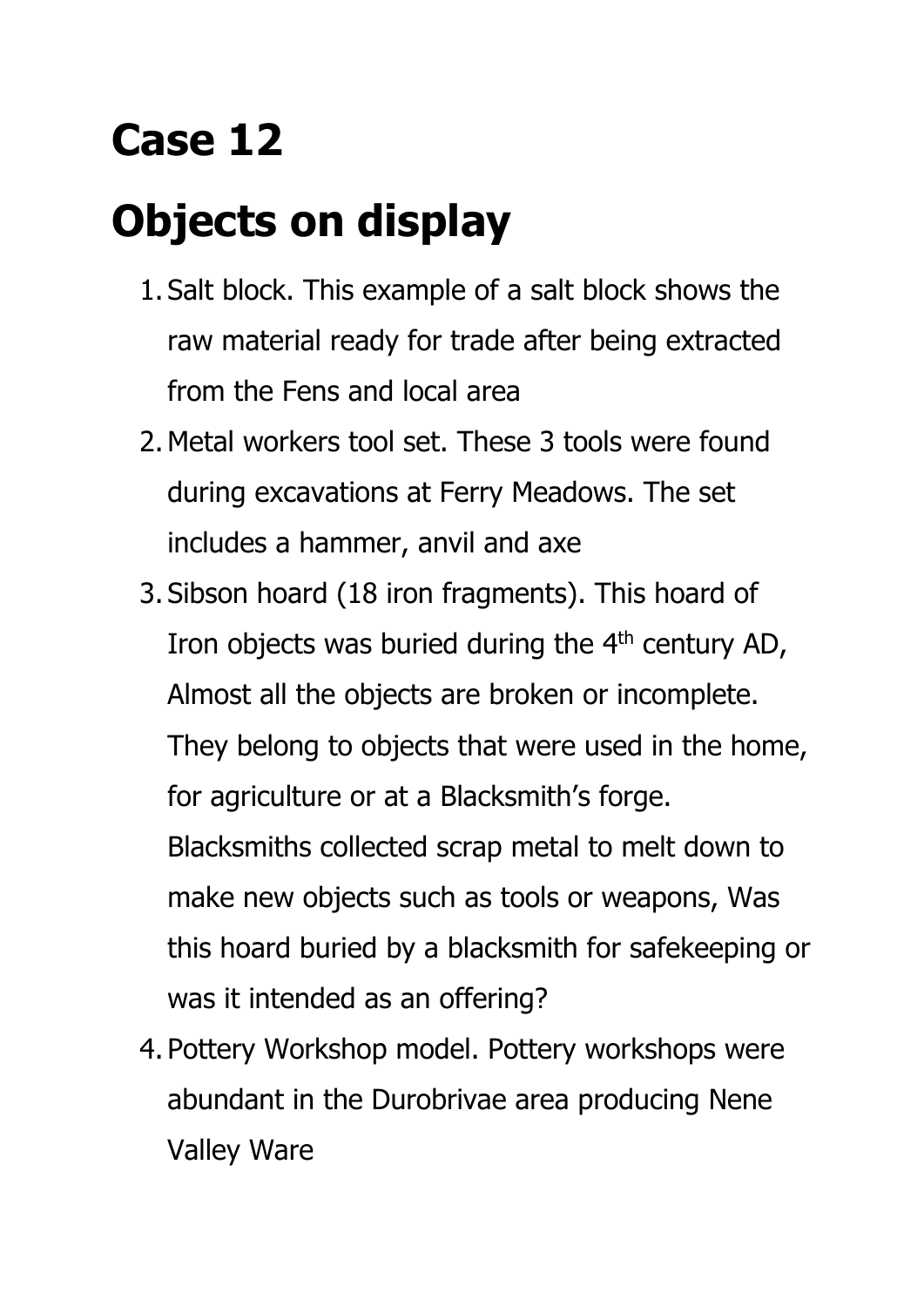# **The end of Roman rule Panel 1**

By about 410AD Rome no longer controlled the province of Britannia.

For most people, especially in rural areas, life on the farmsteads would have continued as normal. Others may have found their world transformed, particularly by the arrival of new settlers from Northern Europe. The 'Anglo-Saxon' period of history had begun.

Durobrivae went into decline after the end of Roman rule because the need for town markets as central places within the countryside had disappeared. Without the government structure the systems of taxation were no longer needed. Villas also went into decline because market towns were not available to sell their produce. Eventually sites were abandoned rather than destroyed and the new Saxon settlers gradually arrived to farm the land.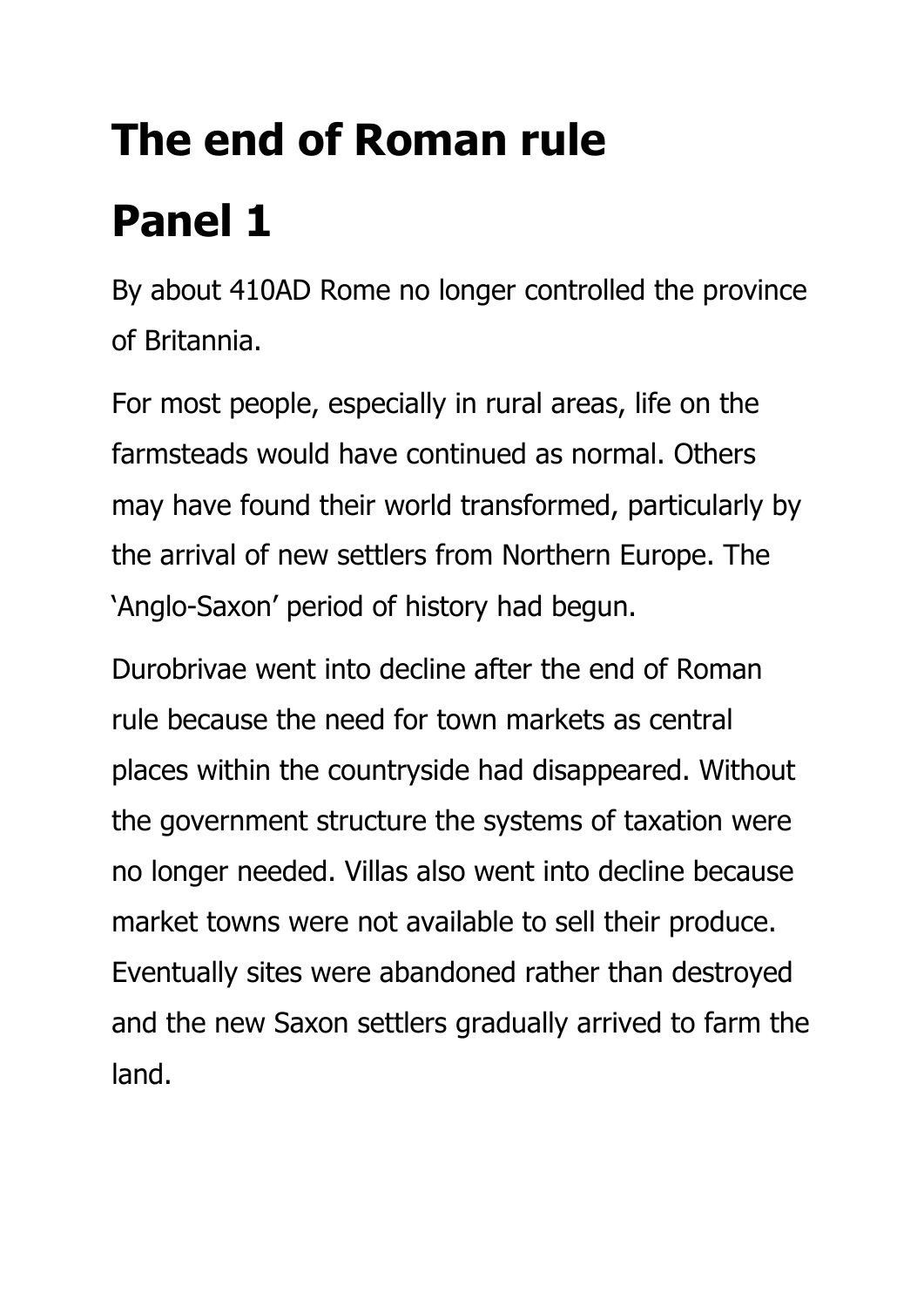Stone from deserted Roman buildings was gradually reused for smaller buildings or used to fill ditches to create new trackways. After a while, the landscape was gradually transformed and old places forgotten.

The early Christians seem to have been linked to late Roman officials, as they were able to take control of the salt trade and reuse parts of some important buildings. This can be seen at the Castor Palace, Ashton and Peterborough Cathedral – all sites of early monastic churches.

## **Anglo Saxon**

### **Panel 1**

### **Anglo Saxon cemeteries**

Some of the earliest evidence of Anglo-Saxon occupation in this area are the  $5<sup>th</sup> - 6<sup>th</sup>$  century cemeteries found south of the River Nene. Anglo Saxon burials have been found in Woodston, Alwalton and Nassington.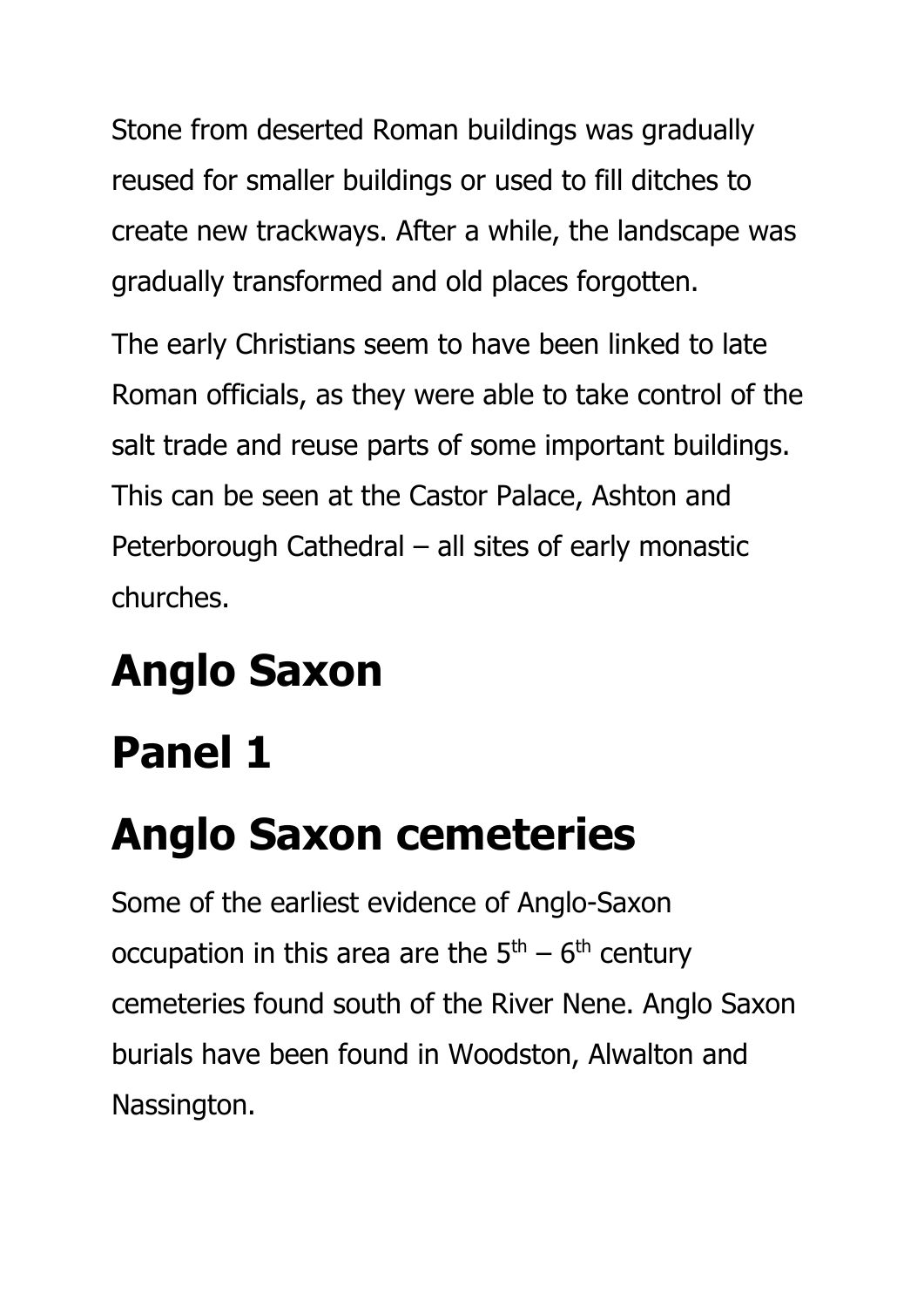These pre-Christian burials are usually found with grave goods, the person being buried with items that were precious to them. These include jewellery and pottery for women, or weapons for men.

#### **Alwalton Anglo-Saxon Cemetery**

This cemetery was excavated in 1999 ahead of a business park development. The excavation was filmed for BBC TV's 'Meet the Ancestors'. There were at least 61 burials in the cemetery, including 28 cremations. All dated to 500-600AD. Grave 1358 contained the remains of a woman and her possessions. Forensic techniques were used to reconstruct her appearance.

#### **Image caption**

Painting of the Alwalton Woman (Artistic impression)

### **Panel 2**

### **Alwalton Woman**

In 1999 excavations at the Minerva Business Park, Lynch Wood, uncovered an Anglo-Saxon cemetery dating to the  $5<sup>th</sup>$  or  $6<sup>th</sup>$  century AD.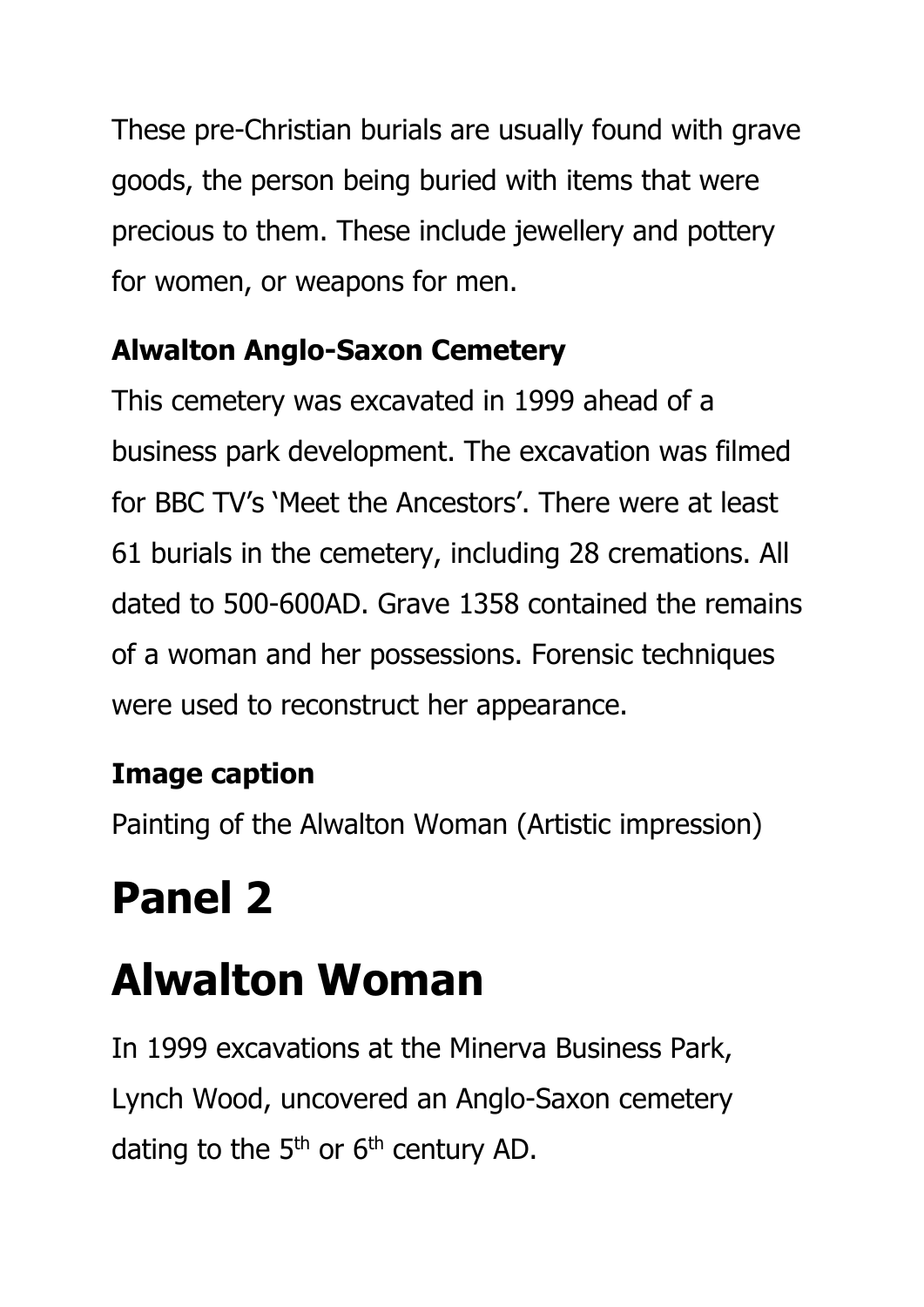The jewellery and finds displayed here were from a grave of a woman who died aged about 30. Many of these finds were filmed for the BBC's 'Meet the Ancestors' TV series.

The artist's impression of what she might have looked like was originally drawn by artist Jane Brayne.

The facial reconstruction to your right was made using forensic techniques, using a cast of the woman's skill. You are perhaps looking into the face of someone who died nearly 1,500 years ago!

### **Case 13**

### **Objects on display**

#### **Alwalton Treasures**

Rich burial goods found at Anglo-Saxon pagan cemeteries in Alwalton

- 1. Disc brooch decorated with gold leaf
- 2. Multi-coloured glass-bead
- 3. Amber bead
- 4. Multi-coloured glass-bead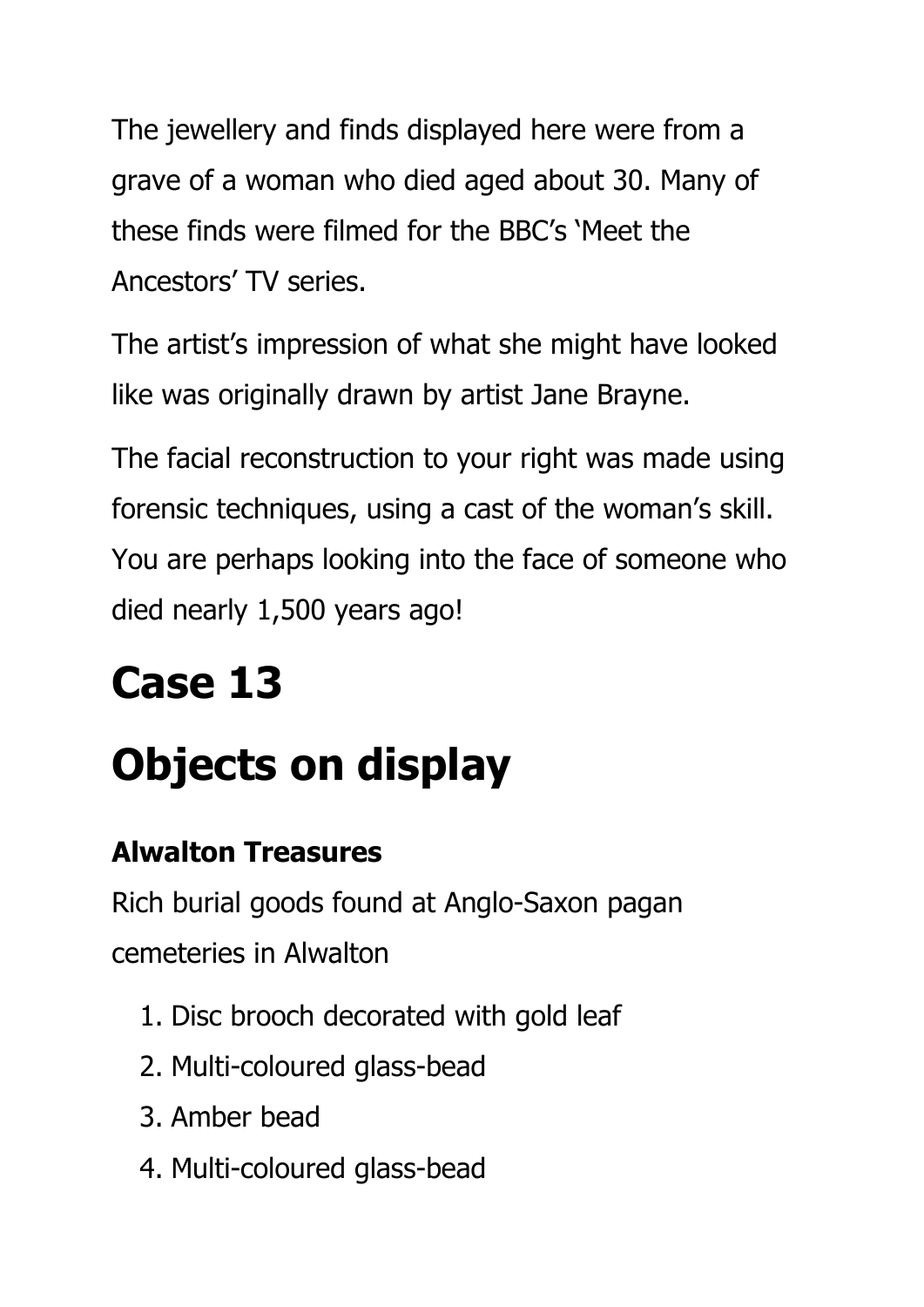- 5. Bronze buckle
- 6. Bronze strap end
- 7. Elephant ivory bag hoop. A cloth bag was attached to the hoop, which was then fixed to a belt
- 8. Bronze long pin with a pair of spangles set back-toback
- 9. Large bronze ring, possible a belt fitting
- 10. Disc brooch decorated with gold leaf
- 11. Multi-coloured glass beads
- 12. Iron knight blade
- 13. Iron latch lifter. An early form of door key
- 14. Bronze sleeve clasp
- 15. Bronze sleeve clasp. To fasten the cuffs of a shirt or tunic
- 16. Melon bead. This was often used in necklaces as a form of amulet (good luck charm)
- 17. 3 beads found together. 1multicoloured glass bead and 2 blue glass beads
- 18. Double-sided antler comb held together with 5 iron rivets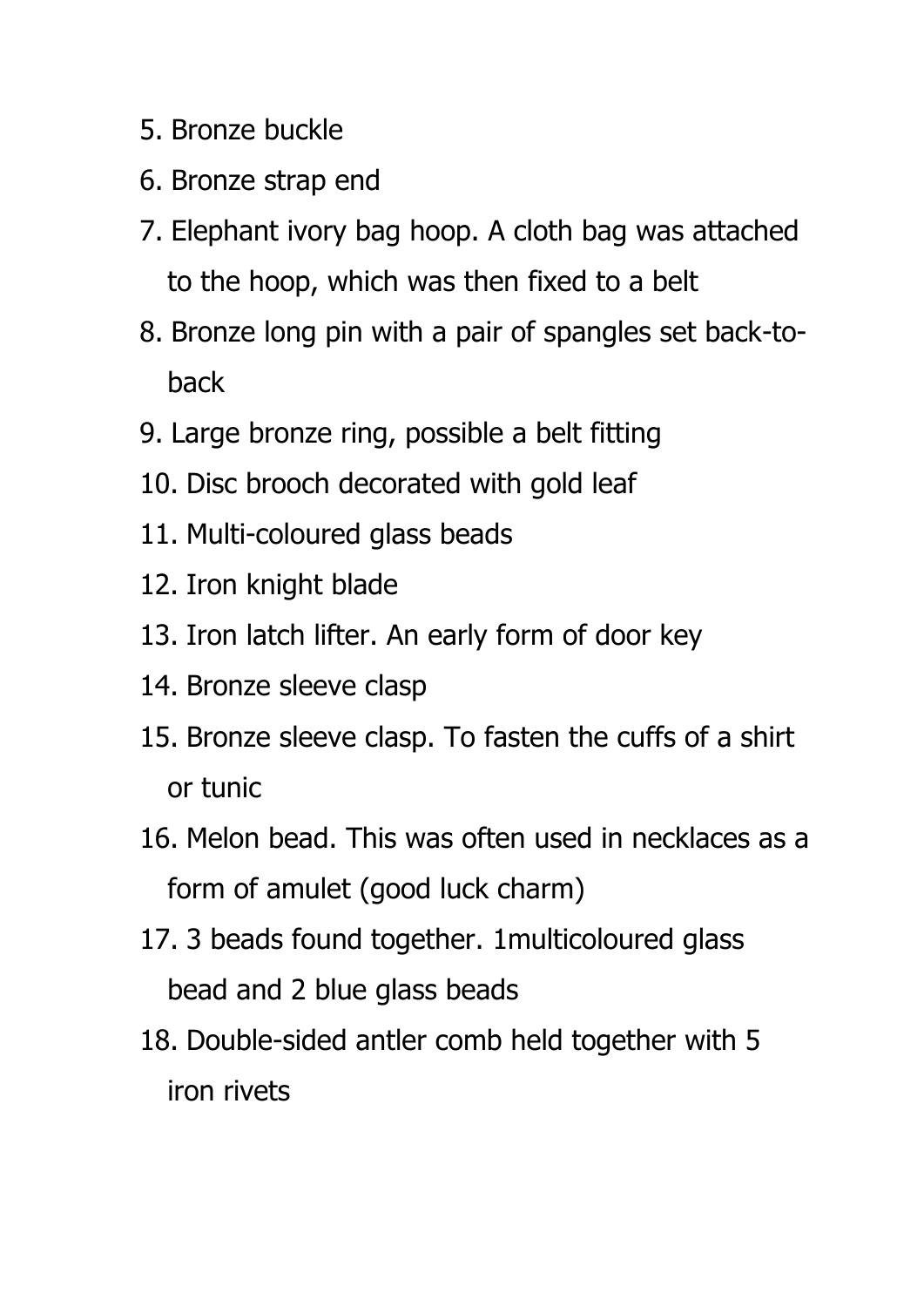- 19. Double-sided antler bomb. Decorated with a line of ring-and-dot motifs
- 20. 2 coiled silver finger rings
- 21. Small penannular brooch
- 22. Multi-coloured glass bead
- 23. Blue glass beads
- 24. Red glass beads
- 25. Green glass beads
- 26. Bronze sleeve clasp
- 27. Bronze triangular strap fitting
- 28. Bronze triangular strap fitting
- 29. Bronze sleeve clasp
- 30. Iron shears for trimming hair
- 31. Hone stone for sharpening blades
- 32. Large bronze cruciform brooch used to fasten a cloak
- 33. Small bronze buckle
- 34. Bronze small-long brooches
- 35. Bronze small-long brooches. These would have been worn on the shoulders of a dress
- 36. Bronze tweezers and ear scoop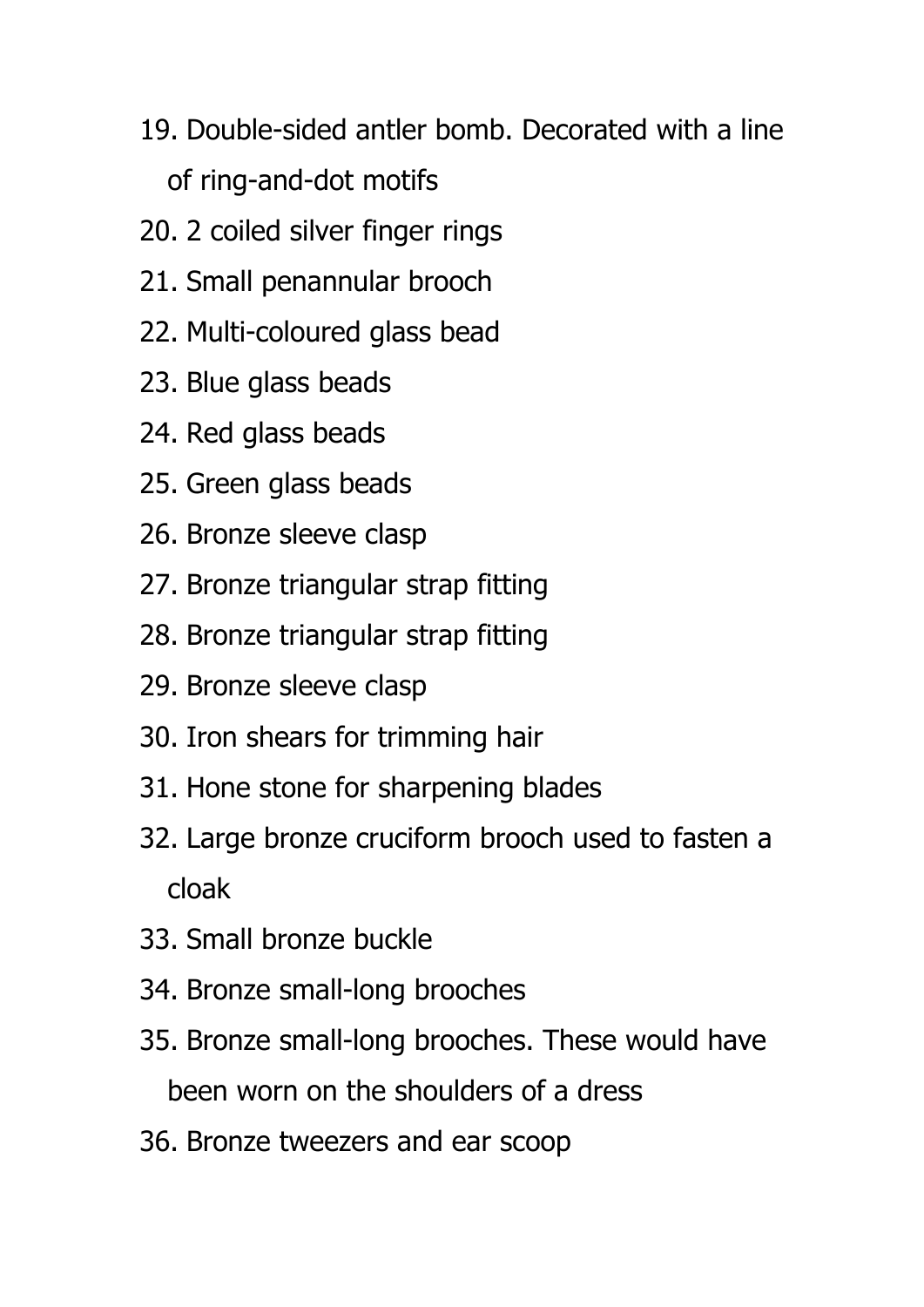- 37. Pair of girdle hangers. These would have been worn on a belt
- 38. Bronze saucer brooch decorated with a gold leaf, continental spiral design. Found at Woodston
- 39. Belt piece decorated with gold filigree. Found with the Castor hanging bowl

### **Panel 3**

### **Becoming Christian**

Peterborough abbey was founded by the royal family of Mercia (East Midlands) around 655AD, as part of a marriage agreement with the Christians kingdom of Northumbria to allow missionaries in this area.

The first church was built on the site of what is today Peterborough Cathedral. At this time the site was known as Medeshamstede.

The Abbey thrived until 870AD when the Vikings swept through the area: "…they came to Medeshamstede, burning and breaking, and slaying abbot and monks, and all that they there found. They made such havoc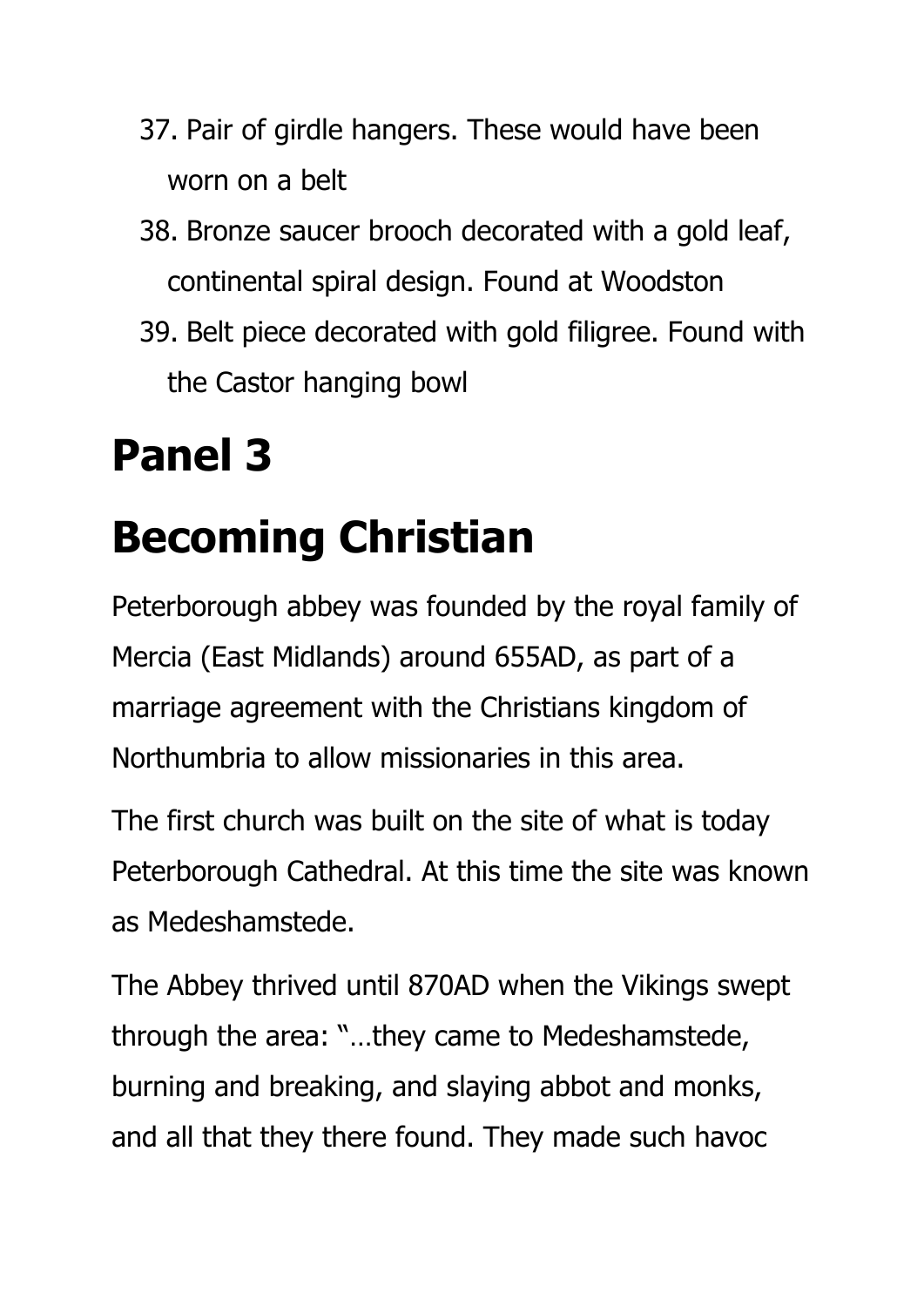there, that a monastery, which was before rich, was now reduced to nothing". (Anglo-Saxon Chronicle)

#### **Image caption 1**

The Hedda Stone, a piece of Anglo-Saxon sculpture from Medeshamstede on display at Peterborough Cathedral.

#### **Image caption 2**

Anglo-Saxon women's graves often contained jewellery like this bronze cruciform brooch.

### **Panel 4**

## **Vikings!**

The Vikings raided the country many times during the 9<sup>th</sup> century and eventually gained control over much of England, including this region. Their lands become known as the 'Danelaw'.

The Saxon King, Alfred the Great, and his son King Edward the Elder fought to remove the Vikings, but it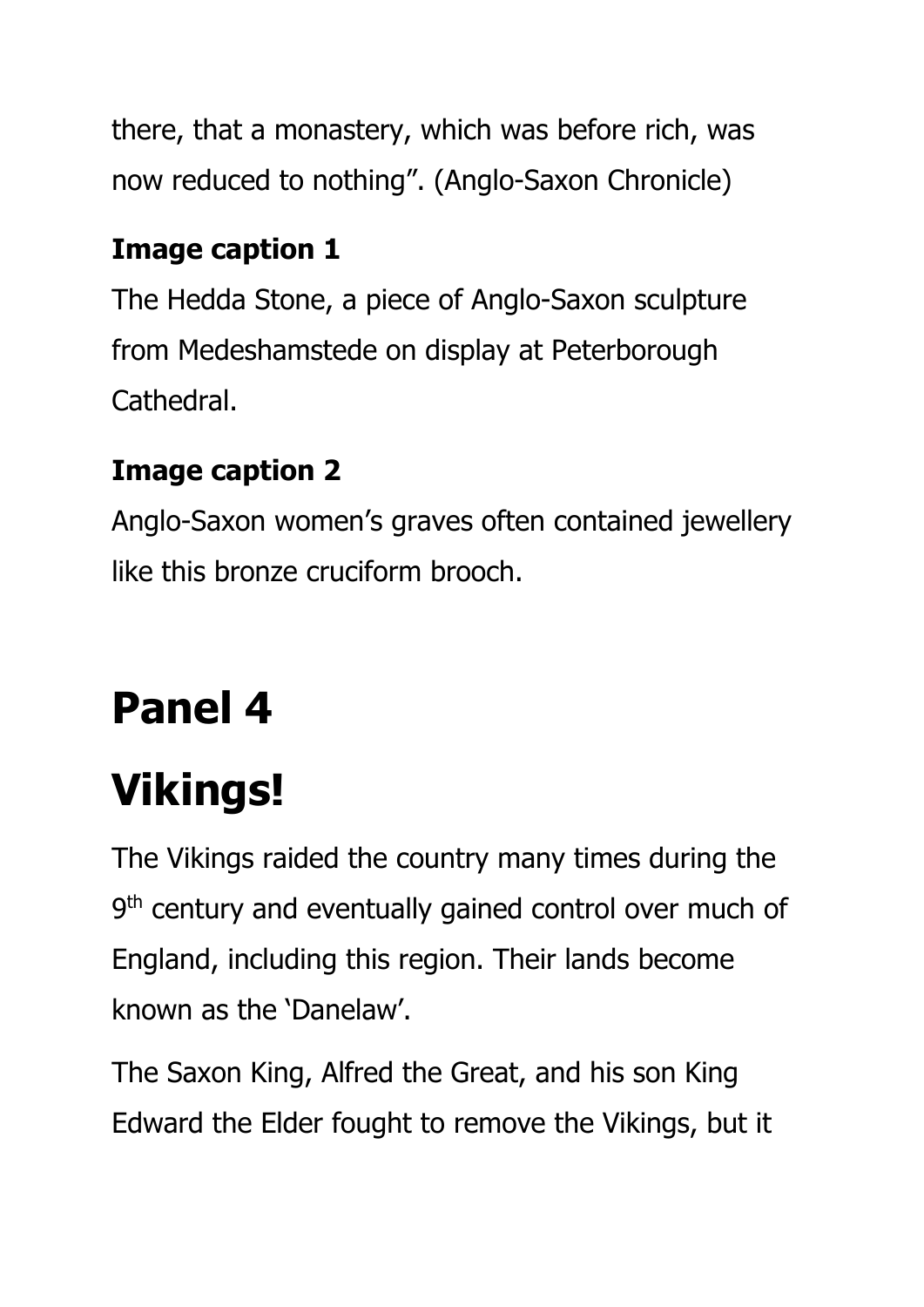was Alfred's grandson, King Athelstan (924-939AD) who finally gained control of England.

Very few Viking objects have been found in this area, and yet history tells us they were here! Another clue can be found in local street names such as Westgate, Cowgate, Priestgate, Cumbergate. The 'gate' part of the name means street or road and comes from the Old Norse 'gaeta'.

### **Panel 5**

# **The 'Golden Borough'**

Peterborough abbey was re-founded after 963AD and became known as a Burch or Burgh, which means 'fortified place' in Old English.

A town grew up around the abbey, largely to the eastern side of the modern Cathedral precincts, around the area of Bishop's Road and St John's Street today.

Within a century the abbey became very wealthy and was nicknamed Gildenburgh or the 'Golden Borough'. It had a wide influence as a centre of learning, culture and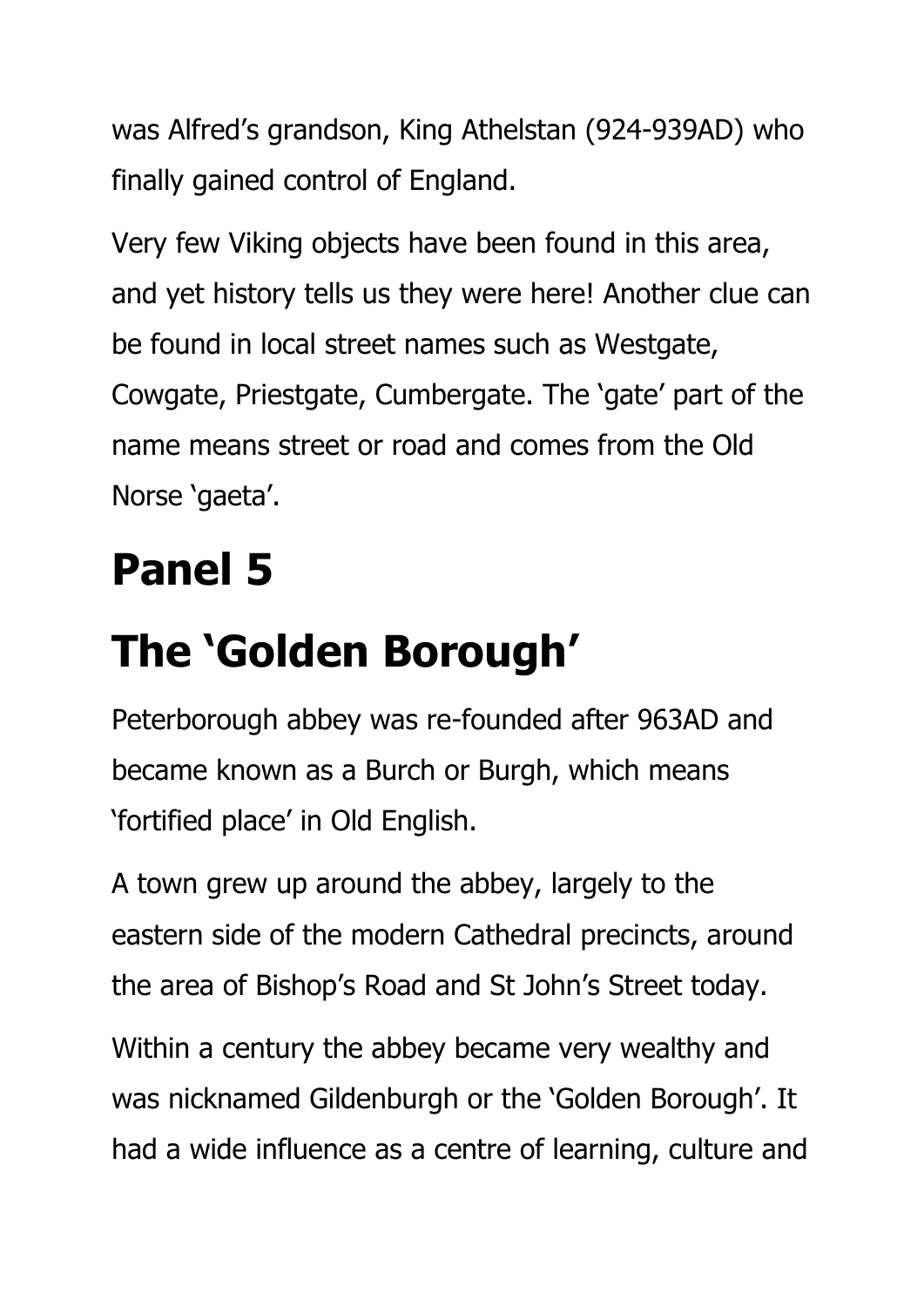craftsmanship. One of the few surviving versions of the history of the early English people, known as the Anglo-Saxon Chronicle, was written at Peterborough.

#### **Image caption**

Page from the Peterborough volume of the Anglo Saxon Chronicle.

# **Case 14**

# **Objects on display**

This case contains a selection of items from Anglo-Saxon burial grounds in the Peterborough area.

Anglo-Saxons either cremated their dead, or buried them in simple graves.

Until the  $7<sup>th</sup>$  century AD, when Christianity began to replace pagan religion, most Anglo-Saxons took some possessions with them to the afterlife.

Men were buried with things such as knives, spears, shields, and (very rarely) swords.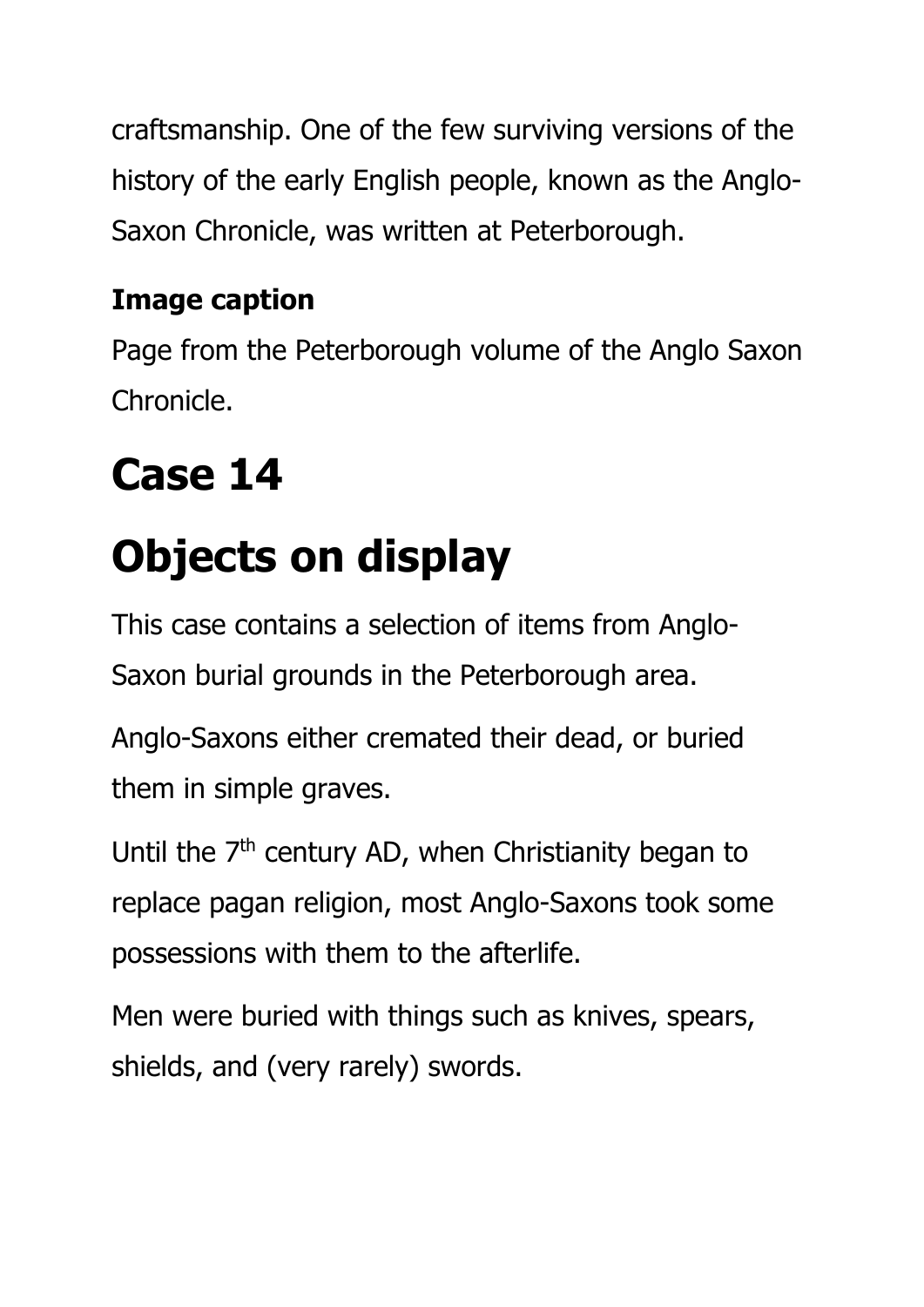Women were often buried with a knife, brooches, necklaces and simple keys (latch lifters)

- 1. Two small long brooches. From Nassington
- 2. Beads. From Nassington, Women would have worn these suspended between two brooches
- 3.Cruciform (cross-shaped) brooch. From New Fletton Gravel Pits, Peterborough
- 4. Pennannular brooch. From Nassington
- 5. Shield Grip. From Nassington
- 6. Shield Boss. From Woodston
- 7. Four Spearheads. From Woodston and Nassington
- 8.Cruciform (cross-shaped) brooch. From Nassington
- 9.Cruciform (cross-shaped) brooch. From Woodston, Peterborough
- 10. Cruciform (cross-shaped) brooch. From Woodston, **Peterborough**
- 11. Saucer brooch. From Woodston, Peterborough
- 12. Three Swastika brooches. From Nassington
- 13. Wrist Clasps. From Nassington
- 14. Saucer brooch. From Woodston, Peterborough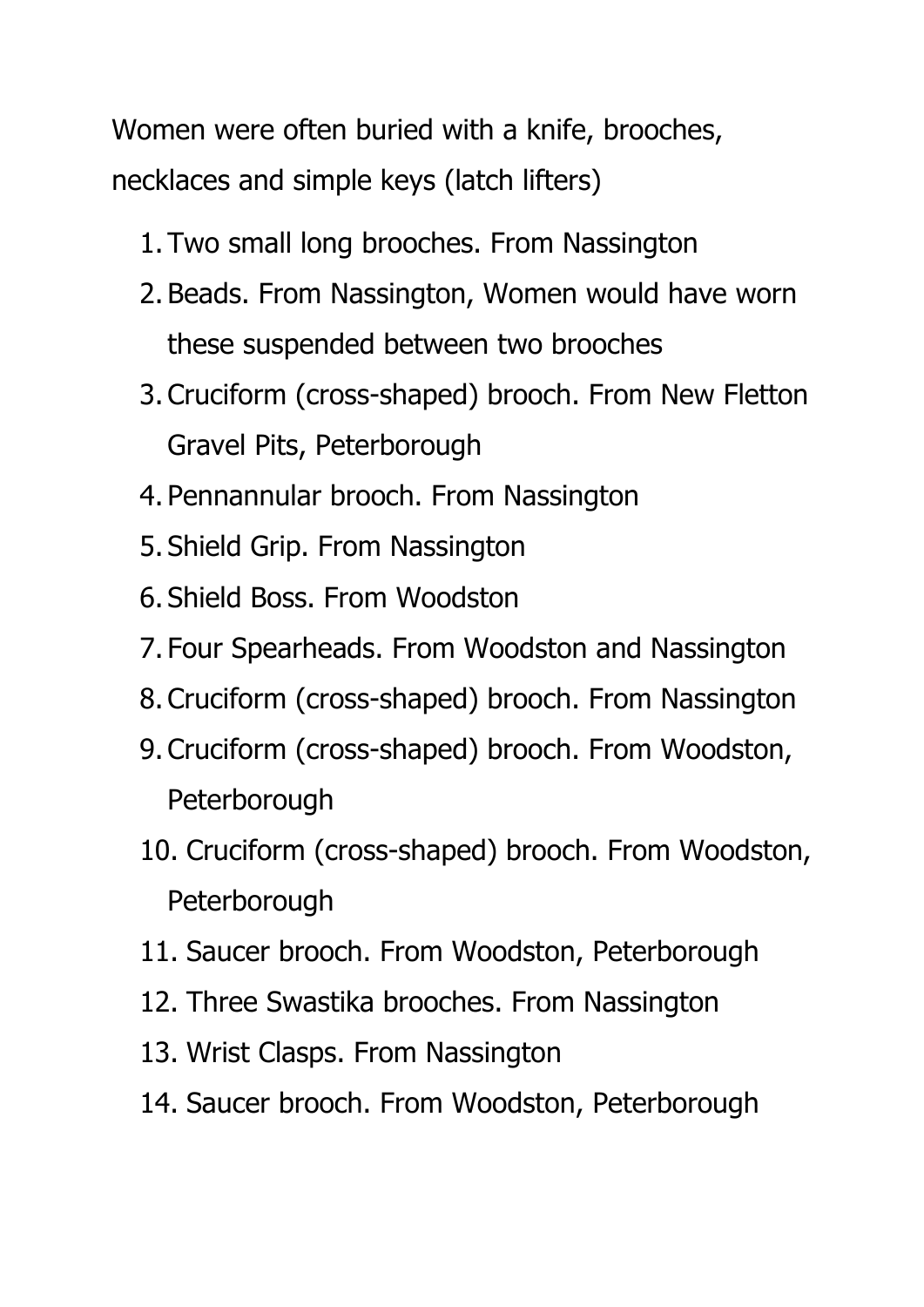- 15. Anglo Saxon Pot. Pottery like this dates to the  $5<sup>th</sup>$ – 7 th centuries AD, Pots like this are often found in burials
- 16. A Victorian replica of the Alfred Jewel. The original Alfred Jewel is in the Ashmolean Museum, Oxford. It is associated with King Alfred the Great (871- 899AD) and may have been part of a pendant or pointer used when reading (an 'aestral')
- 17. Silver penny of Offa, King of Mercia (about 785AD). Found at Werrington in 1980

#### **My life the story of a Saxon Bronze Hanging Bowl**

The Bronze smith made me with hammer and fire.

I was traded to my master – the Thane at Castor and I hung in his great timber hall where I witnessed many feasts, heard many tales.

The Thane's Great Hall was impressive both in size and design.

At special feasts I was brought to the great Thane's high table by my mistress, the Thane's wife  $-$  a great lady  $$ to take the place of honour in the centre of ceremonies.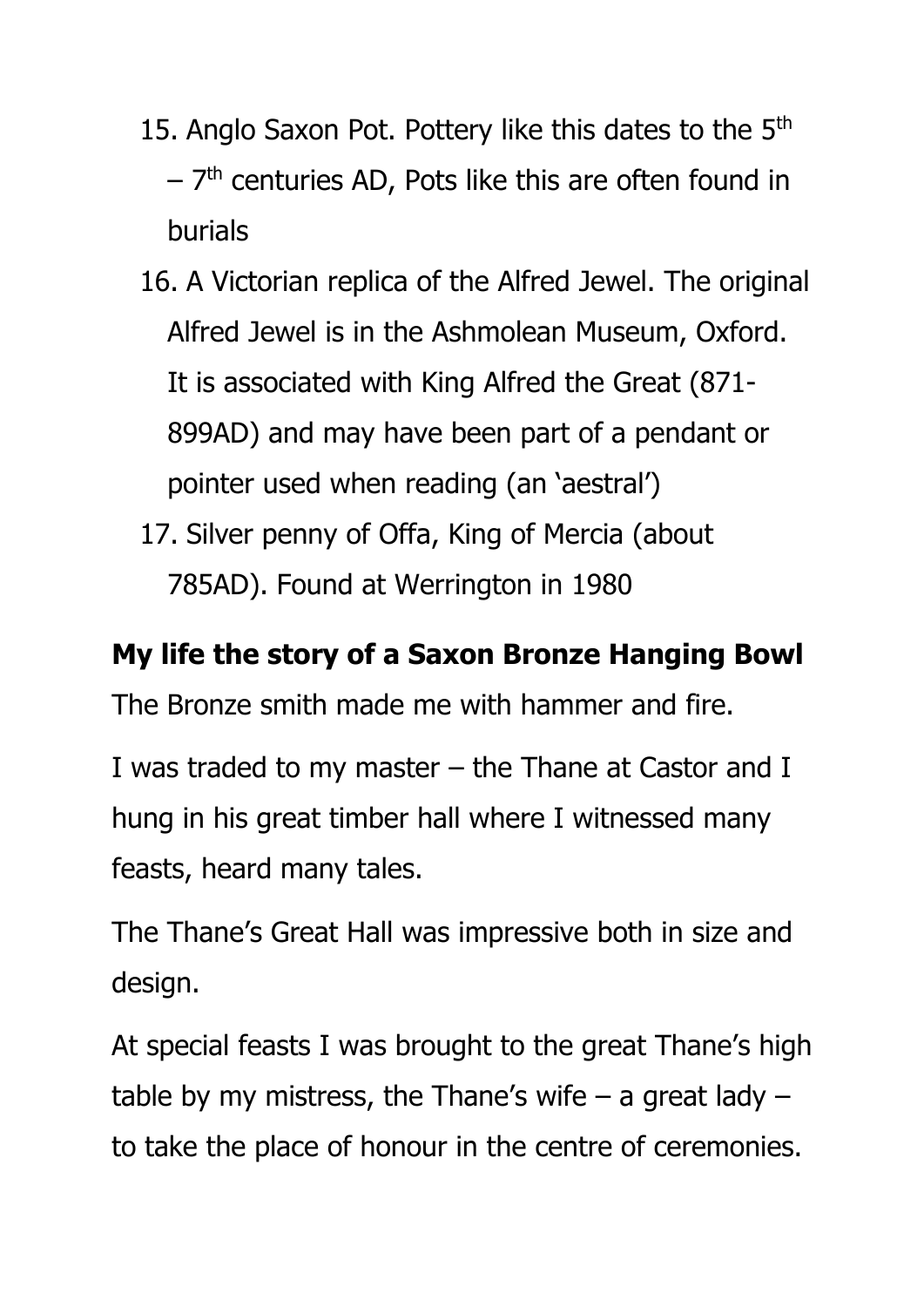After his death, I was buried with him. I lay by my master's head for 1,500 years as he and I rotted away together.

In the year AD 1990 I was discovered during road excavations by a man with a metal detector and I ended up at the Museum.

It took a whole year for a conservator to restore and put me back together, and now I am on display here.

# **Medieval Peterborough**

### **Panel 1**

# **Hugh Candidus**

Hugh Candidus was a monk at Peterborough abbey in the  $12<sup>th</sup>$  century. He wrote an account of the Abbey's story and events in his lifetime, so becoming the city's first historian.

Between 1155AD and 1175AD a monk of Peterborough Abbey named Hugh Candidus gathered together information to compile a history of his abbey from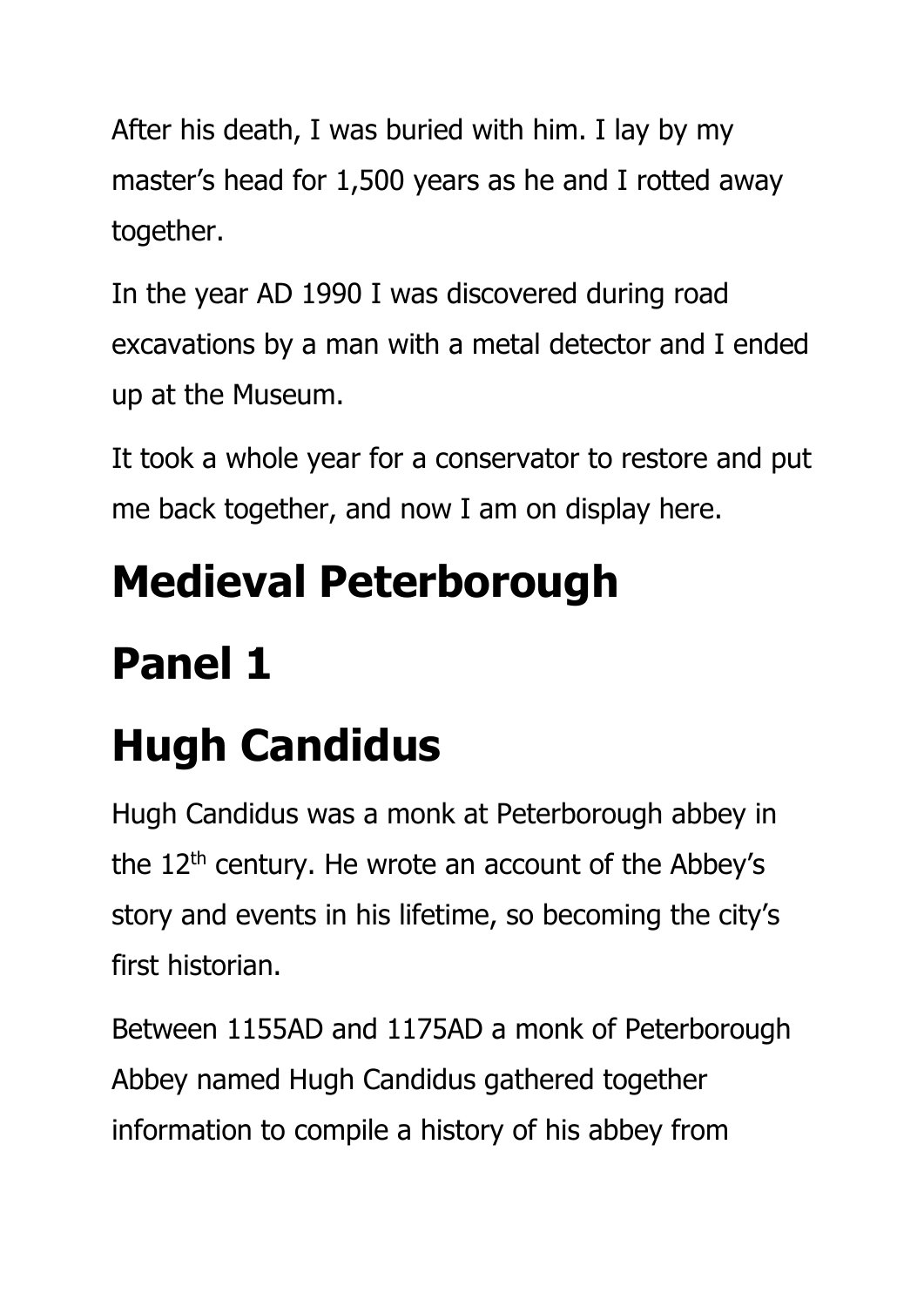655AD to 1175AD. After Hugh had died, a copy of his manuscript was written into a book of characters, which was lost in a fire in Westminster in 1731. Fortunately, a transcript had been made in 1652.

Hugh Candidus' Chronicle is important as it is the earliest known work that was dedicated to the history of Peterborough. It is the most detailed account of our history during the Anglo-Saxon and early Medieval periods.

Hugh was born around 1100, and came to Peterborough Abbey as a child. During his childhood he suffered from a blood disorder, suffering with bouts of excessive haemorrhaging which earned him the nickname 'Hugo Albus' or Hugh Candidus' ['Hugh the White'] because of his pale skin. Hugh miraculously recovered and became a model student.

Hugh became the Abbey's sub-prior, a position of some importance. When abbot Martin de Bec died, Hugh was one of the twelve elders selected to choose his successor. Afterwards he accompanied the new abbot, William de Waterville, to court in order to seek King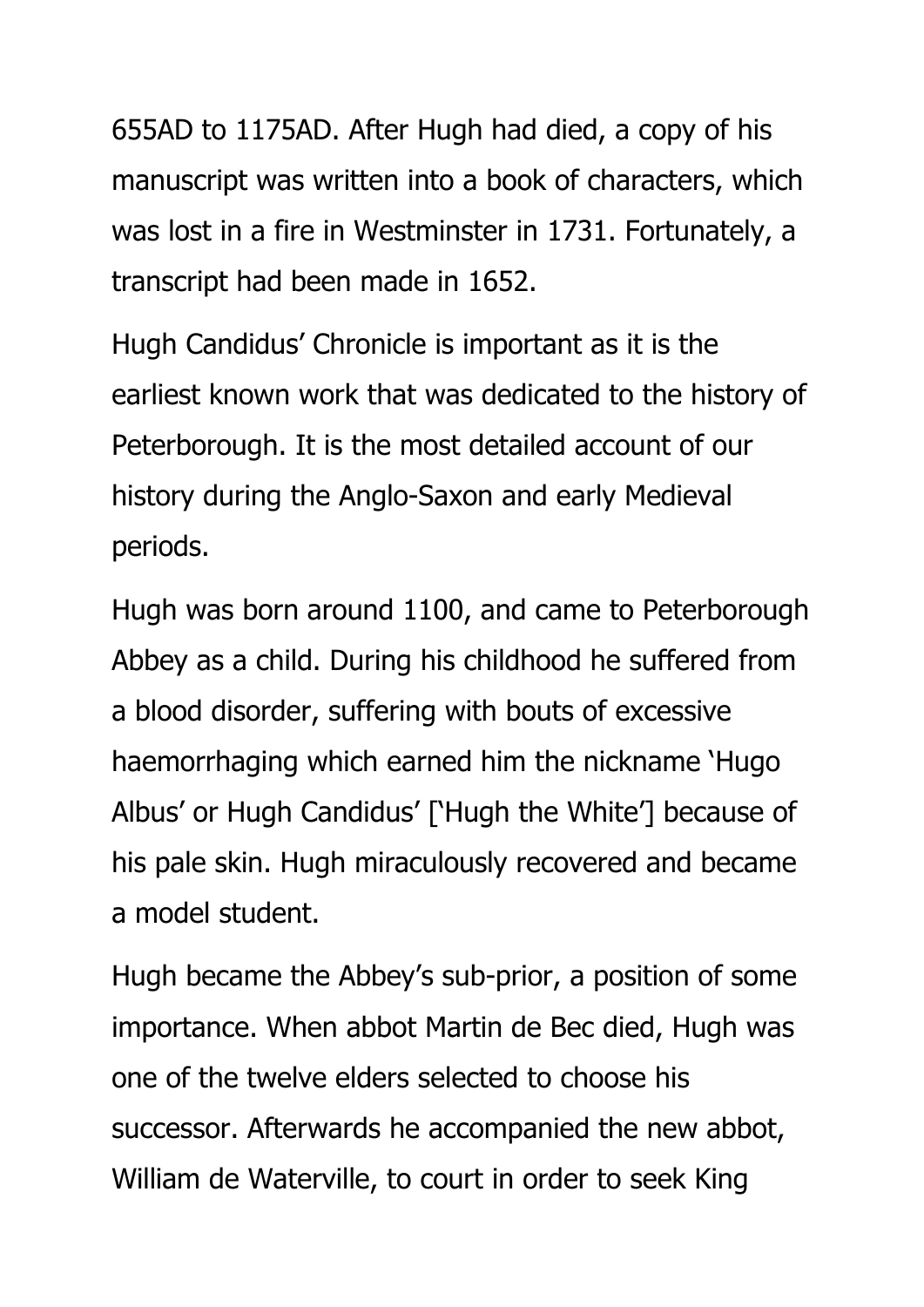Henry II's and the Archbishop of Canterbury's approval of the appointment. It is believed Hugh died just after the year 1175, as this is when his chronicle stopped.

### **Panel 2**

#### **Peterborough Abbey Destroyed**

(870AD & 1070AD)

#### **Who was Hereward?**

Stories of Hereward the legendary leader of English resistance against the Normans, have been handed down from generation to generation. His name now graces schools and shopping centres, roads and radio stations. There are so many myths about Hereward that it is hard to know the truth, but we do know that he came from an important family who held land in Lincolnshire.

#### **Why did Hereward attack Peterborough?**

Some say he did it because he wanted to stop the Normans from getting their hands on the abbey's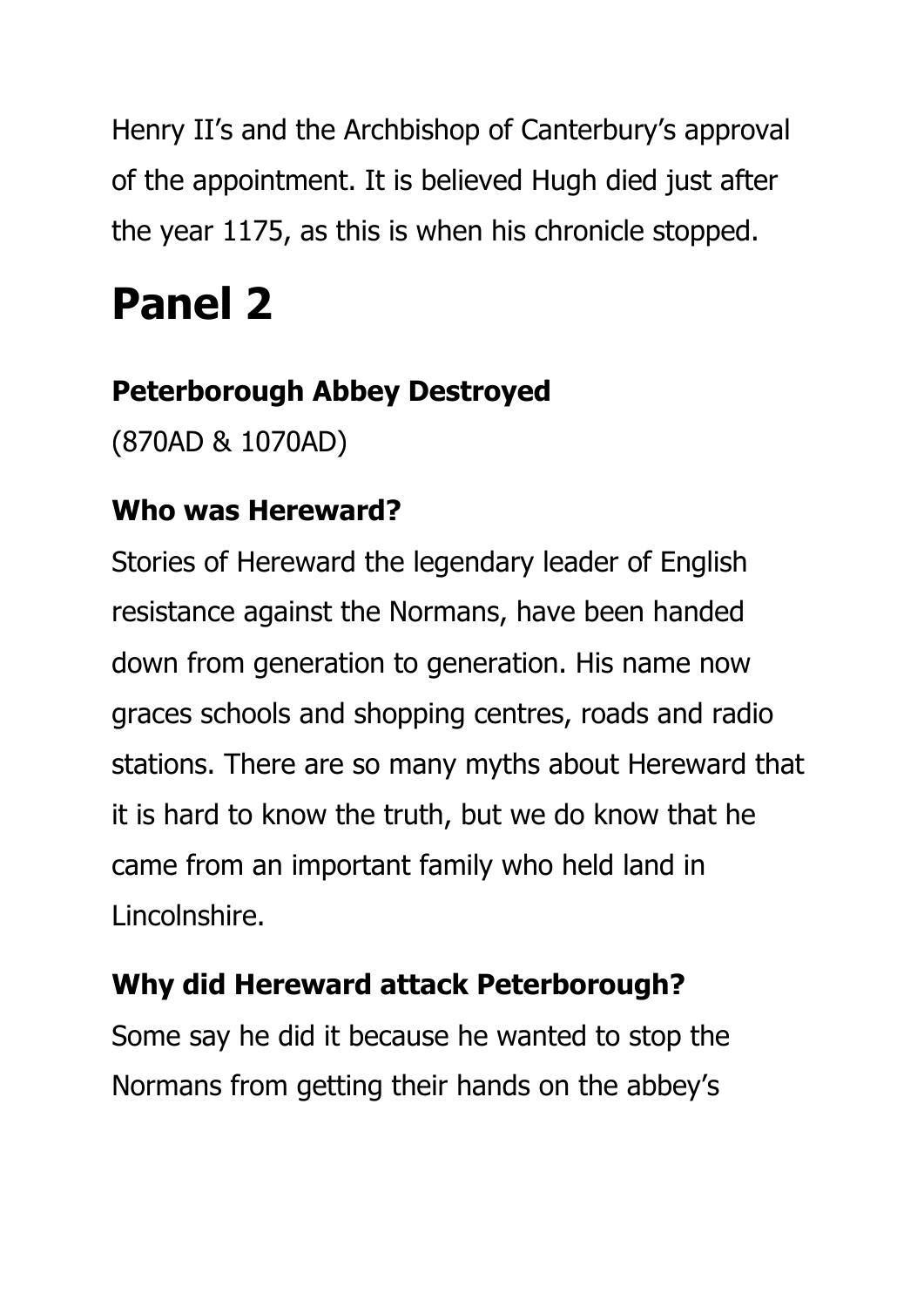treasures. Others say he was just a thief who took advantage of the abbey's temporary weakness.

### **Panel 3**

### **The Medieval Abbey**

#### (1070AD – 1539AD)

The abbey was founded by the royal family of Mercia (East Midlands) around 655AD. At that time the site was known as Medeshamstede, after a spring called Medeswell.

The abbey thrived until 870AD when the Vikings swept through the area: "…they came to Medeshamstede, burning and breaking, and slaying abbot and monks, and all that they there found. They made such havoc there, that a monastery, which was before rich, was now reduced to nothing". (Anglo-Saxon Chronicle) The abbey was re-founded after 963Ad and became known as a Burch or Burgh, which means 'fortified place' in Old English.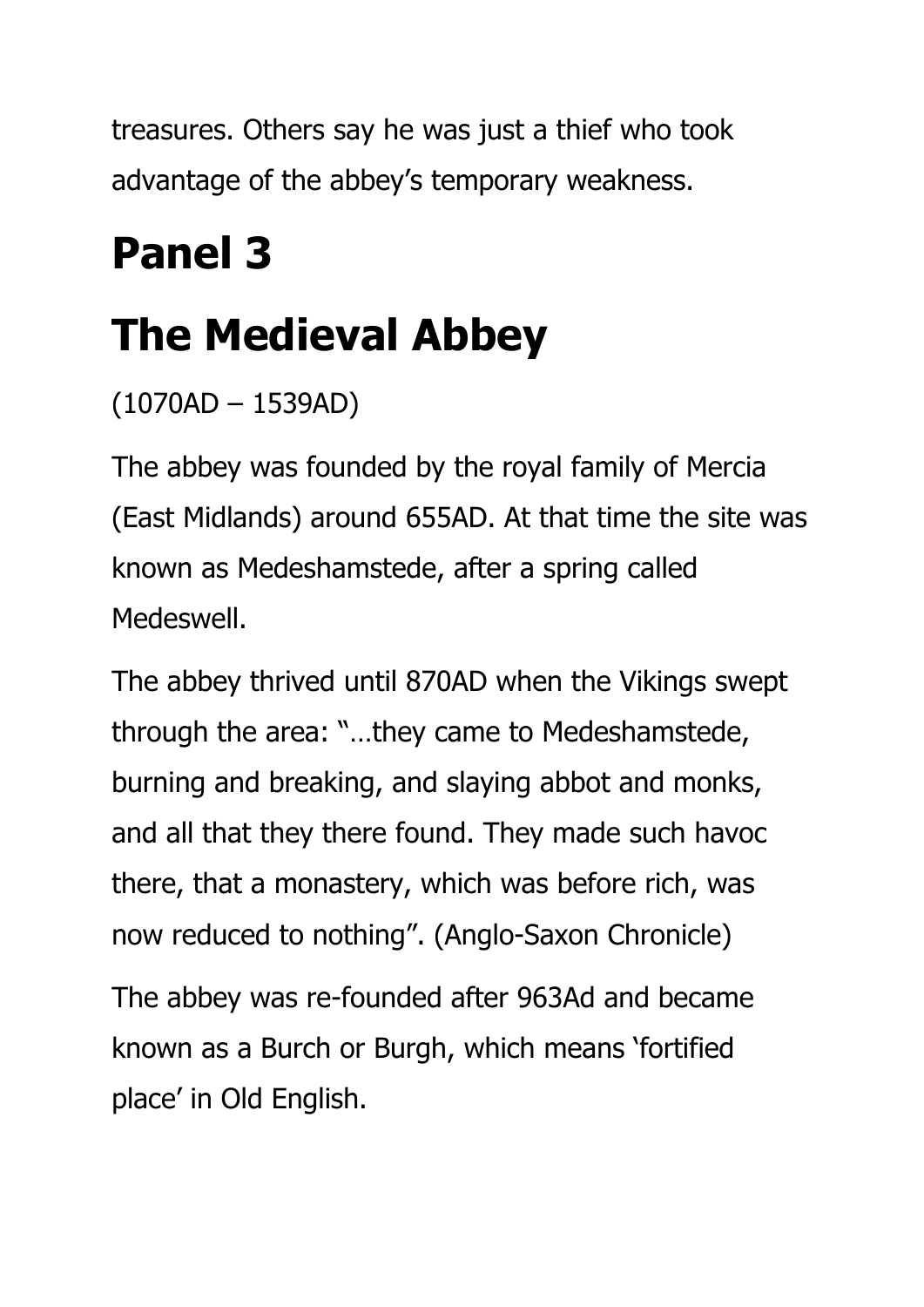In 1070AD the abbey was destroyed again by the Danes and a local leader called Hereward: "…they burned all the offices of the monks and the whole town, save only the church and one house…no-one can tell how many gold and silver ornaments and books they took…nevertheless they said they were doing this out of loyalty to the church".

#### **What remains of Peterborough abbey?**

The magnificent abbey church, rebuilt on a massive scale from the  $12<sup>th</sup>$  century onwards survives as our present Cathedral. Many of the buildings and walls now within the Cathedral precincts were formerly part of the medieval abbey.

There is further information about the abbey in the Cathedral visitor centre.

#### **Were there any other abbeys around here?**

Important abbeys were also built at Thorney and Crowland. The present parish churches at both these places contain the remains of the former abbey churches.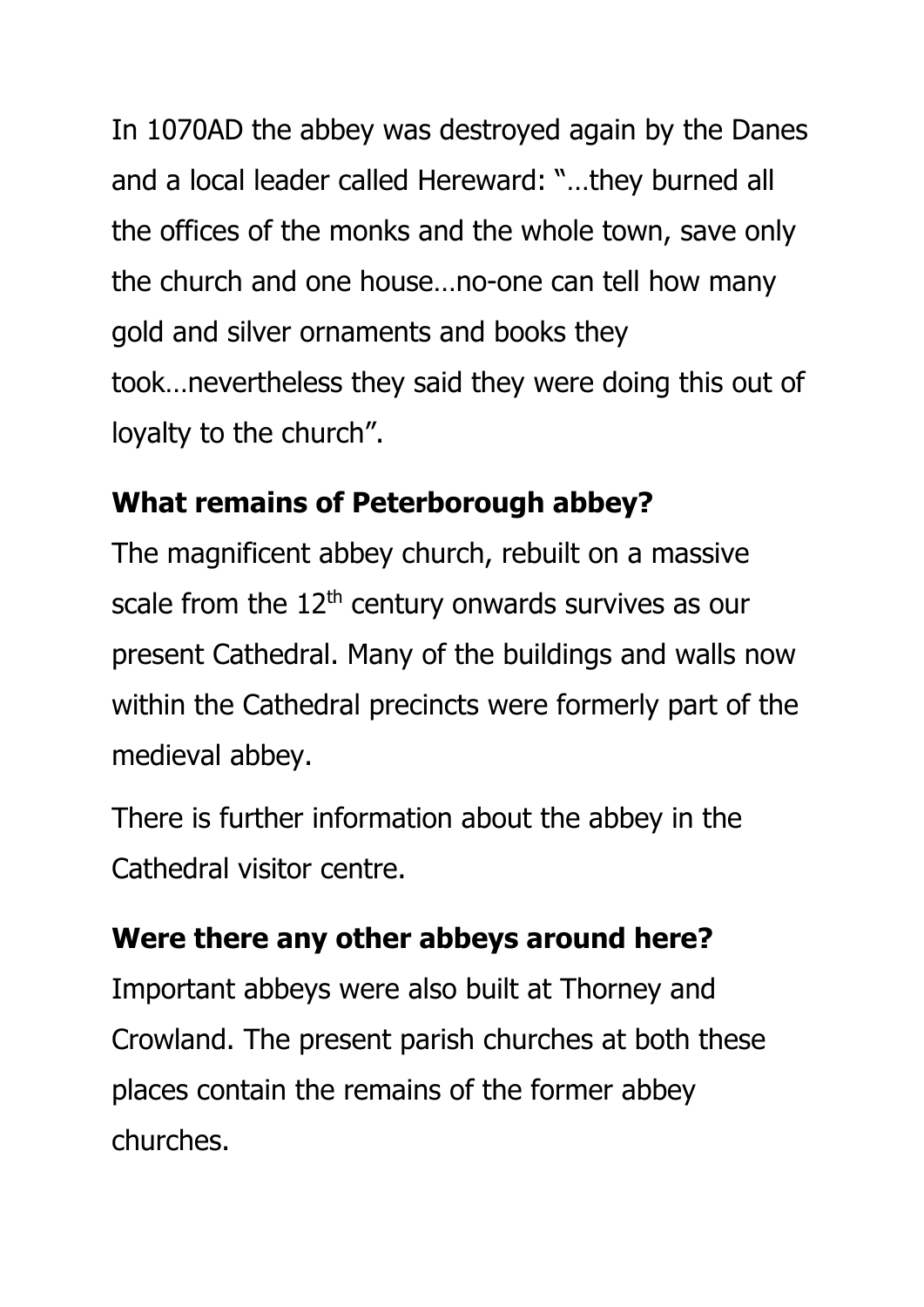#### **Daily life of a Monk**

According to the rules of St Benedict

- 5:45am Wake up.
- 6:00am  $1<sup>st</sup>$  Church service Prime.
- 6:30am Breakfast. Talking was not allowed during meals.
- 7:00am Chapter House meeting. After the Monks said mass they confessed their sins. They were then given their tasks for the day. They may also have had some time for private reading and prayer.
- 9:00am  $2^{nd}$  Church service Terce, including High Mass.
- 9:30am Work. The monks worked on the abbey farms or had specialised work in the abbey (e.g. copying manuscripts in the scriptorium, looking after the sick in the infirmary).
- $\bullet$  12:00noon 3<sup>rd</sup> Church service Sext.
- 1:00pm Main meal. Food was made from vegetables or fish. Meat was allowed only for monks who were ill.
- 1:30pm Sleep, reading or prayer.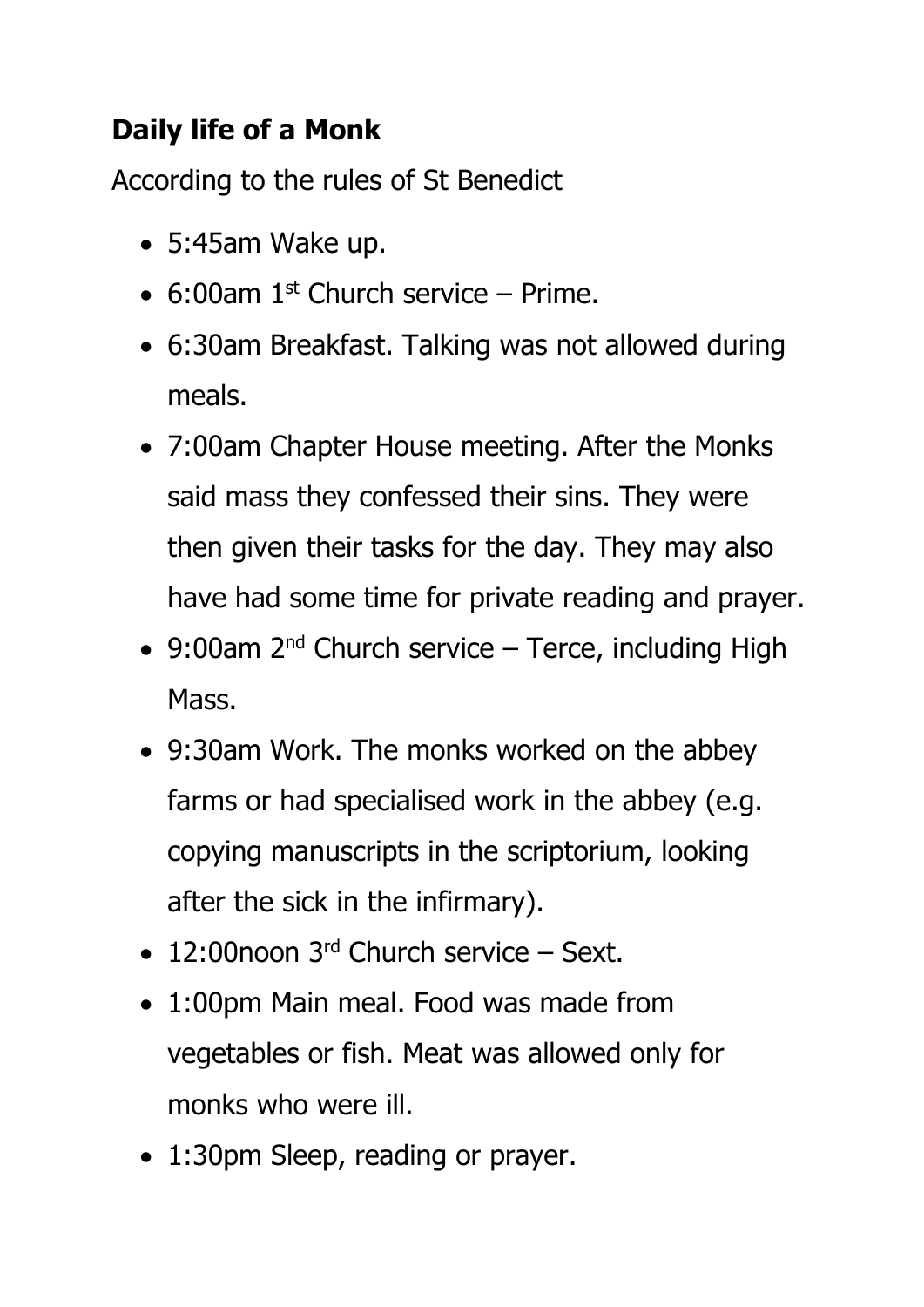- 3:00pm  $4<sup>th</sup>$  Church service None.
- 3:30pm More work, as per the morning.
- 6:00om  $5<sup>th</sup>$  Church service Vespers.
- 7:00pm Private Reading and Prayer.
- $\bullet$  9:00om 6<sup>th</sup> Church service Compline.
- 9:30pm Got to bed.
- Midnight Wake up  $-7$ <sup>th</sup> & 8<sup>th</sup> Church services Matins, followed by Lauds.
- 1:00am Return to bed.

### **Object on display**

#### **The Abbot's Prison Door**

This heavy oak door came from the Abbot's prison. The prison was located near the abbey's main gate. Its vaulted rooms can still be seen in a shop below street level off of Cathedral Square.

The Abbot of Peterborough obtained the right to have a prison in the 13<sup>th</sup> century. Before then criminals were sent to the King's prisons at Northampton or Rockingham Castle.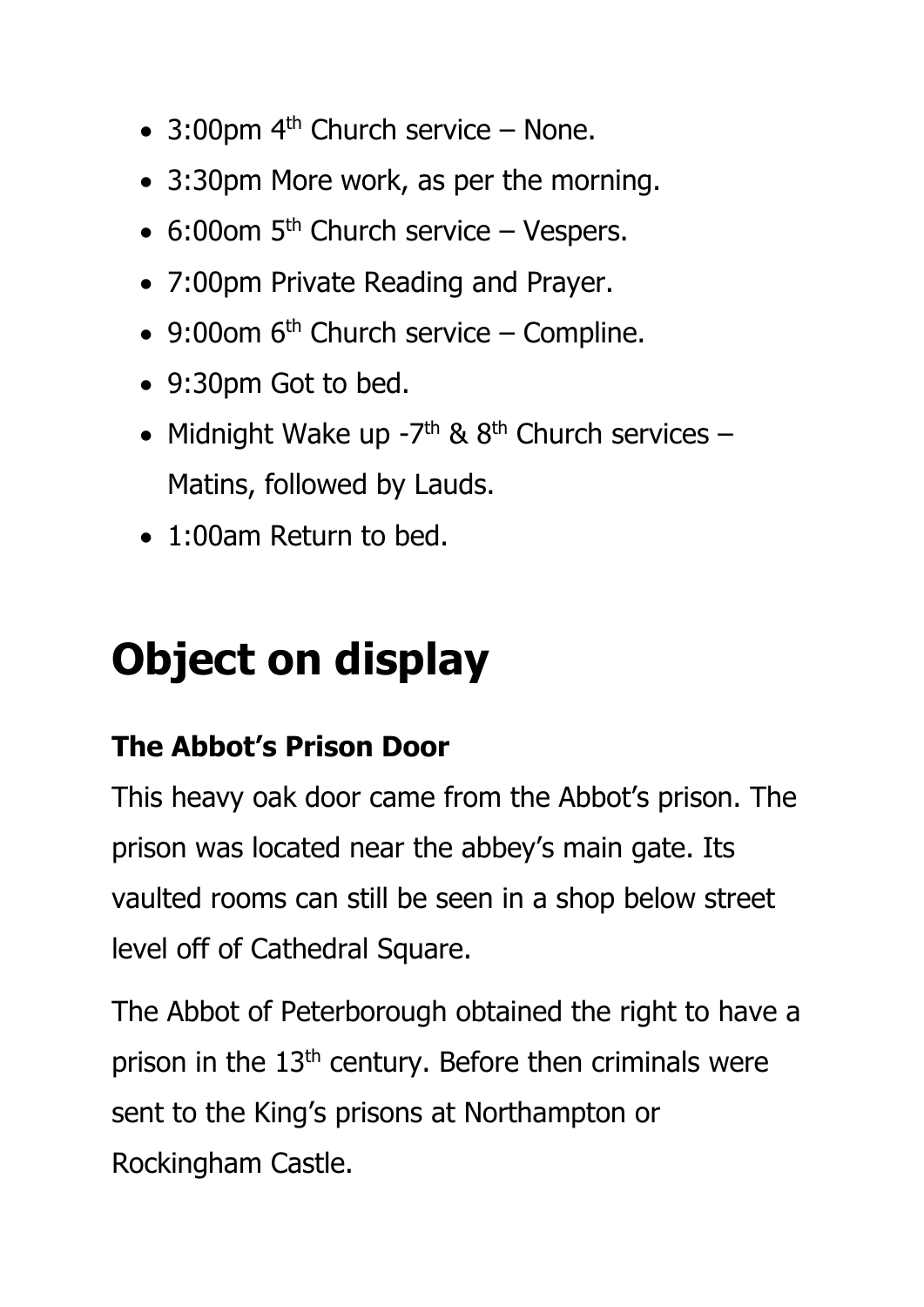Peterborough's first prison was finally replaced in 1839

#### **Royal Peterborough**

Lots of Kings and Queens have visited Peterborough. A special building in the Abbey, 'The King's Lodgings' was built for them to stay in.

- King Stephen visited in 1143.
- King Henry II visited in 1154. With him he had Thomas Becket, Archbishop of Canterbury, who was later murdered on Henry's orders in Canterbury Cathedral. A chapel was dedicated in Peterborough to Becket (today the Cathedral tearooms).
- King Joh visited in 1206 and 1216.
- King Henry III visited several times.
- King Edward I visited in 1302.
- King Edward II visited several times. On one occasion he was offended by the abbot who had forgotten to buy a gift for his favourite (and lover) Piers Gaveston.
- King Henry IV once stayed for two months.
- King Charles I was imprisoned in the city for 2 nights in 1646 by Roundhead soldiers.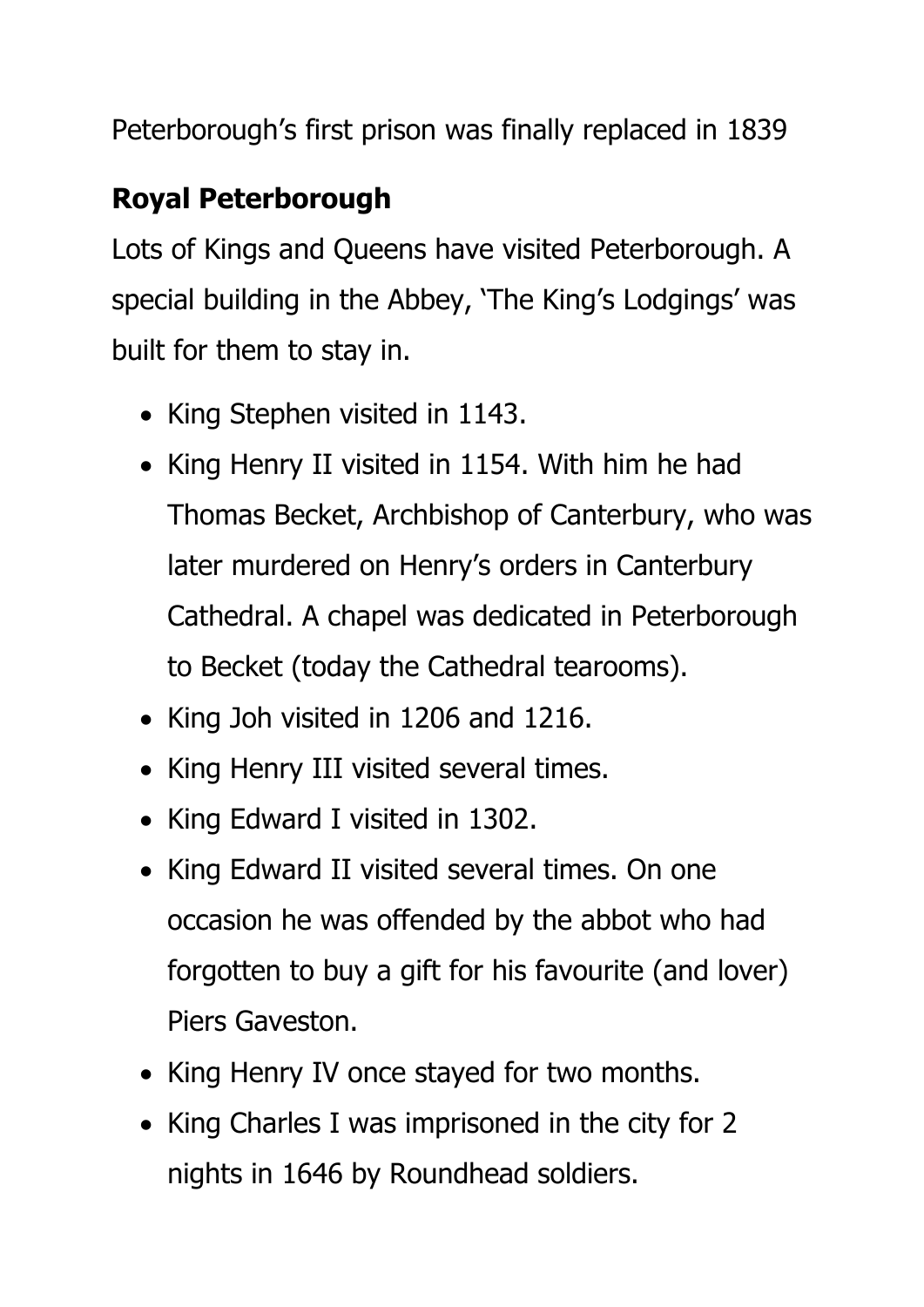## **Case 15**

## **Objects on display**

1.Medieval Finger Ring.

The finger ring dates to the  $13<sup>th</sup>$  or  $14<sup>th</sup>$  century and was obviously owned by a wealthy person. It is made of gold and has a smooth sapphire set in its hexagonal bezel.

The ring was found by Mr M.Turner at Stanground in 1998 and was declared Treasure by the Coroner. The ring was purchased with the help of the Friends of Peterborough Museum and the V&A Museum's Purchase Grant Fund.

2.Medieval Stained Glass.

Most of what is known about Medieval stained glass making comes from a  $12<sup>th</sup>$  century monk called Theophilus, who describes the art in his text. The windows were made by laying out coloured glass in complex patterns, which were then fitted into lead frames called "cames" and soldered together. Putty is pressed between the lead and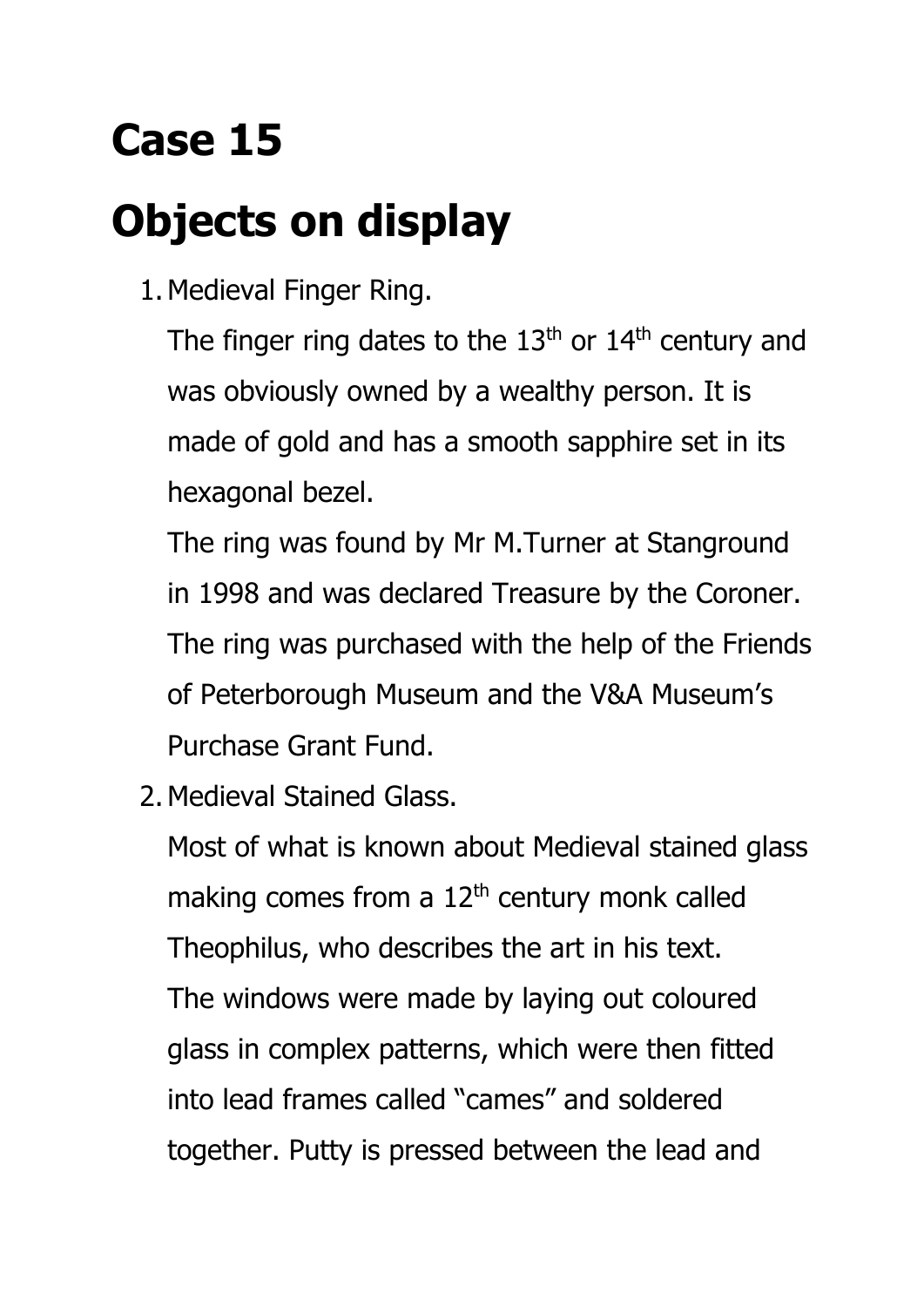glass for waterproofing and then the whole panel is set in a strong iron frame.

The basic ingredients for making glass are sand and wood ash (potash) which are then melted. To colour the glass powdered metals are added whilst the glass is molten. Gold produces bright red, cobalt gives a bright blue, copper gives greens and mat red, and silver gives a yellow or gold colour. Fine details like hands and faces are painted onto the back of the glass.

3.Medieval Stained Glass. Pieces of a stained glass memorial to a member of the St. Medard family. Found at Thornhaugh. Can you put the pieces together?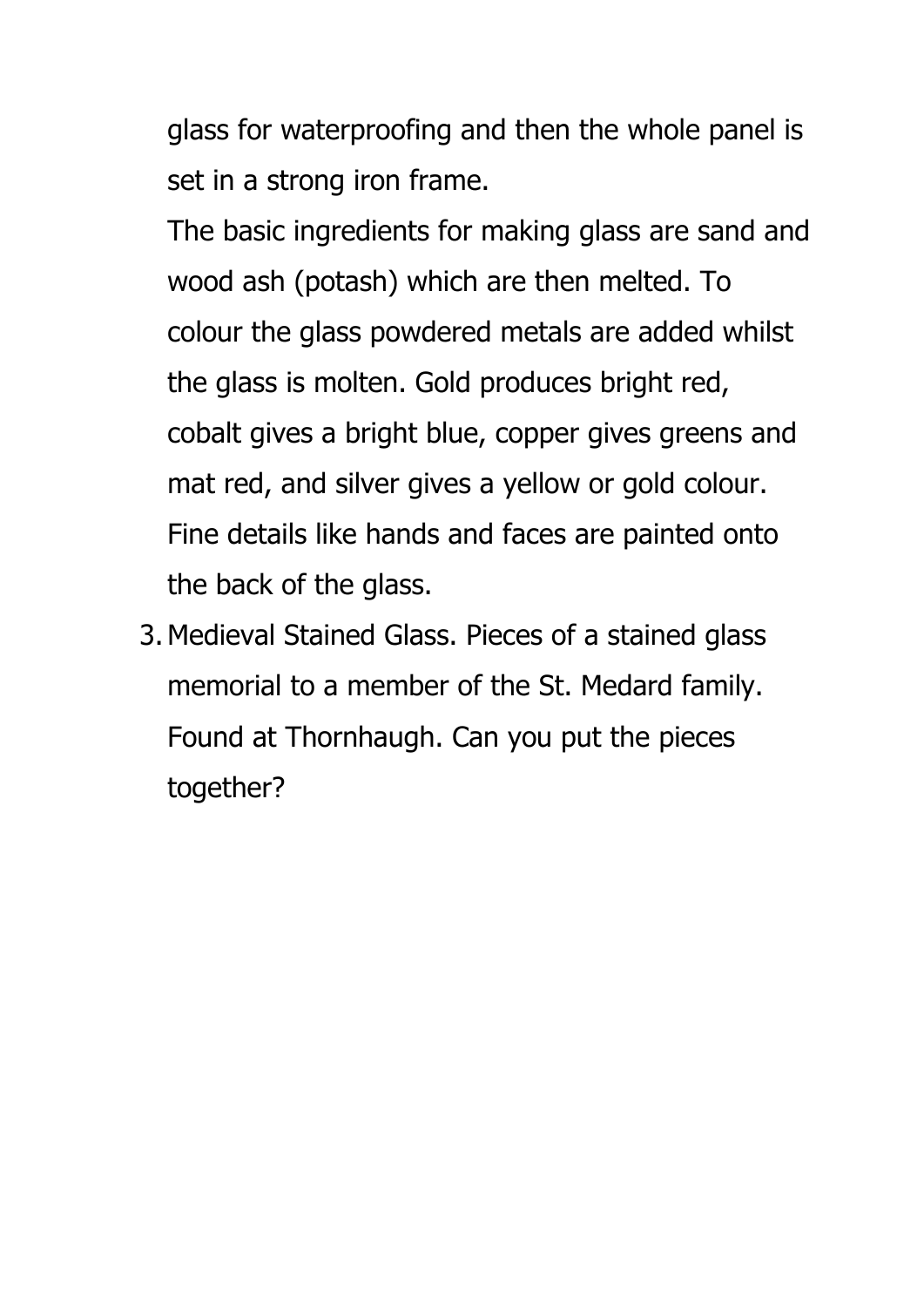### **Panel 4**

# **The Medieval Town**

The beginnings of modern Peterborough

Martin de Bec (abbot of Peterborough from 1132AD) reorganised the town. He created a large rectangular market place (now called Cathedral Square) to the west of the abbey. Plots of land for the townspeople were laid out along the streets radiating from the market place.

The medieval street pattern is still partly visible in the city centre today. Some other features of the town are also still recognisable/ The parish church of St John the Baptist was built at the west end of the market place in 1402AD.

The present town bridge is close to the site of the medieval town bridge (built in 1308AD) and boats are still moored close to where medieval boats would have unloaded their cargoes.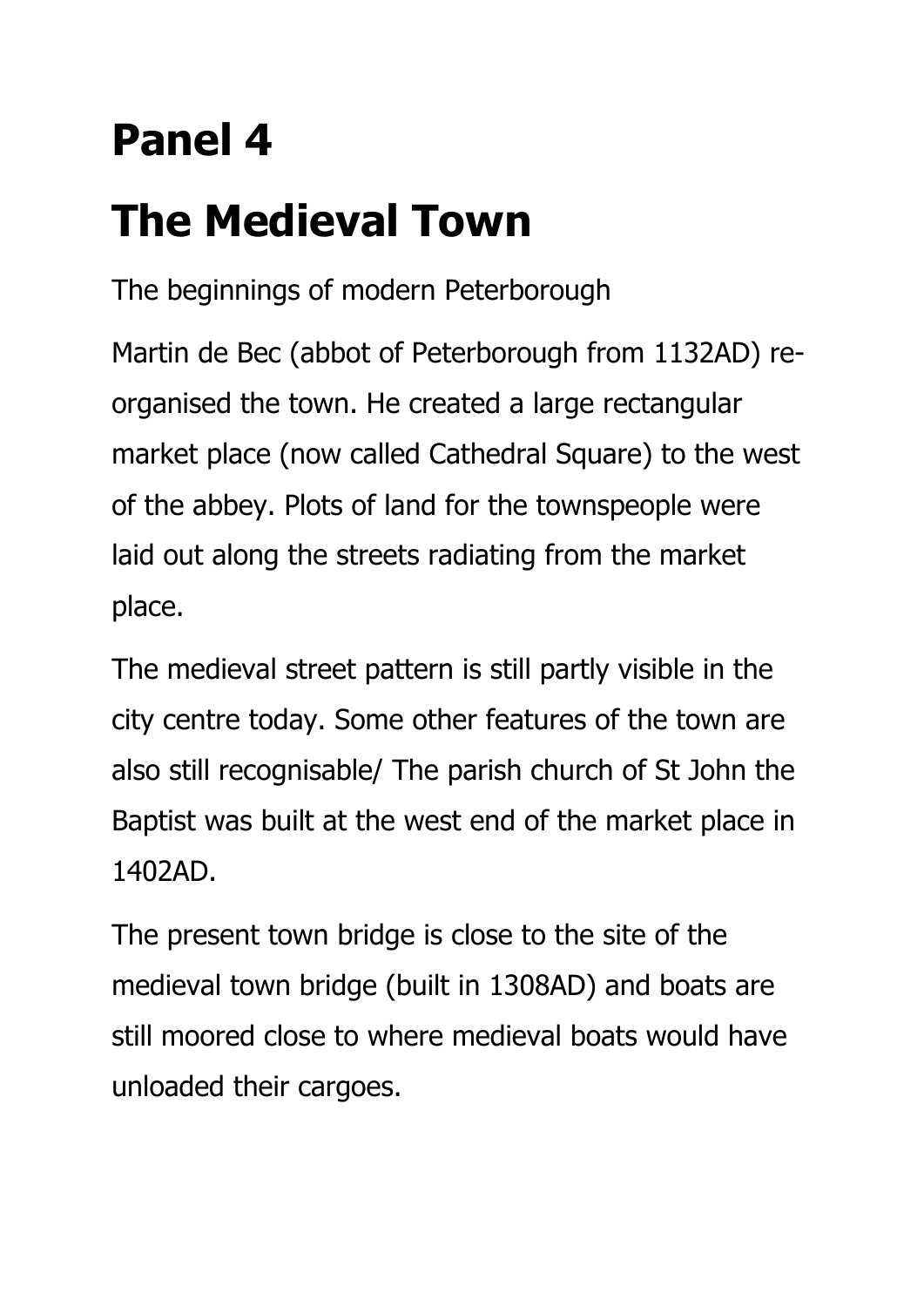The troubled times after the Norman Conquest in 1066AD badly affected Peterborough abbey. Eventually, however, St Peter's (of) Burgh (from which we get the name Peterborough) recovered to become a powerful and rich medieval institution.

The abbey controlled most aspects of life in the town and the surrounding area. It also had a wide influence as a centre of learning, culture and craftsmanship.

One of the few surviving versions of the history of the early English people, known as the Anglo-Saxon Chronicles, was written at Peterborough.

# **Case 16**

# **Objects on display**

- 1.Carved Wooden Beam
- 2.Monument brass depicting a medieval lady, from Southover Abbey
- 3.Monument brass depicting two children, from Southover Abbey
- 4.Carved pew end from Crowland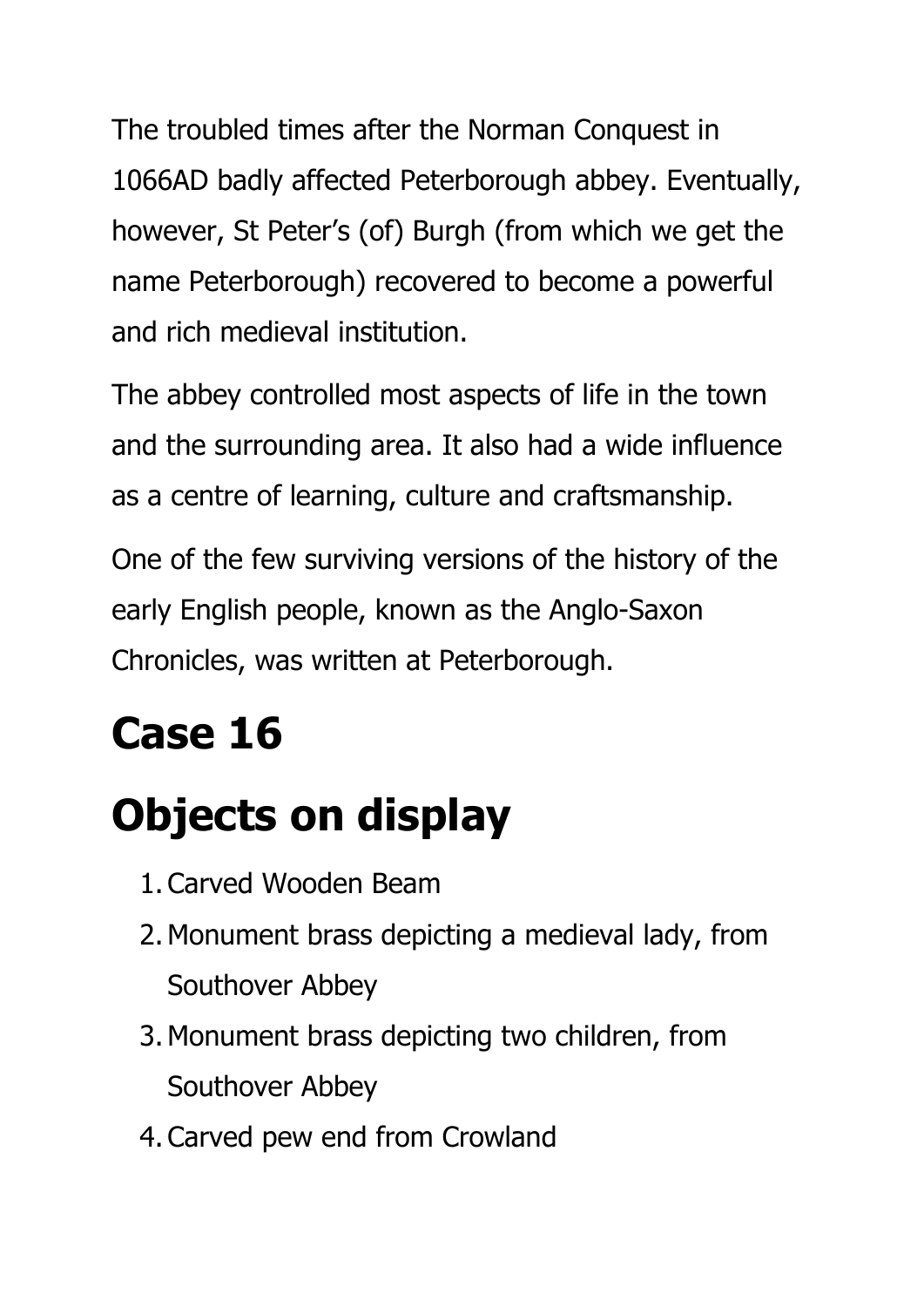- 5. Obverse and reverse of the Great Seal of Peterborough (wooden copy) Used on official documents of the period
- 6. Bronze signet ring
- 7.Carved wooden knife handle of a man holding a hawk
- 8. Bronze scissors with inscribed blades. Probably late 14<sup>th</sup> century
- 9.Double-sided bone hair comb
- 10. Two pilgrim badges or ampullae collected by pilgrims from shrines they visited, much like souvenirs today
- 11. Papal seal or bull from an official document sent to Peterborough abbey from Rome
- 12. Iron hrose bit and bronze harness bell
- 13.  $14<sup>th</sup>$  century bronze chest key
- 14. A section of buckles 1. Oval-framed 2. Double oval spectacle type 3. Rectangular form with pin 4. Reverse b-shaped type with pin
- 15. Selection of glazed medieval floor tiles known as encaustic tiles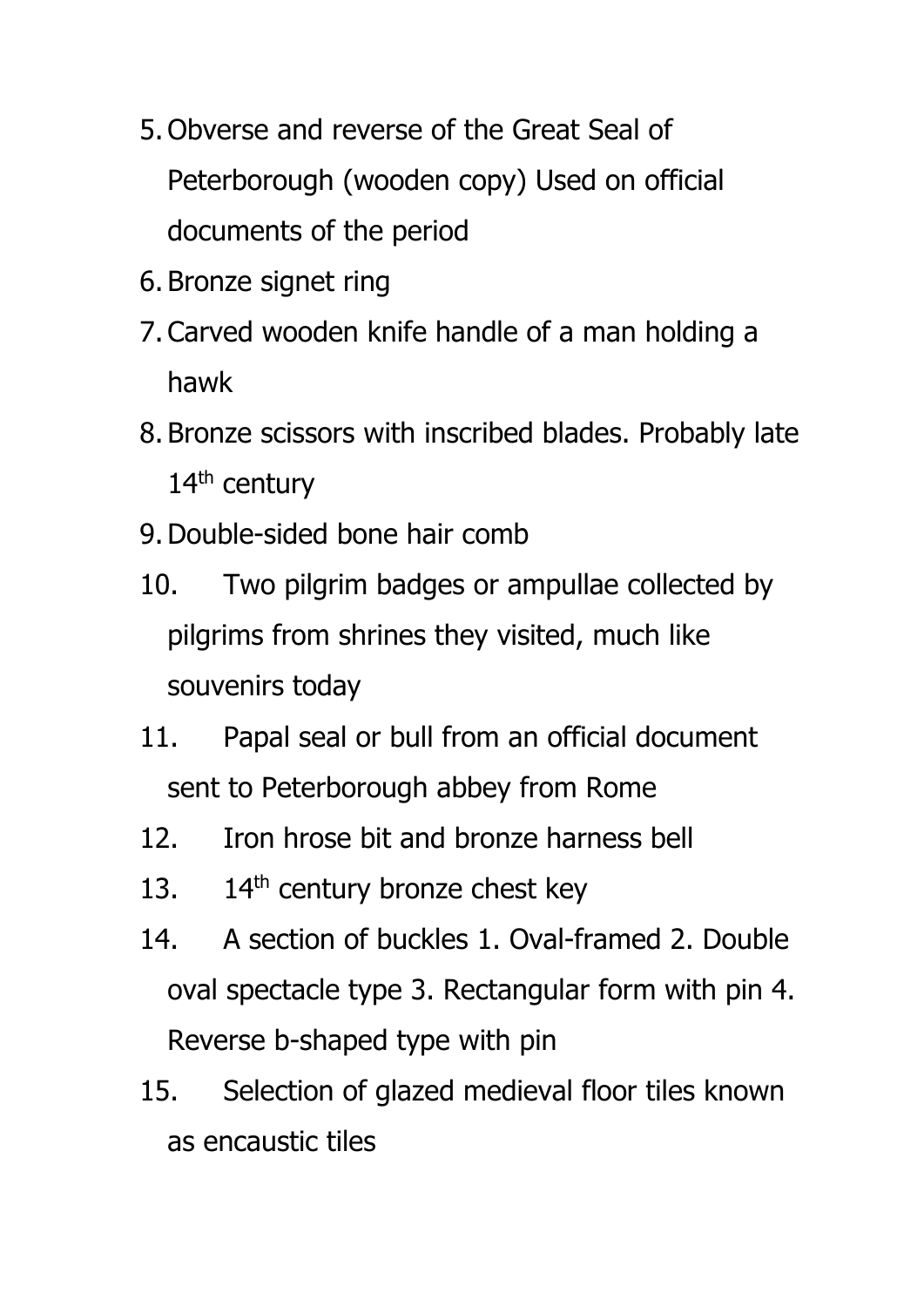- 16. Selection of bronze horse-harness mounts
- 17. Medieval Floor tiles
- 18. Bronze tap from St Leonard's leper hospital
- 19. Lead weights
- 20. Bronze wool weight showing the Royal Arms of France and England
- 21. Bone Skates. Bone skates have been found on sites of various dates buy they are most common in the late Saxon and medieval periods, although their use is recorded into the 19<sup>th</sup> century.

They are usually made from the long bones of a horse or cow and become worn and polished through use on ice.

The skater was propelled by means of a pole, placed on the ice between the legs to push themselves along.

The two skates here were found during excavations at Bridge Street in the mid-1970s and date to the  $12<sup>th</sup>$  century

22. Mummified rat. Found in the chimney breast of a house in Long Causeway. Probably buried as part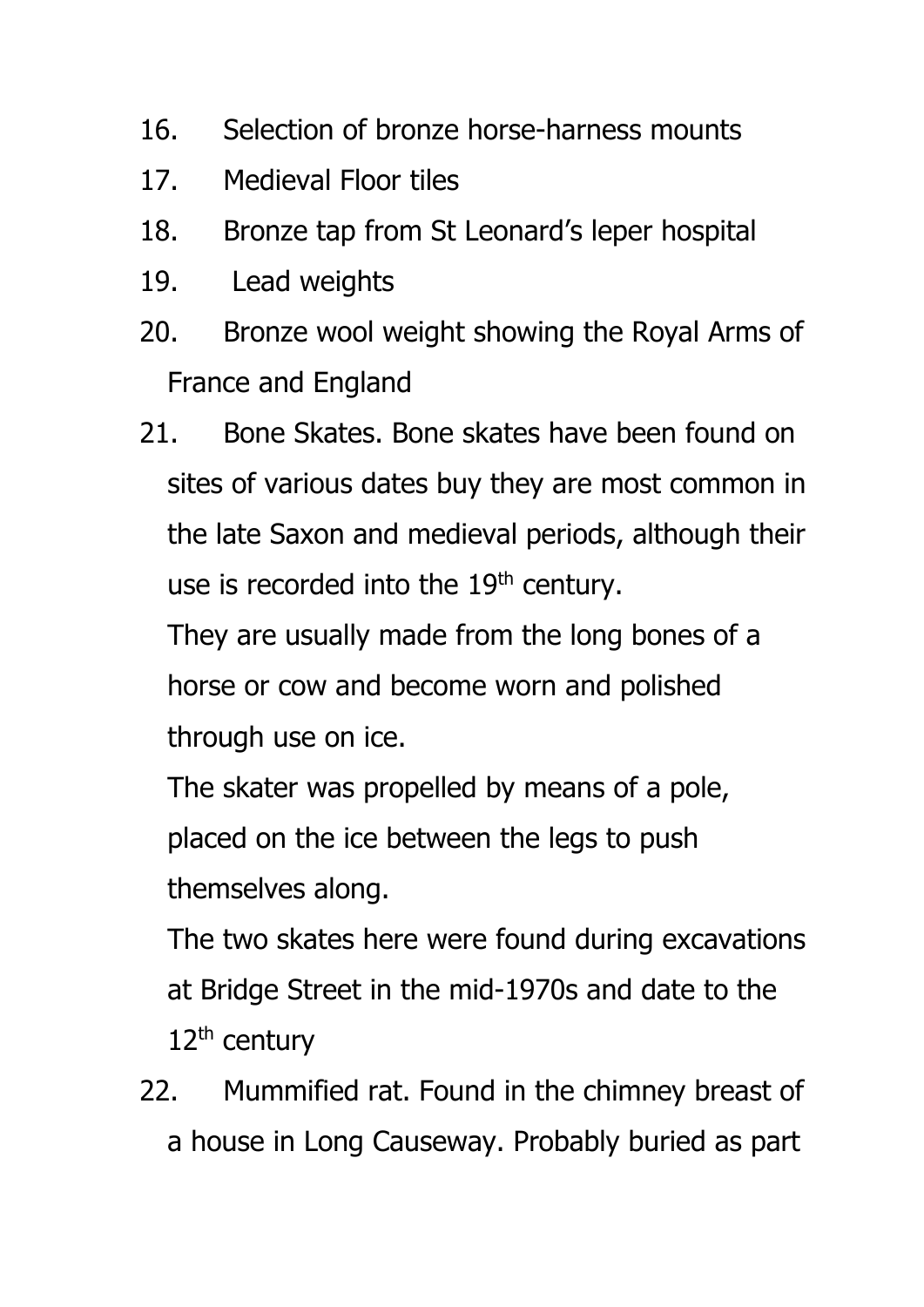of a superstitious ritual to please evil spirits and stop them burning down the house

- 23. Dressed stone showing mason's mark.  $15<sup>th</sup>$   $16<sup>th</sup>$  century. Such marks were a symbol of quality control
- 24. Painted stone pilaster from the Cathedral's Lady Chapel
- 25. Medieval bung hole cistern
- 26. Two small green-glazed earthenware jugs.  $13<sup>th</sup>$  $-14$ <sup>th</sup> century
- 27. Neck of a 'face mask' jug made at Grimston kilns near Kings Lynn
- 28.  $14<sup>th</sup>$  century jug decorated with fleur de lis patterns
- 29. Medieval Jug found in Whittlesey Mere
- 30. Green-glazed jug found during the draining of Whittlesey Mere, 13<sup>th</sup> century
- 31. Medieval bronze cauldron found during the draining of Whittlesey Mere in the late 19<sup>th</sup> century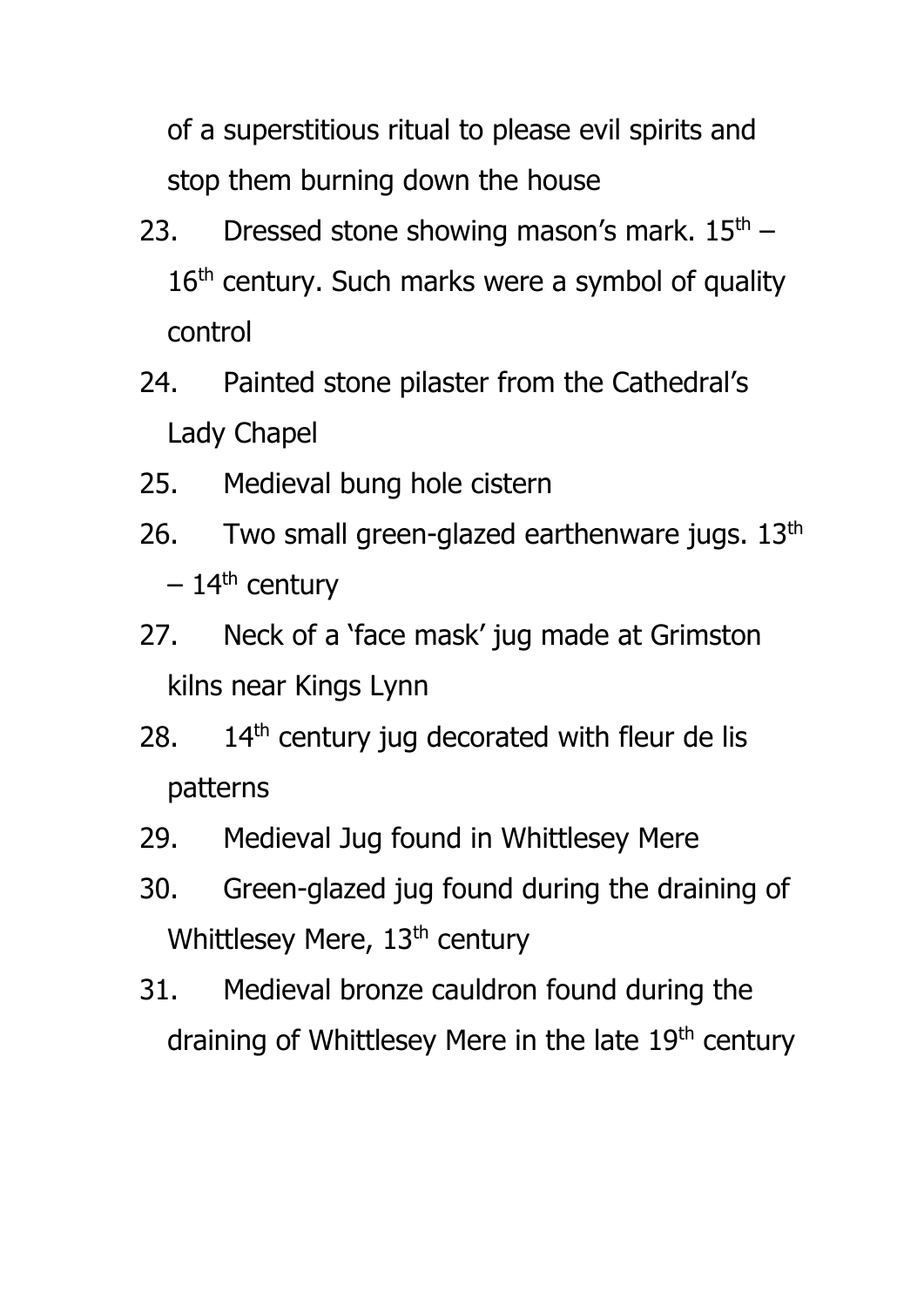- 32. Medieval sword, 14<sup>th</sup> century. Found in the River Cam, this sword was designed for hacking and cutting rather than stabbing
- 33. Halbert 'Halberd' dating from the  $15<sup>th</sup>$  century. The shaft has been snapped but would have been up to 8 feet (2.4meters) in length
- 34. Carved stone head of a knight in chain mail c.1250. thought to be Sir Gervase de Barnack

## **Object on display**

#### **Goodyer's Yard Window**

This medieval window was rescued from a demolished building in Goodyear's Yard (or Goodyer's Yard) off of Bridge Street, Peterborough.

The buildings and yard on Bridge Street were crammed into narrow plots that had been laid out in medieval times.

#### **Text below object**

"…They so enriched it with lands and gold and silver and diverse things, that it was rightly called Gildenburgh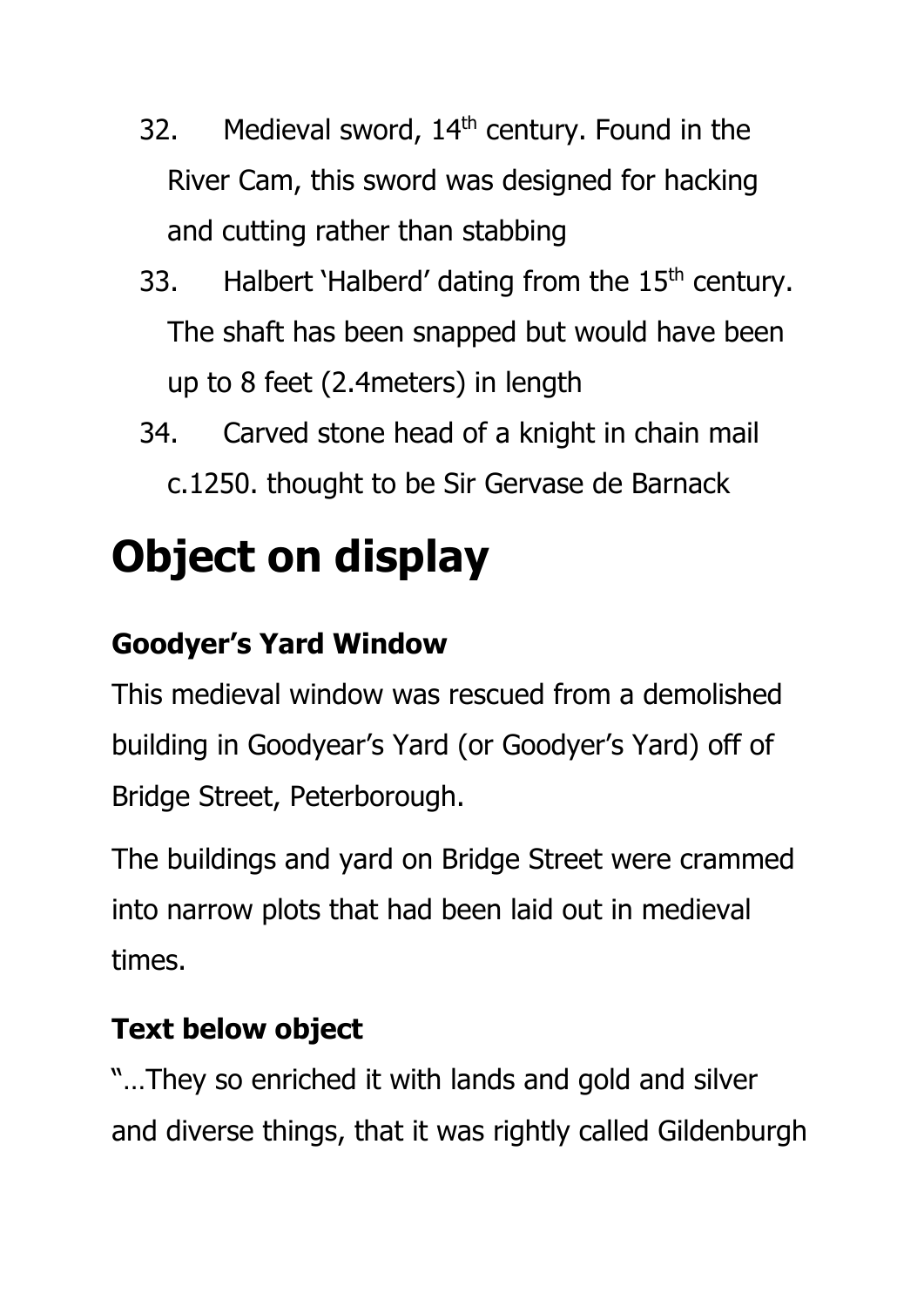– the golden city." (Peterborough Chronicle of Hugh **Candidus** 

## **Panel 5**

### **Under our feet**

Peterborough's past today

Some traces of ancient Peterborough are east to see. The Cathedral and its surrounding buildings are reminders of the splendour of the medieval abbey. The guildhall and St John's church have stood in the old market place for hundreds of years.

Much of the history of the city is buried out of sight under modern pavements, roads and buildings. When we walk through the city we walk upon hundreds of years of history.

New building work sometimes provides archaeologists with a chance to excavate. They try to record the unwritten story of Peterborough before it is destroyed forever.